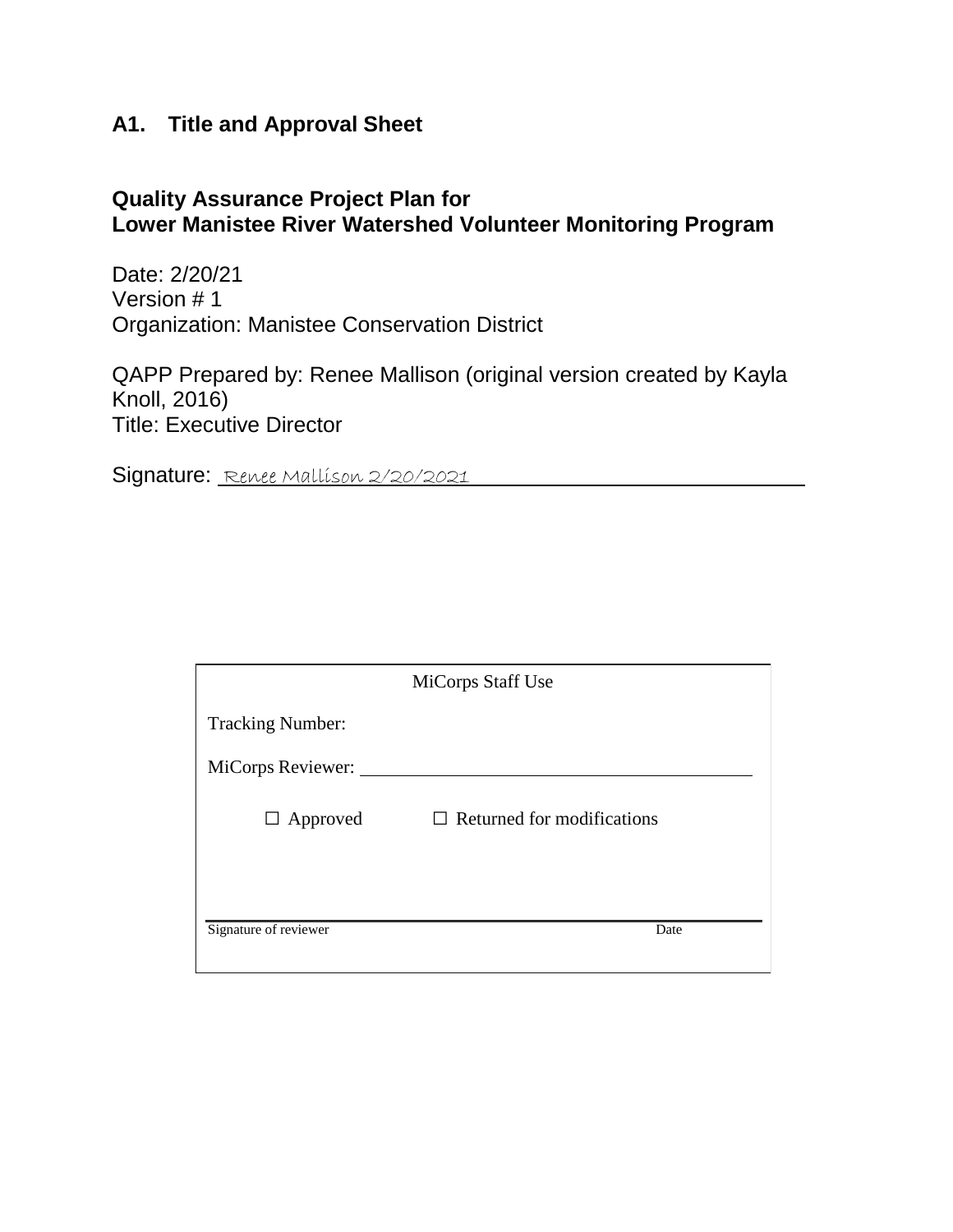## **Section A: Project Description and Quality Objectives**

## **Section B: Program Design and Procedures**

## **Section C: System Assessment, Correction, and Reporting**

## **Appendices**

Appendix 1: Watershed Map with Sampling Sites

Appendix 2: Stream Team Roles

Appendix 3: MiCorps Macroinvertebrate Data Sheet

Appendix 4: MiCorps Habitat Assessment Data Sheet

Appendix 5: MiCorps Volunteer Stream Monitoring Standard Operating Procedures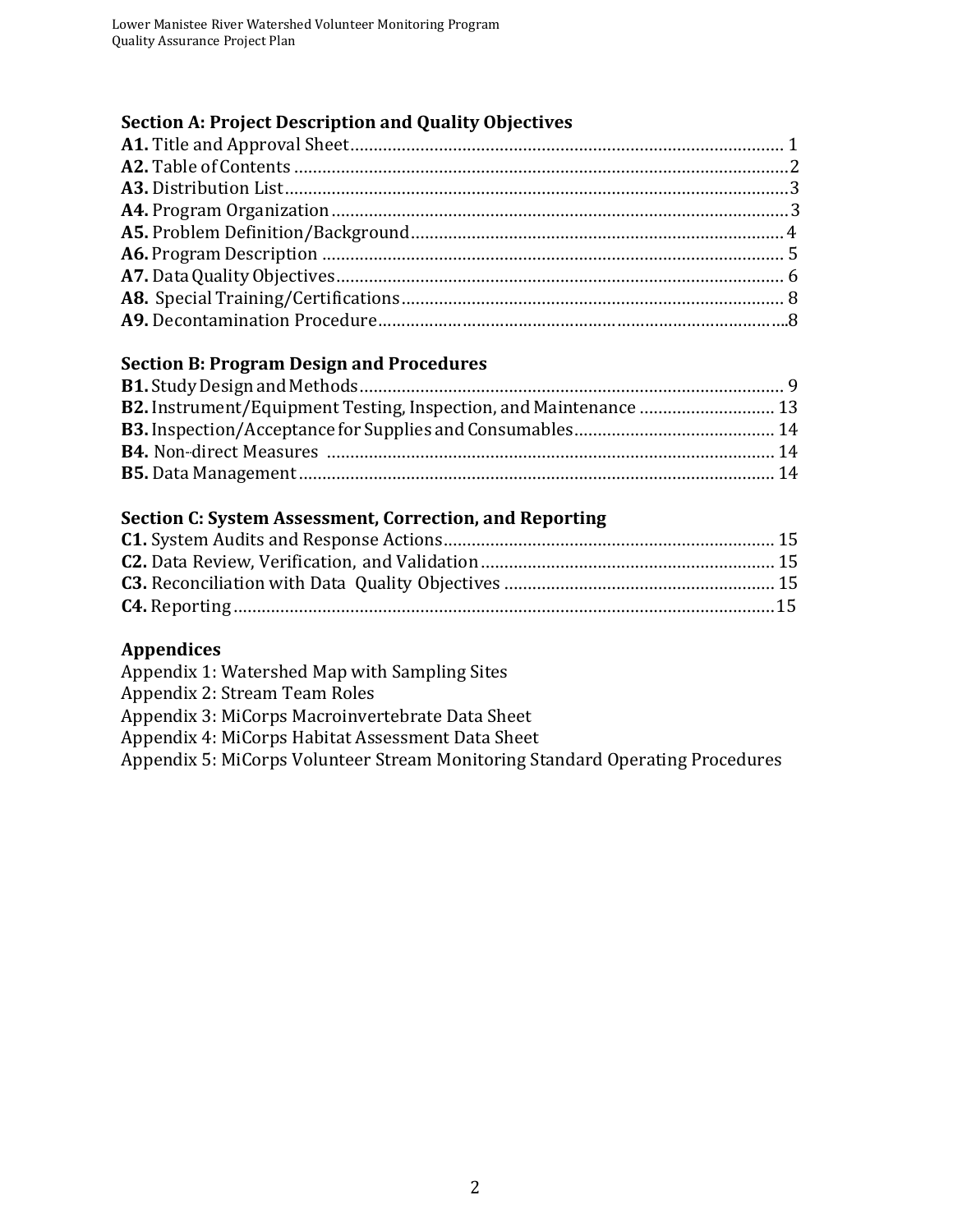## **SECTION A: PROJECT DESCRIPTION AND QUALITY OBJECTIVES**

## **A3. Distribution List**

- Renee Mallison, Executive Director, Manistee Conservation District (MCD)
- Joyce Durdel, Field Technician, Little Manistee Watershed Conservation Council (LMWCC)
- Paul Steen, MiCorps Program Manager Huron River Watershed Council

## **A4. Program Organization**

#### **Management Responsibilities:**

Renee Mallison, Program Manager, Manistee Conservation District, 8840 Chippewa Highway, Bear Lake, MI 49614, (231) 889-9666, [manisteecd@macd.org](mailto:manisteecd@macd.org)

Renee is the Program Manager for the volunteer stream monitoring program and will oversee field activities. She is also responsible for maintaining quality assurance oversight (QA Manager) and reports to the Board of Directors. Her responsibilities include:

- Develop, implement, and maintain oversight of the Quality Assurance Project Plan.
- Attend 8-hour training session provided by MiCorps.
- Promote volunteer stream monitoring activities and recruit volunteers.
- Research and purchase necessary equipment for performing stream monitoringactivities.
- Coordinate and conduct volunteer stream monitoring training sessions for volunteer leaders.
- Coordinate volunteer stream monitoring field data collection sessions.
- Coordinate macroinvertebrate identification review sessions for experts.
- Implement database development, data entry, and data analysis.
- Develop reports and make presentations for local governments, special interest groups, and lake/stream associations.
- Promote program at regular Conservation District events and on social media and Conservation District web-pages.
- Develop quarterly narrative reports for open grants.
- Debrief with Field Technician and volunteer Team Leaders after each sampling event.
- Attend MiCorps conferences in 2021 & 2022.
- Develop and submit a final report, following MiCorps guidance, at the end of the project when grants are awarded and open.

Joyce Durdel, Field Technician, Little Manistee Watershed Conservation Council, 9182 West River Rd, Irons, MI 49644, 231-590-0046, [whitepine50@gmail.com](mailto:whitepine50@gmail.com)

Joyce Durdel is the contracted Field Technician for the Lower Manistee River Watershed Volunteer Monitoring Program. Joyce also assists the Program Manager with some management activities and reports to the Program Manager. Her responsibilities include:

- Attend 8-hour training session provided by MiCorps.
- Coordinate and conduct volunteer stream monitoring training sessions.
- Coordinate and implement volunteer stream monitoring field data collection sessions.
- Coordinate and implement macroinvertebrate identification review sessions for experts.
- Debrief with Program Manager and Team Leaders after each sampling event.
- Attend MiCorps conferences in 2021 & 2022.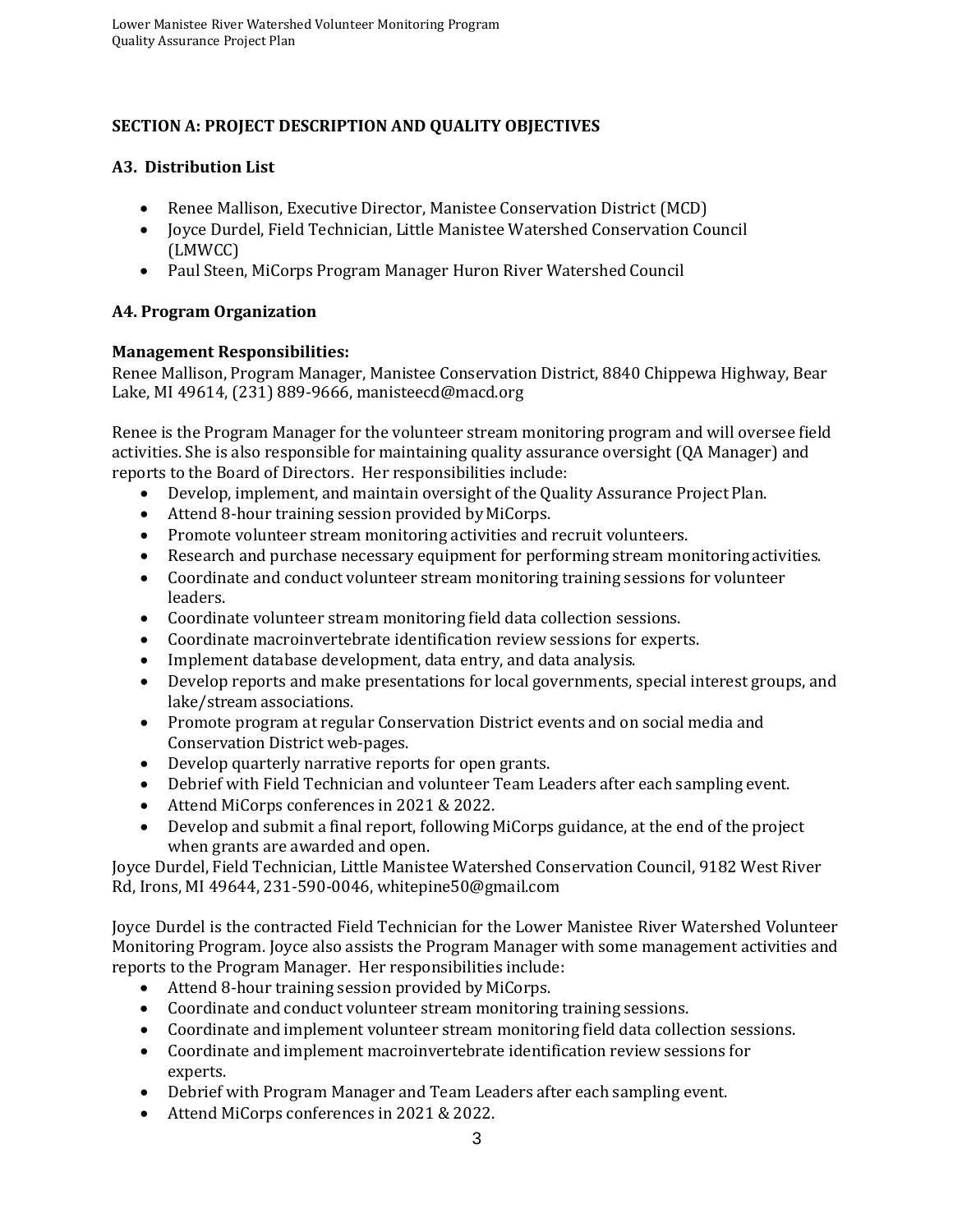Renee Mallison, Executive Director, Manistee Conservation District, 8840 Chippewa Highway, Manistee, MI 49614, (231) 889-9666[, manisteecd@macd.org.](mailto:manisteecd@macd.org)

Renee provides administrative and budget oversight for the program and takes on the Program Manager role when necessary. Her responsibilities include:

- Assist with volunteer recruitment, liaison andretention.
- Assist with budget oversight and development of quality financial reports.
- Assist in the development and submittal of a final report, following MiCorps guidance, at the end of the project.
- Submit a release of claims statement at the end of the project.

#### **Field Responsibilities**

Oversight of all field activities will be the responsibility of the Program Manager and the Field Technician. Individual field roles are as follows:

**Stream Team Leaders** – Volunteers trained in MiCorps collectionprotocols and methods responsible for leading a volunteer group through monitoring procedures at one sampling site during each monitoring event. Team Leaders are also responsible for returning all equipment, biological samples, and data sheets for Program Manager.

**Volunteers** – Participate as collectors and pickers under the direction and oversight of Stream Team Leaders during monitoring events. May assist stream Team Leaders in habitat assessment.

#### **Laboratory Responsibilities**

Program Manager will assume all identification responsibilities. Manistee Conservation District will provide laboratory space and equipment.

#### **Corrective Action**

Program Manager will assume the role of initiating, developing, approving, and implementing corrective actions. Reports to Administrator.

#### **A5. Problem Definition/Background**

The Manistee River watershed is a regionally important Lake Michigan tributary that supports a nationally recognized fishery. The health of the Manistee River watershed is essential to the local economy and way of life for the residents in this region. In surveys conducted in 2015 by the MCD, local citizens overwhelmingly voted watershed protection as the most important conservation concern in Manistee County.

Overall, the Manistee River watershed has good water quality but is degraded in many portions due to human activities. According to the Manistee River Assessment conducted by the Michigan Department of Natural Resources (MDNR) in 1998, the primary source of pollution in the watershed is sediment. Many of the road/stream crossings in this watershed are degraded, inadequately sized or improperly constructed causing sediment deposition and degradation of important instream habitat. Other threats to the watershed include non-point source pollution, residential development, sedimentation and bank erosion, potential oil and gas exploration, and recreational impacts. The presence of these threats makes it vital to implement frequent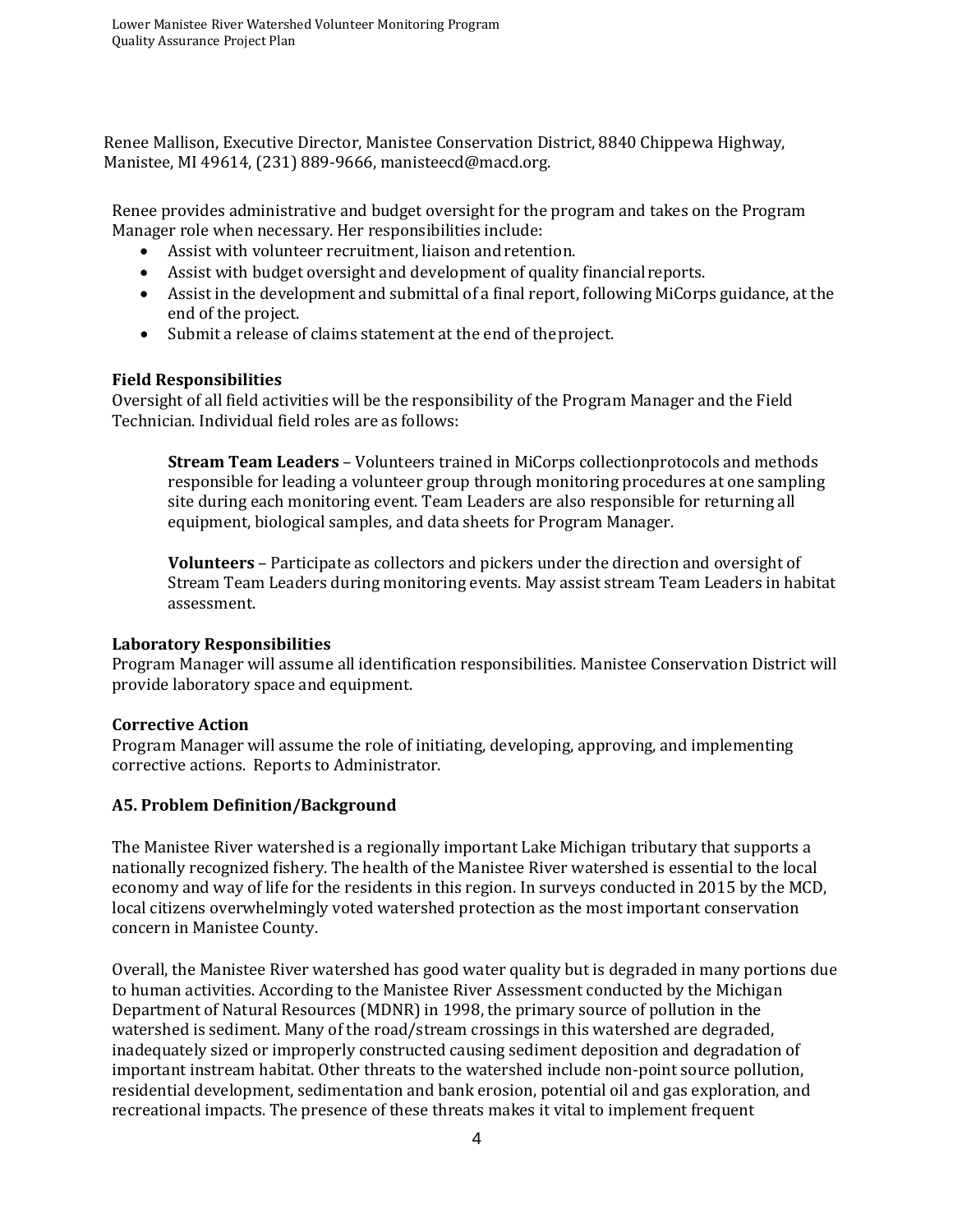monitoring in the watershed.

Through the Lower Manistee River Watershed Volunteer Monitoring Program, the MCD will produce baseline water quality data for the lower portion of the watershed, as well as build longterm partnerships and foster stewardship of water resources. This program will also further the initiatives of three local watershed groups including the Little Manistee Watershed Conservation Council, the Greater Bear Watershed, and Portage Lake Watershed Forever by implementing a sustainable stream monitoring program in the Lower Manistee River watershed.

The specific goals of the Lower Manistee River Watershed Volunteer Stream Monitoring Program are as follows:

- 1. Foster stewardship by educating watershed residents on water quality issues and protection.
- 2. Engage local citizens and partners as stakeholders to monitor and identify threats to the health of the waterways.
- 3. Generate water quality and habitat data to identify problem areas within the lower Manistee River watershed where quality has been degraded and best management practices can be implemented.
- 4. Create asustainable monitoring project that will transcend the MiCorps funding period.

#### **A6. Program Description**

The Lower Manistee River Watershed Volunteer Stream Monitoring Program will utilize citizen science to collect water quality data for the lower portion of the Manistee Watershed while also fostering stewardship of water resources. This program will serve as a tool to educate residents on water quality issues in the Lower Manistee watershed. Volunteer participation is paramount to the success of the program and members of the Greater Bear Watershed, Portage Lake Watershed Forever, Little Manistee Watershed Conservation Council, as well as personnel from Mason-Lake Conservation District and have pledged volunteer service. Volunteers are also recruited from the district's Conservation Crew, a volunteer team dedicated to helping us with projects. Additional volunteers are recruited from the local community via MCD's newsletters, email announcements, web page, and Facebook page.

The Lower Manistee River Volunteer Monitoring Program focuses on macroinvertebrate and stream habitat assessments on the lower Manistee River watershed (Below US131). The lower portion of the Manistee River watershed was chosen for monitoring based on its cold water fisheries habitat values, its public accessibility (the majority of the watershed is located in the Manistee National Forest) and its relation to current conservation goals of local watershed groups. The MCD will sample and assess nine locations within the lower Portion of the Manistee River watershed, focusing on three main sub-watersheds: the lower portion of the Big Manistee River, Bear Creek, and the Little Manistee River.

Biological monitoring will be conducted twice per year, once in May and once in October. In addition to biological monitoring, habitat assessments will be conducted once per year during the fall sampling event. Training sessions will be held twice per year, about two weeks before each sampling event. Stream Team Leaders are required to attend at least one training session prior to the sampling period where they will be trained habitat assessment and macroinvertebrate collection and identification.

Data generated from monitoring will be added to the MiCorps Data Exchange platform to be utilized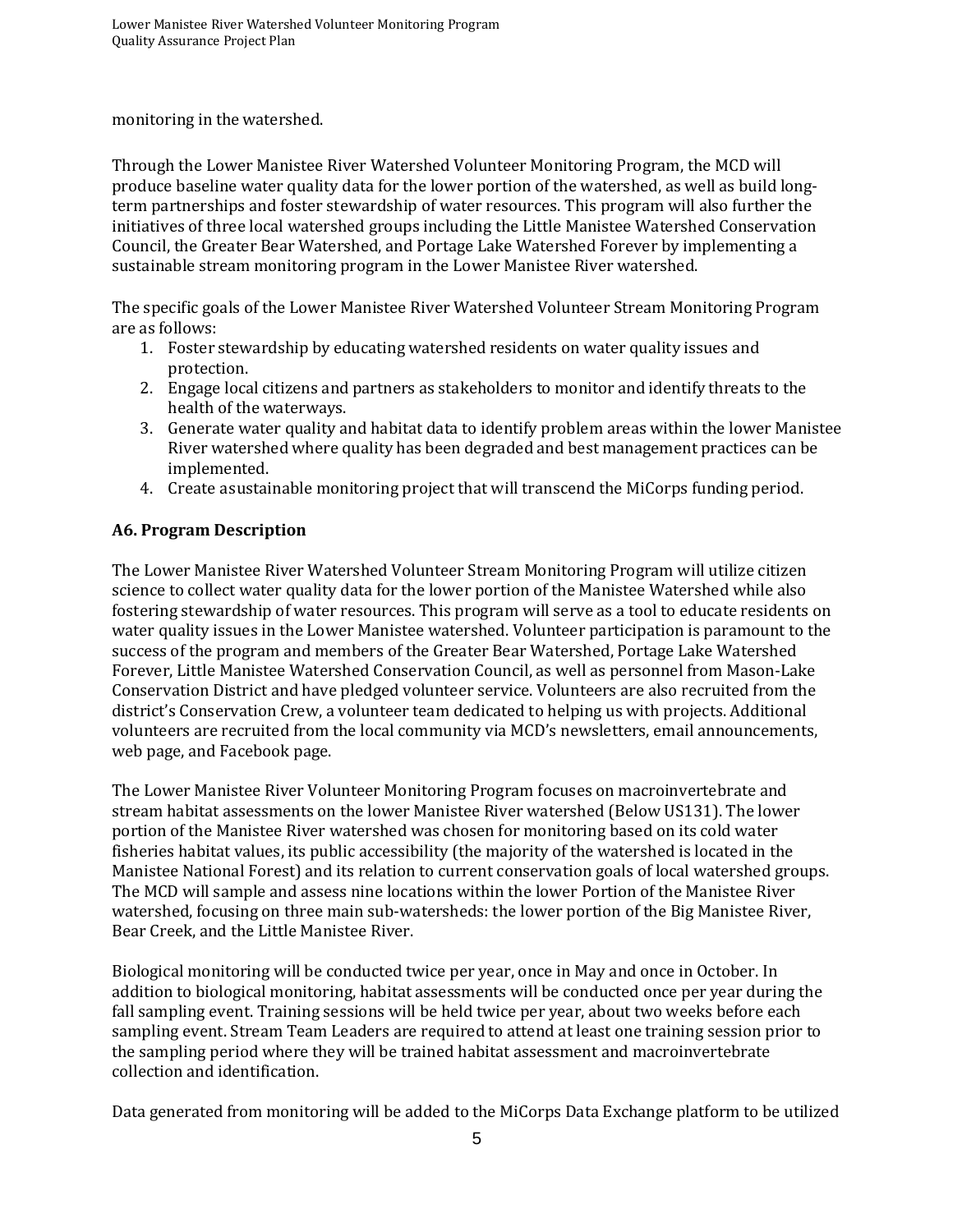by non-profit, local, state, and federal agencies for prioritizing watershed restoration projects. If data indicates that any waterways have been degraded, MCD will work with partners to pursue funds in order to implement restoration actions and Best Management Practices.

#### **A7. Data Quality Objectives**

**Precision & Accuracy:** Accuracy is the degree of agreement between the sampling result and the true value of the parameter or condition being measured. Accuracy is most affected by the equipment and the procedure used to measure the parameter. Precision refers to how well you are able to reproduce the result on the same sample, regardless of accuracy.

The purpose of this project is to gauge stream health by measuring the total diversity of macroinvertebrate taxa. Since there is inherent variability in accessing the less common taxa in any stream site and program resources do not allow Program Managers to perform multiple independent (duplicate) collections of the sampling sites, our goal for quality assurance is conservative. A given site's Stream Quality )ndex (SQ)) score or total diversity (D) is measured across macroinvertebrate taxa will be noted as "preliminary" until three spring sampling events and three fall sampling events have been completed.

Precision and accuracy will be maintained through following standardized MiCorps procedures. The Program Manager must be trained in MiCorps procedures at the annual MiCorps training led by MiCorps staff. MiCorps staff also conduct a method validation review (the "side-by-side" visit) with the Program Manager to ensure their expertise, preferably prior to the first volunteer leader training session. This review consists of supervising the Program Manager's macroinvertebrate sampling and sorting methodology to ensure that they are consistent with MiCorps protocol. All cases of collecting deficiencies are promptly followed (during that visit) by additional training in the deficient tasks and a subsequent method validation review may be scheduled for the following collecting season. Upon request, MiCorps staff may also verify the accuracy of the program's macroinvertebrate identification. If a problem arises with a subset of macroinvertebrates, a thorough check may be requested. Precision and accuracy will be maintained by conducting consistent volunteer Team Leader training. Stream Team Leaders will be trained when joining the program, and retrained every two years (at a minimum). Techniques under review shallinclude:

- Collecting style (must be thorough and vigorous)
- Habitat diversity (must include all available habitats and be meticulous in each one)
- Picking style (must be able to pick methodically through all materials collected and pick all sizes and types of macroinvertebrates)
- Variety and quantity of organisms (must ensure that diversity and abundance at site is represented in sample)
- Transfer of collected macroinvertebrates from the net to the sample jars (specimens must be properly handled and jars correctly labeled)

Precision and accuracy will be maintained through careful macroinvertebrate identification. Volunteers may identify macroinvertebrates in the field, but these identifications and counts are not official. All macroinvertebrate samples are stored in alcohol to be identified at a later identification session. Volunteers can be designated as identification experts as determined by the judgment of the Program Manager. All field identifications and counts will be checked by an expert with access to a scope, keys, and field guides. The Program Manager will check at least 10% of the specimens processed by experts to verify results (with a concentration on hard to identify taxa). If more than 10% of specimens checked were misidentified, then the Program Manager will review all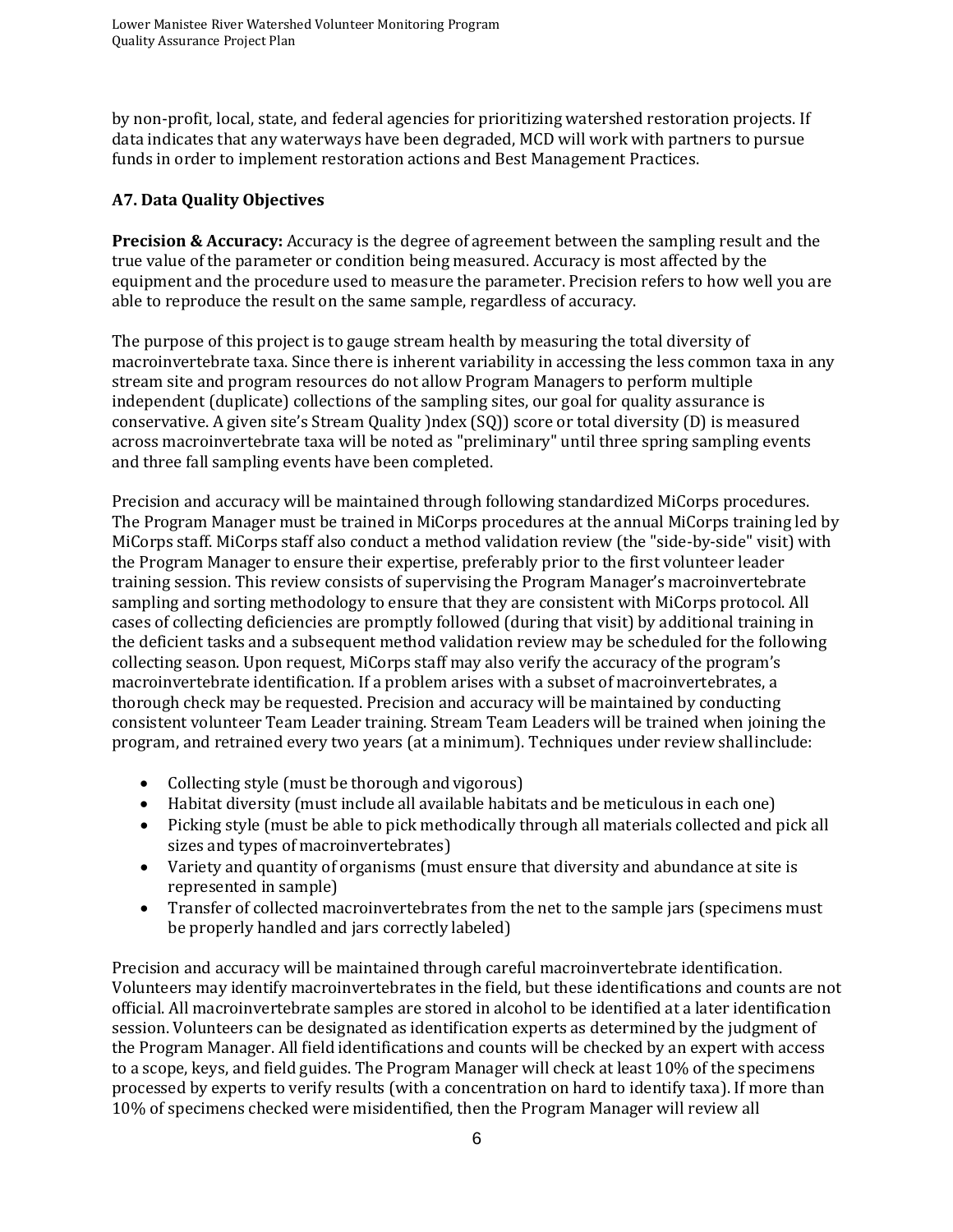the specimens processed by that expert and reassess if that person should be considered an expert for future sampling events.

**Bias:** At every sample site, a different team will sample at least once every three years to examine the effects of bias in individual collection styles. Measures of D and SQI for these samples will be compared to the median results from the past three years and each should be within two standard deviations of the median. If the sample falls outside this range, then the Program Manager needs to conduct a more thorough investigation to determine which team is likely at fault. The Program Manager will accompany teams to observe their collection techniques and note any divergence from protocols. The Program Manager may also perform an independent collection (duplicate sample) no less than a week after the team's original collection and no more than two weeks after.

The following describes the analysis used for the Program Manager's duplicate sampling:

Resulting diversity measures by teams are compared to Program Manager's results and each should have a relative percent difference (RPD) of less than 40%. This statistic is measured using the following formula:

 $RPD = [(Xm - Xv) / (mean of Xm and Xv)] \times 100$ , where Xe is the Program Manager measurement and Xv is the volunteer measurement for each parameter.

Teams that do not meet quality standards are retrained in the relevant methods and the Program Manager and Technician will reevaluate their collection during the subsequent sampling event.

**Completeness:** Completeness is a measure of the amount of valid data actually obtained versus the amount expected to be obtained as a specified in the original sampling design. It is usually expressed as a percentage. For example, if 100 samples were scheduled but volunteers sampled only 90 times due to bad weather or broken equipment, the completeness record would be 90%.

Following a quality assurance review of all collected and analyzed data, data completeness is assessed by dividing the number of measurements judged valid by the number of total measurements performed. The data quality objective for completeness for each parameter for each sampling event is 90%. If the program does not meet this standard, the Program Manager will consult with MiCorps staff to determine the main causes of data invalidation and develops a course of action to improve the completeness of future sampling events.

**Representativeness:** Study sites are selected to represent the full variety of stream habitat types available locally, emphasizing the inclusion of riffle habitat. All available habitats within the study site will be sampled and documented to ensure a thorough sampling of all of the organisms inhabiting the site. Resulting data from the monitoring program will be used to represent the ecological conditions of the contributing subwatershed. Since not enough resources are available to allow the program to cover the entire watershed, some subwatersheds will not initially be represented. Additional subwatershed sites will be added as resources and volunteers allow.

Sampling after extreme weather conditions may result in samples not being representative of the normal stream conditions. The Program Manager will compare suspect samples to the long term record as follows:

Measures of D and SQI for every sample will be compared to the median results from the past three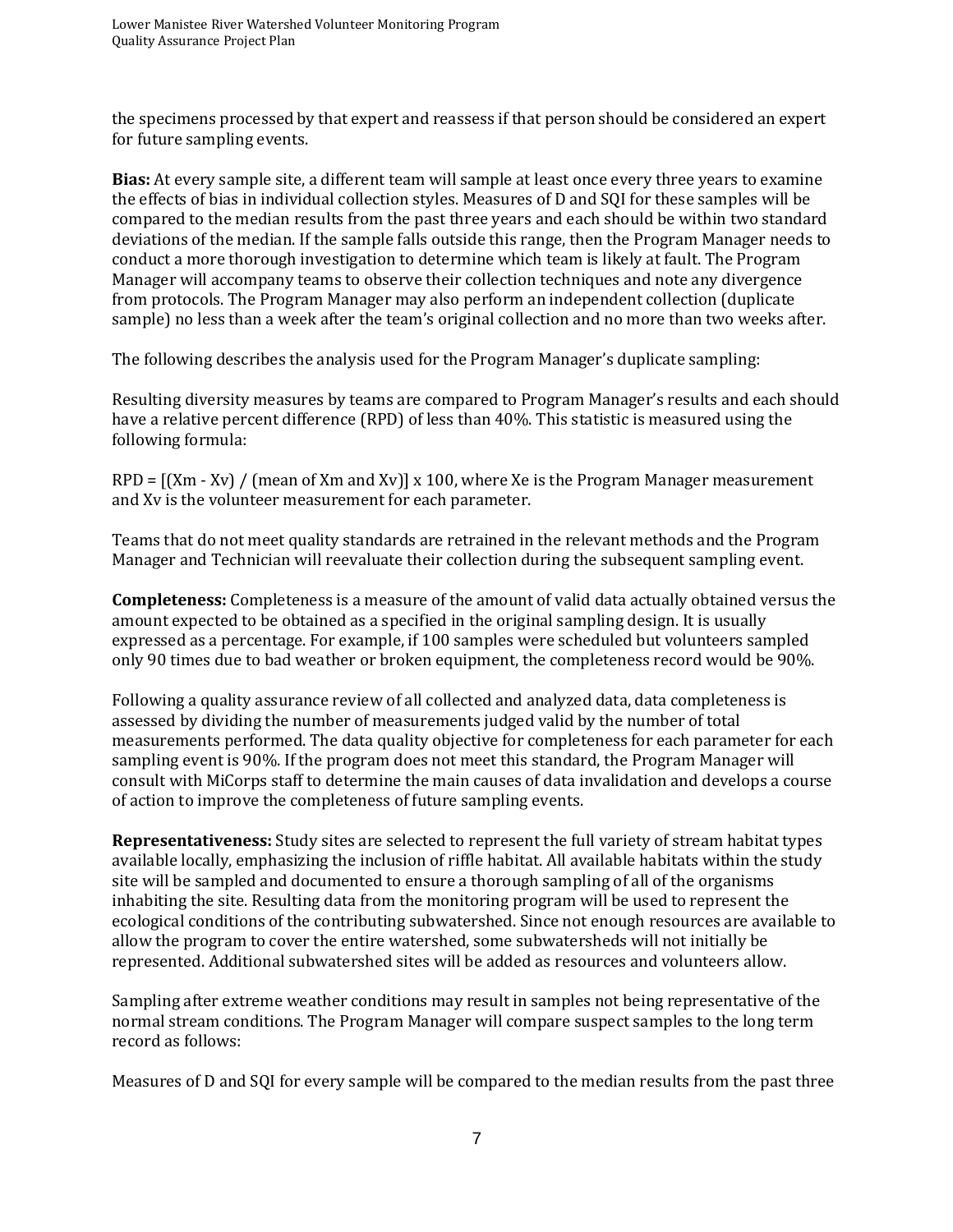years and each should be within two standard deviations of the median. If the sample falls outside this range, it should not be included in the long-term data record (though can be included in an "outlier" database.)

**Comparability**: Comparability represents how well data from one stream or study site can be compared to data from another. To ensure data comparability, all volunteers participating in the monitoring program follow the same sampling methods and use the same units of reporting. The methods for sampling and reporting are based on MiCorps standards that are taught at annual trainings by MiCorps staff. The Program Manager will train volunteers to follow those same methods to ensure comparability of monitoring results among other MiCorps programs. To the extent possible, the monitoring of all study sites will be completed on a single day, and certainly within a two-week time frame.

If a Program Manager leaves the position and a new Program Manager is hired, the new hire will attend the next available training given by MiCorps staff.

#### **A8. Special Training/Certifications**

Volunteers interested in becoming Stream Team Leaders must attend a daylong water quality training session prior to leading sampling efforts in the field. The purpose of these trainings is to certify volunteers in MiCorps stream monitoring procedures. Stream Team Leaders will be required to attend at least one water quality training every two years.

Training sessions will be offered twice a year 2-3 weeks prior to that season's collection event. These trainings will consist of a morning session indoors discussing project background, goals, and procedures as well as aquatic macroinvertebrate identification practice. The afternoon session will take place at a nearby stream under the direction of the Program Manager and other certified Stream Team Leaders. The afternoon session will cover the following topics:

- Description of equipment and sampling kit
- Explanation of fields sheets (stream macroinvertebrate datasheet and stream habitat datasheet)
- Demonstration of macroinvertebrate collection using proper techniques, followed by identification and filling out macroinvertebratedatasheet.

 The Program Manager will maintain all volunteer records ensuring that there are a sufficient number of Stream Team Leaders available for each collection event.

#### **A9. Decontamination Procedure**

Decontamination is of utmost importance in stopping the spread of invasive species and the transport of aquatic diseases. Team leaders will ensure the following decontamination steps are completed: 1. Conduct a visual inspection of gear before and after field work. 2. If going to another monitoring site, thoroughly inspect and remove all plants, dirt, mud, and any other visible debris like seeds, shoots, animals, insects, and eggs from clothing and equipment. If going to another site on the same sampling day, Team Leaders will supervise the use of a decontamination kits to disinfect all equipment with dilute bleach and allow it to sit for 10 minutes before rinsing with tap water and towel dry all equipment before leaving the site. (See section B1 for a list of the decontamination kit contents). 3. Remove plant and debris from equipment and let it dry for at least 5 days. 4. If necessary, Team Leaders should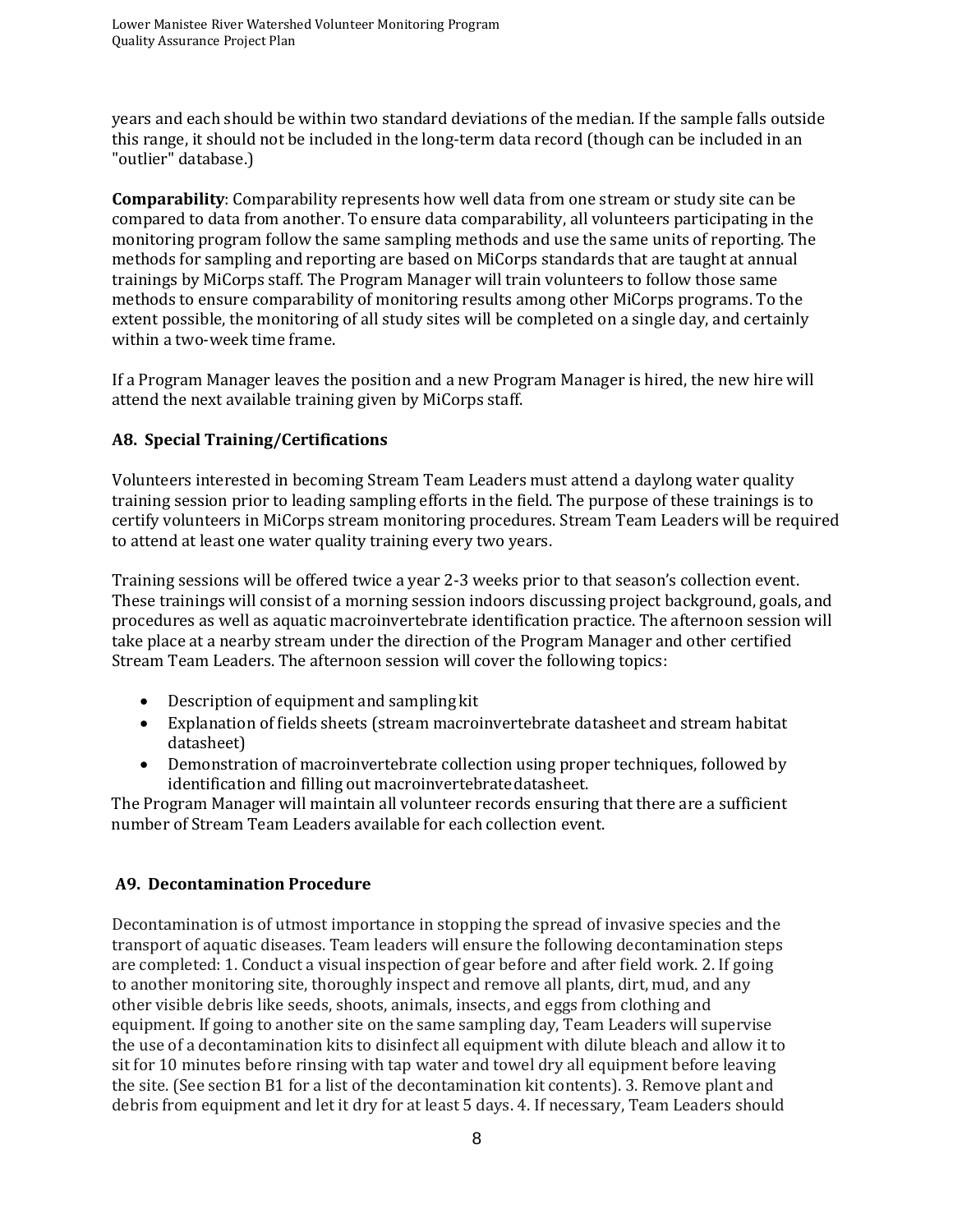use high pressure hot washes to clean monitoring equipment if areas are known to be infected by invasive species. 5. Be on the lookout for New Zealand mudsnails. Decontamination procedures will be part of all training and outreach events.

## **B. PROGRAM DESIGN AND PROCEDURES**

#### **B1. Study Design and Methods**

**Site selection:** Sites were chosen based on the flowing criteria:

- $\alpha$ . Representation of segments along the river or stream that are substantially different from the rest of the watershed. Distinct segments were determined by differences in habitat types, fish communities, gradient, and large independenttributaries.
- β. Site-level concerns such as problem road/stream crossings, former dam sites, or recreational impacts.
- χ. Public accessibility

**Study Locations:** The MCD will sample and assess nine locations within the lower Portion of the

Manistee River watershed, focusing on three main sub-watersheds: the (lower portion of) Big Manistee River, Bear Creek, and the Little Manistee River (watershed map showing all study site location is included as Appendix 1).

The **Big Manistee River** watershed includes 250 miles of mainstem, has over 100 tributaries, and drains 1,800 square miles. The Manistee flows through 7 counties and into Manistee Lake which is connected to Lake Michigan. The Big Manistee River has 2 hydropower dams, including Hodenpyl and Tippy Dams. The Manistee River has one of the most stable flow patterns in the country, producing good conditions for fish reproduction and survival.

#### *Sampling sites for the Big Manistee River watershed:*

- 1. **BM01 – Big Manistee River, Adams Creek at 16 Road** (44.40996, -85.61461). This road/stream crossing is located Wexford County.
- 2. **BM02 – Big Manistee River, Fletcher Creek at Fletcher Park Road** (44.404896, -85.747899). This site is located within Fetcher Creek Campground within Wexford County.
- 3. **BM03 – Big Manistee River, Hinton Creek at N Warfield Road** (44.277361, 85.831611)**.** This road/stream crossing is located within Manistee County, within the Manistee National forest. Hinton Creek is a small, cold water tributary to the Manistee River.
- 4. **BM04 – Big Manistee River, Sickle Creek at River Road** (44.295754, -86.154444). This open bottom culvert is located in Manistee County, within the Manistee National Forest near the Rainbow Bend boatlaunch.

**Bear Creek** is a Michigan Blue Ribbon Trout Stream and has a naturally reproducing population of brook trout in the headwaters. Bear Creek is a main tributary to the Manistee River, its confluence is downstream of Tippy Dam. Bear Creek is 28 miles long and covers 184 square miles.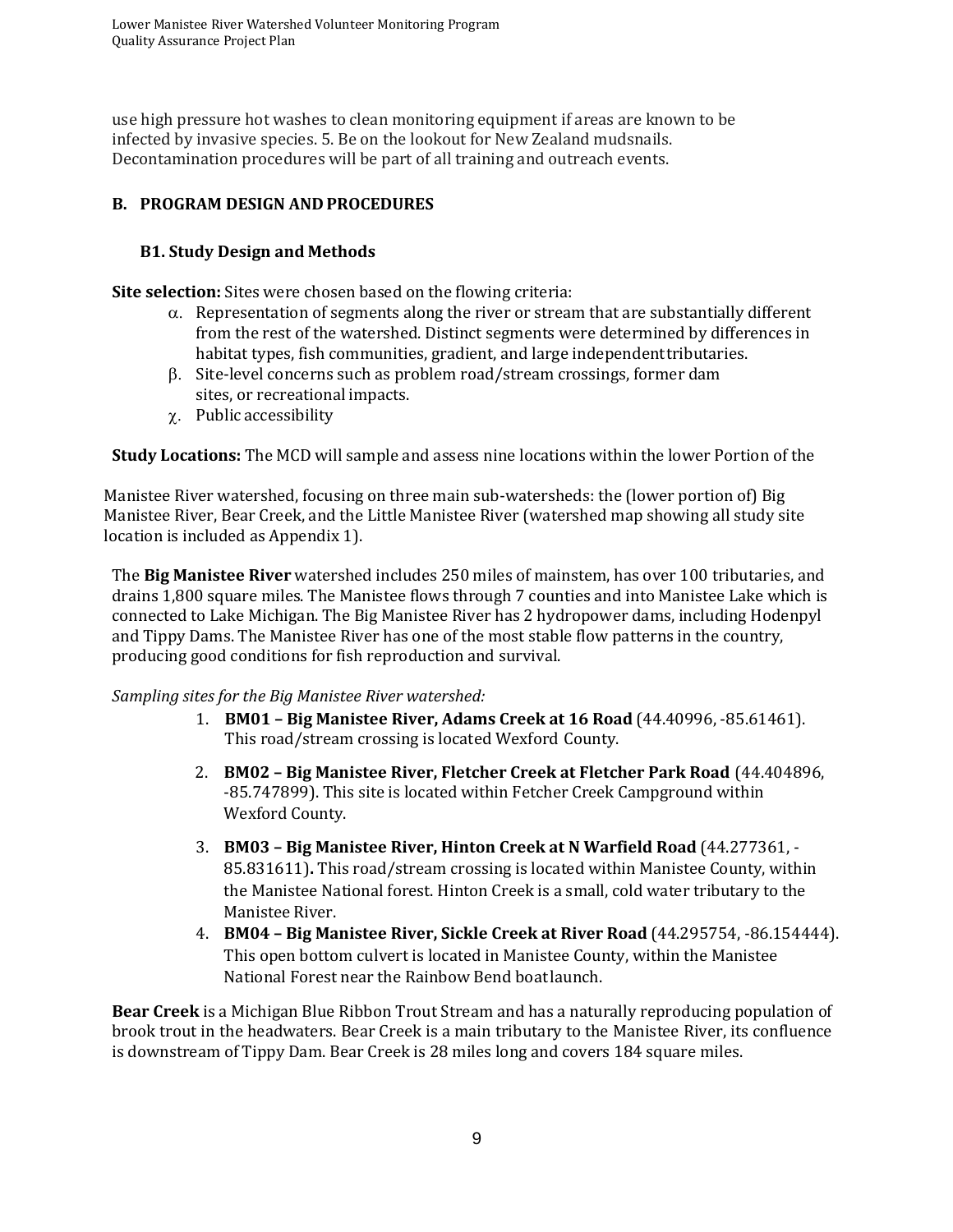#### *Sampling sites for the Bear Creek watershed:*

5. **BC01 - Bear Creek at Leffew road** (44.456039, -86.031550). Located in Manistee county within the Pere Marquette State Forest this road stream crossing is an abandoned bridge with adjacent wetlands. This location was adopted as a Fixed Site

in the MDNR Fisheries Division's Stream Status and Trends Program in2005.

6. **BC02 - Bear Creek at Spirit of the Woods Conservation Club:** (44.312368, - 86.050584). Located in Manistee county, this site falls within the Spirit of the Woods Conservation Club property. This site is heavily fished by anglers, is easily accessible and is downstream of an oldweir.

**The Little Manistee River** originates from several swamps in eastern Lake County and flows through Mason and Manistee County. The Little Manistee River watershed drains 145,280 acres which includes approximately 63 miles of river and ultimately flows into Manistee Lake. The watershed includes two permanent dams as well as several large wetland complexes. The Little

Manistee River is surrounded by abundant hardwood and conifer forests and is relatively undeveloped. The combination of large stretches of undeveloped forests and ground-fed streams create one of the coldest and most stable streams in Michigan. All named tributaries of the Little Manistee River are Designated Trout Streams.

#### *Sampling sites for the Little Manistee River watershed:*

- 7. **LM01 - Little Manistee River at 6 Mile Bridge** (44.183491, -86.16764). Located in Manistee County within Manistee National Forest, this site has been previously sampled by the DEQ and the Little Manistee Watershed Conservation Council (LMWCC). This is an accessible site that has high traffic and is located less than two miles upstream from Little Manistee weir (MDNR egg-take and salmon harvest facility).
- 8. **LM02 - Little Manistee River, Cool Creek at Hamilton road** (44.161359, 86.0017). This crossing is located in Lake County within Manistee National Forest. This triple culvert was identified by the CRA as a problem crossing due to improper construction, resulting in sediment deposition into theriver.
- 9. **LM03 – Little Manistee River at Johnson's Bridge** (44.10537, -85.927329). Located within Lake County, this road/stream crossing has been previously sampled by the LMWCC, is easy to access, and is a potential culvert replacementsite.

**Frequency and Timing:** Macroinvertebrate communities are sampled twice per year, once in May and once in October. Sites are sampled within the same two-week time frame each year to minimize seasonal variability in macroinvertebrate distribution and abundance. New sites are added based on volunteer involvement or new problems within the watershed aredetected.

For each sampling event that is not completed on a single day, monitoring by volunteers will be completed within the same two-week period. If a site is temporarily inaccessible, such as due to prolonged high water, the monitoring time may be extended for two additional weeks. If the issue concerning inaccessibility is continued beyond the extended dates, then no monitoring data will be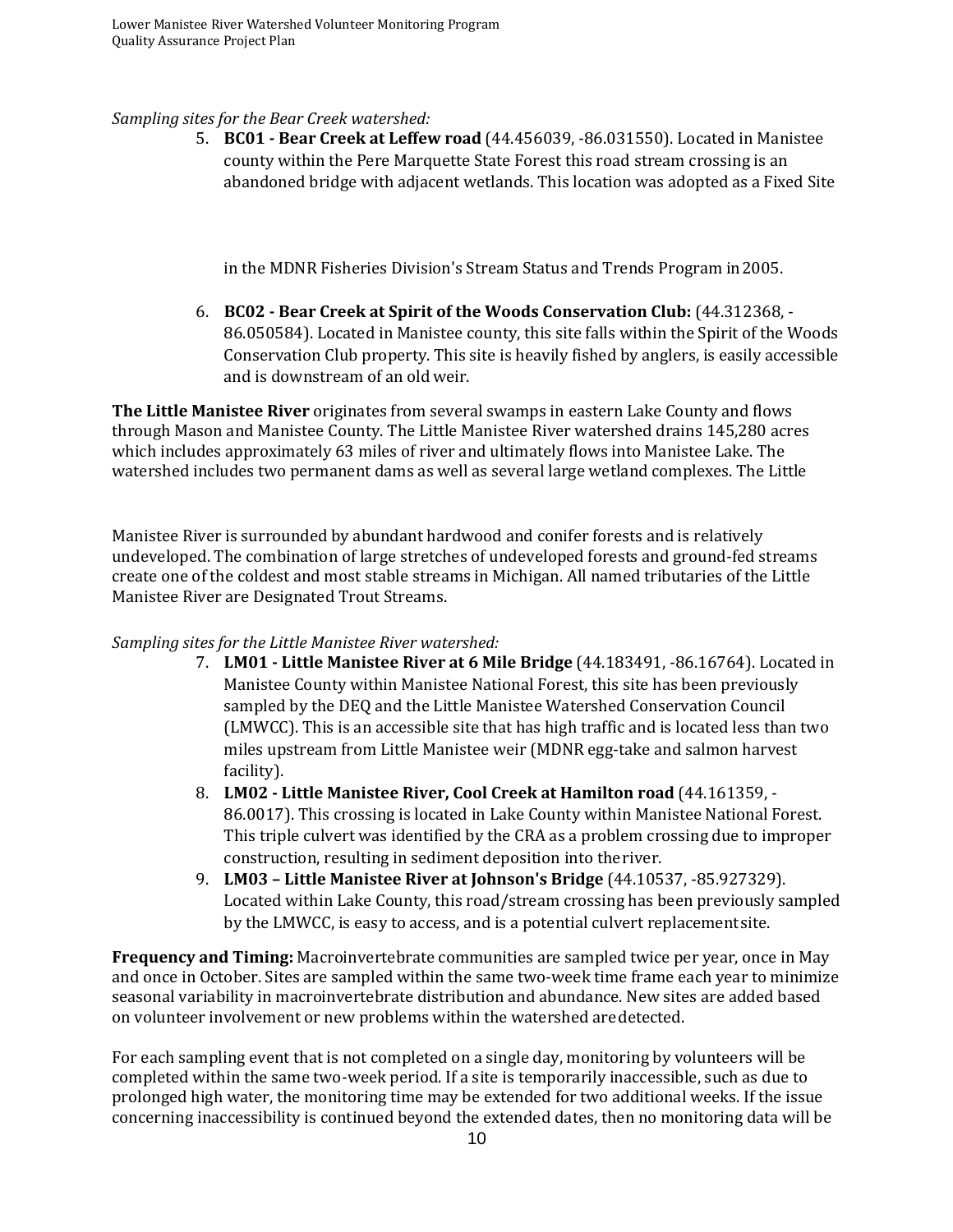collected during that time and there will be a gap in the data. If a team is unable to monitor their site during the specified time, the Stream Team Leader will contact the Program Manager as soon as possible and no later than the end of the first week in the sampling window in order for the Manager to arrange for another team to complete the monitoring. If no team is available, the Program Manager will, if feasible, sample the site. Otherwise, the site will go unmonitored for that season.

**Macroinvertebrate Sampling Procedure:** Before entering the stream, the Team Leader and Collector inspect all sampling gear to ensure that it is clean. If any aquatic life or debris on equipment, volunteers will use water withdrawn from the stream with a clean container to clean the equipment at a distance of no less than 100 feet from any water body. The trained Collector wades the stream and uses a D-frame kick net to obtain samples from each habitat type present at the site, including riffle, rocks or other large objects, leaf packs, submerged vegetation or roots, and depositional areas, making sure to thoroughly sample each habitat type. Meanwhile, the trained Streamside Leader will record the number of locations sampled within the monitored reach in each habitat type and note the locations sampled on a site map (Appendix 4). The Collector empties the contents of the nets into shallow white trays after each sample. The remaining volunteers (Pickers) pick out samples of all different types of macroinvertebrates from pans and puts the samples into jars of ethanol for later identification. Potential sources of variability such as weather/stream flow differences, season, and site characteristic differences will be noted for each event and discussed in study results. There are places on the data sheet to record unusual procedures or accidents, such as losing part of the collection by spilling. Any variations in procedure should be explained on the data sheet (Appendix 4). A delineation of Stream Team Roles and Duties is included in Appendix 2.

Immediately following the 30-minute in-stream collection event, the Stream Side Leader, Collector, and Pickers will continue to transfer specimen from the Collector's collection bucket for an additional 30 minutes. All observed specimen within the timeframe of the collection event are transferred to sampling jars regardless of abundance.

Prior to the collection event, all macroinvertebrate sample jars receive a label written in pencil and placed inside the jar indicating date, location, name of collector, and number of collection jars from the site. The data sheet also states the number of collection jars from the site. The Stream Team Leader is responsible for labeling and securely closing the jars in addition to returning all jars and all equipment to the Program Manager. Upon return to MCD office, the collections are checked for labels, the data sheets are checked for completeness and for correct information on the number of jars containing the collection from the site, and the jars are secured together with a rubber band and site label and placed together in one box. They are stored at the MCD office until they are examined and counted on the day of identification. The data sheets are used on the identification day; after which they remain on file for at least five years. Before leaving the site, Stream Team Leaders will make sure that all sampling equipment is clean of all debris and plant and animal life to avoid contamination if transported to another site. Sample jars and data sheets are to remain in the custody of Stream Team Leader at all times until transfer of custody is given to the Program Manager.

**Macroinvertebrate Identification Procedure:** The identification session will be held indoors at the MCD office, bringing together volunteers, Volunteer Leaders, and aquatic macroinvertebrate experts together to sort, identity, and count specimens collected in the field. For indentation, volunteers sort presented specimens into groups based on physical similarities, and then are joined by the Program Manager/expert who further sorts and identifies the taxa present to family level. All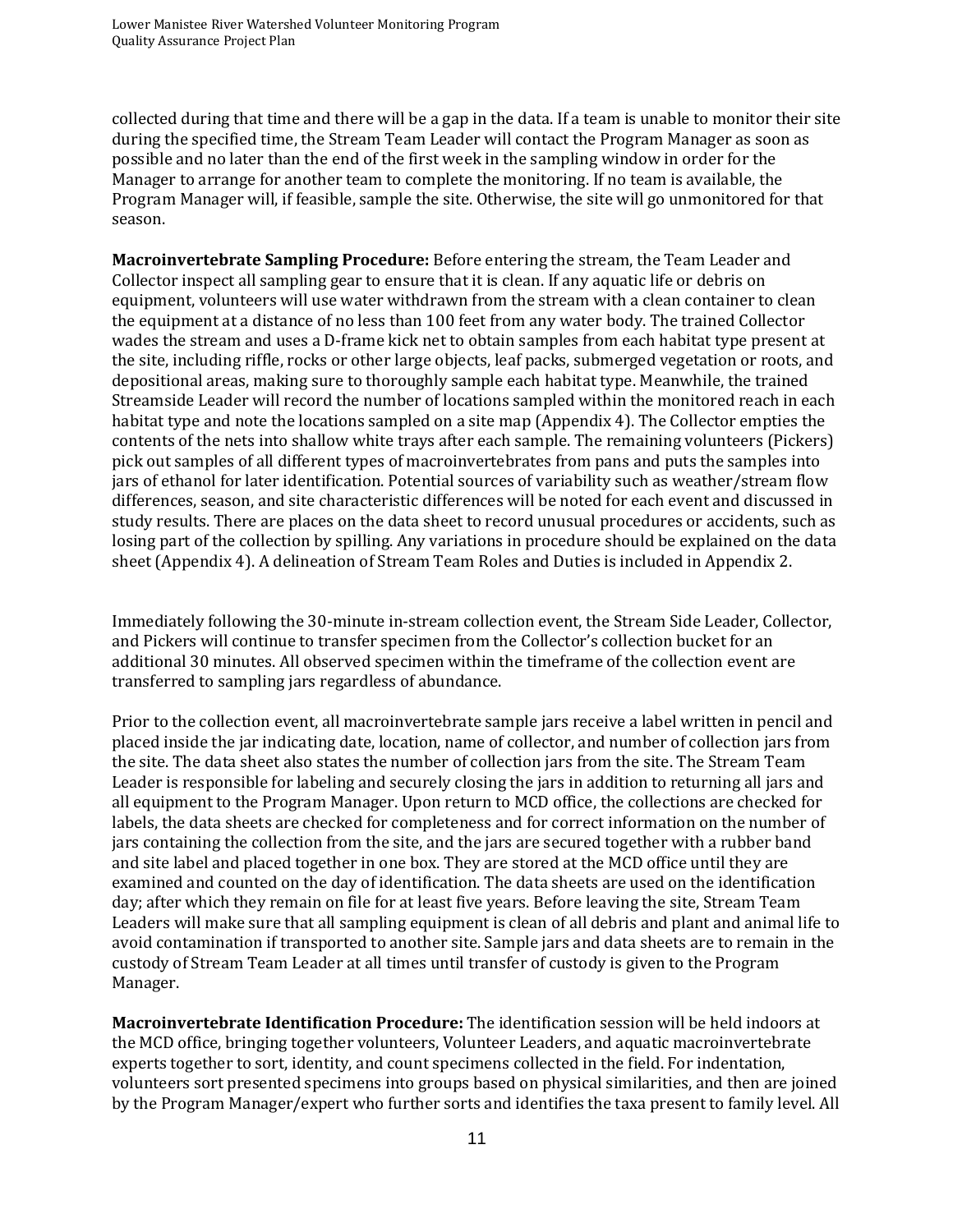identifications are verified by the Program Manager. When identification of a sample is complete, the entire collection is placed in a single jar of fresh alcohol with a poly-seal cap and a printed label inside the jar and stored at room temperature at the MCD office indefinitely. The alcohol is carefully changed (to avoid losing small specimens) in the jars every few years. Old alcohol will be watered down and drained down the sink. Data is recorded on the corresponding site-specific MiCorps family level macroinvertebrate data sheet (Appendix 3).

Because our evaluation is based on the diversity in the community, we attempt to include a complete sample of the different groups present, rather than a random sub-sample. We do not assume that a single collection represents all the diversity in the community, but rather we consider our results reliable only after repeated collections spanning at least three years. Our results are compared with other locations in the same river system that has been sampled in the same way. All collectors attend an in-stream training session, and most sites are sampled by different collectors at different times to diminish the effects of bias in individual collecting styles. Samples where the diversity measures diverge substantially from past samples at the same site are resampled by a new team within two weeks. If a change is confirmed, the site becomes a high priority for the next scheduled collection. Field checks include checking all data sheets to make sure each habitat type available was sampled, and the team leader examines several picking trays to ensure that all present families have beencollected.

**Habitat Assessment Procedure (fall only):** Stream Team Leaders and Collectors, with Pickers assisting as well will complete a Habitat Assessment once (Appendix 4) once a year during the fall season immediately following the macroinvertebrate sampling or within at least two weeks of the sampling event. A Site Sketch (Appendix 4) will accompany the Assessment. The Habitat Assessment is a critical piece of the monitoring process and will be used to monitor changes in stream habitat over time, which may result in changes in water quality and corresponding macroinvertebrate diversity. As many of the parameters within the Habitat Assessment are qualitative, personal bias is inherent. To account for bias and personal discrepancies, Stream Team Leaders will have on hand a copy of MiCorps Stream Monitoring Procedures (Appendix 5), which details the qualitative criteria, and helps clarify question aims. Stream Team Leaders will read questions aloud to their group and form consensus on question answers. Since the information reviewed in the Habitat Assessment holds considerable educational value for volunteers and the goals of the MiCorps program, it is important that Stream Team Leaders inform other group members of the purpose of the Assessment and encourage feedback from the group. However, final decision on scoring remains the responsibility of only those Stream Team Members who have undergone Stream Team Leader Training and have been certified by the Program Manager to do so. All final Habitat Assessment data sheets will be reviewed by the Program Manager for correctness and completeness. There are places on the data sheet to record unusual procedures or accidents.

Any variations in procedure should be explained on the data sheet.

As a critical role of the Habitat Assessment is to inform us of any areas of habitat degradation that could impact water quality. Any concerns noted in the data sheet will be reviewed by the Program Manager and appropriate action will be taken to resolve and/or address noted concerns including informing appropriate authorities.

#### **Equipment Quality Control:**

- i. Check to make sure equipment is in working order and notdamaged
- ii. Clean equipment before and after taking it into the field
- iii. Maintain a detailed inventory of equipment including dates of purchase and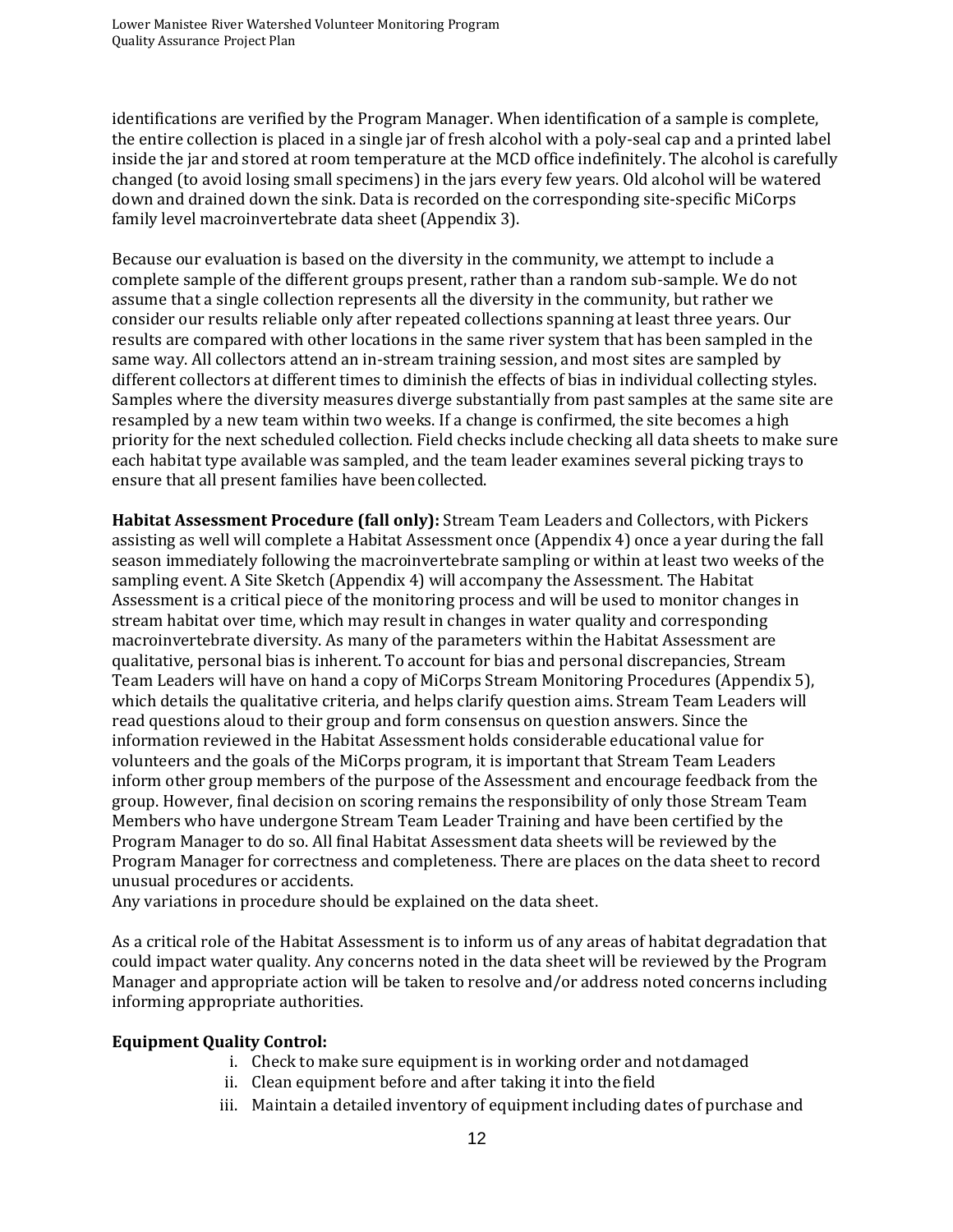- iv. dates of last usage
- v. Check the batteries of all equipment that requires them

#### **Field Procedures Quality Control**

- δ. Collect replicate samples
	- ε. Conduct repeat and/or side-by-side tests performed by separate field crews
	- φ. At least once every three years in each season change the composition of the field crews to maintain objectivity and minimize individualbias
	- $\gamma$ . Review field records before submitting for analysis to minimize errors

#### **Data Analysis Quality Control**

- η. Field datasheets and labels will be verified by volunteers in the laboratory
- ι. Specimen identification will be completed by trainedvolunteers
- ϕ. Taxa identification will be verified by the ProgramManager
- κ. Counts will be verified by at least twovolunteers
- λ. Calculations will be completed by at least two volunteers and verified by the Program Manager
- µ. Hard copies of computer entered data will be reviewed for errors by comparing to field data sheets

**Variability**: Possible sources of variably in data include team leader experience, volunteer commitment, and the subjective nature of some evaluations. Variances will be considered on a case by case basis to determine the effect the variability may have on results. Should problems with the program arise, the Program Manager and the MCD Administrator will meet to discuss and formulate corrective measures/actions to be taken.

#### **B2. Instrument/Equipment Testing, Inspection, and Maintenance**

**Equipment:** Team Leaders will pick up equipment at the district office prior to sampling their sites. All equipment will be stored at the MCD office. Each team will receive a sampling kit consisting of:

- ν. Clipboard
- ο. Folder containing directions and GPS coordinates of sampling sites and emergency contact sheet
- π. MiCorps Macroinvertebrate Data Sheet
- θ. MiCorps Stream Habitat Data Sheet (Fallonly)
- ρ. 2 Laminated identification sheets
- σ. 2 Laminated MiCorps Survey/Sampling Tips Sheets
- τ. 2 White trays
- υ. 1 Ice cube tray
- ϖ. 2 Magnifying glasses
- ω. 1 Plastic cup/water bottle (for net rinsing)
- ξ. 2 Eye droppers
- ψ. 2 Forceps
- ζ. 2 Pencils
- αα.2 D-Nets
- ββ. 2 Collection jars filled ¾ with 70% ethanol with site label including location, date, and group leader names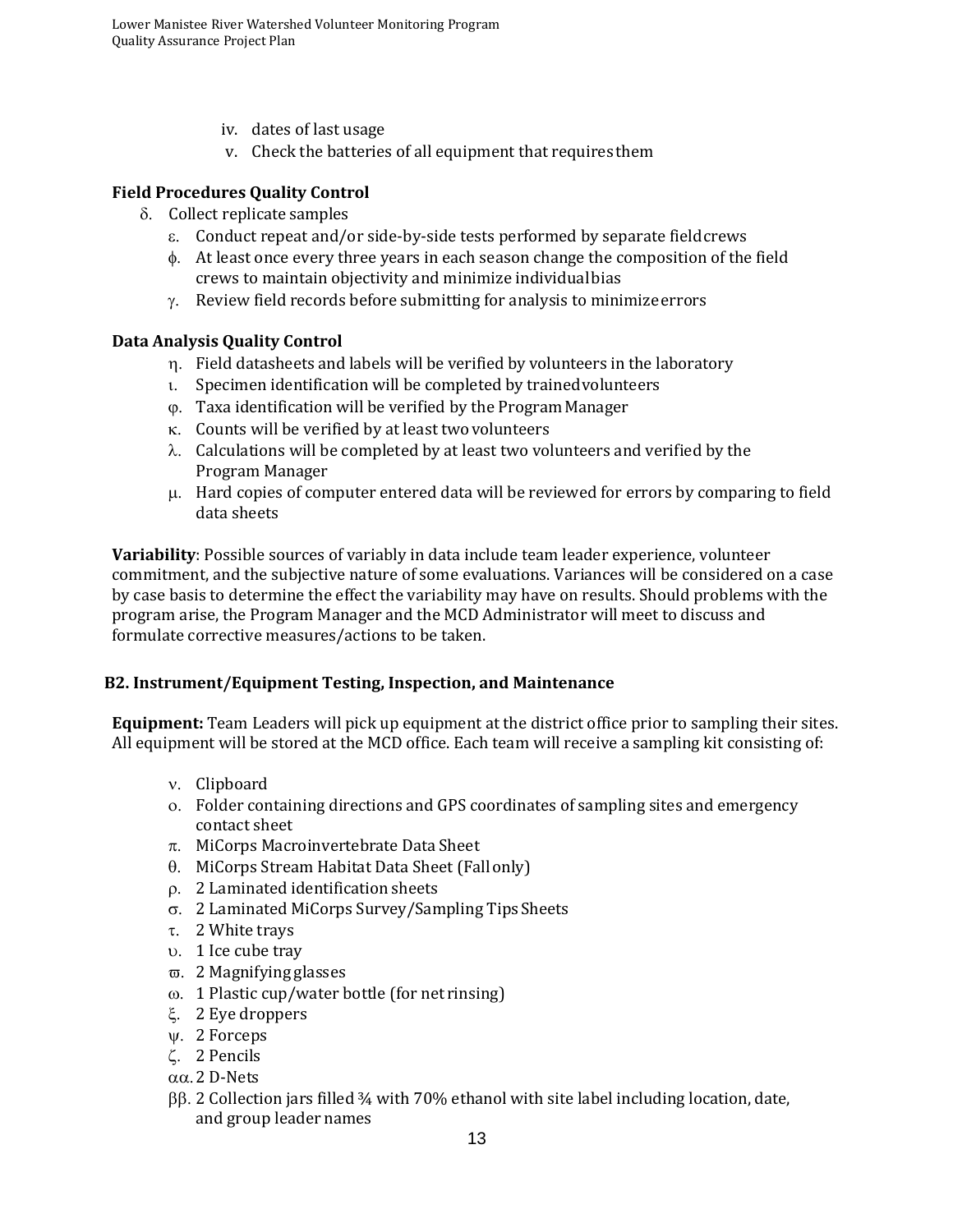χχ. 1 5-gallon bucket δδ. 1 Tape measure εε. Waders for team members φφ. First aid kit

All equipment will be inspected and maintained by the Program Manager. All critical instruments will be tested before each sampling event to ensure proper function. Critical equipment includes Dshaped collection nets, collection jars with poly-seal caps, narrow point forceps, collection buckets and trays, waders and life jackets. Also, datasheets, labels and pencils are required for documentation. In the case that the Program Manager finds equipment insufficient for sampling, they will be responsible for repairing or replacing equipment prior to use in the field. Problems encountered in the field or laboratory will be noted and resolved accordingly. All equipment will be stored at the MCD office.

#### **B3. Inspection/Acceptance for Supplies and Consumables**

In the weeks prior to a monitoring or identification event, the Program Coordinator will check all equipment thoroughly. The Program Manager also maintains detailed records of all equipment including purchase date and when consumables should be replaced.

#### **B4. Non-direct Measurements**

Not applicable.

#### **B5. Data Management**

Macroinvertebrate and habitat assessment data will be entered by the Program Manager into MS Excel database for long-term storage. After each sampling event is completed, all new data will be emailed to [midata@glc.org u](mailto:midata@glc.org)tilizing the MiCorps Stream Batch Templates. Hard copies of the data sheets will be stored at the MCD for a period of a least five years. All digital data will be backed up on an external hard drive and to Google Drive quarterly.

**Macroinvertebrates:** Data are summarized for reporting into four metrics: all taxa, EPT (Ephemeroptera + Plecoptera + Trichoptera), and sensitive taxa. Units of measure are families counted in each metric. The Stream Quality Index (SQI) from the MiCorps datasheet is also computed. The method for calculating that metric is included in Appendix 3.

**Habitat:** Specific measures are used from habitat surveys to investigate problem areas at each site. The percentage of stream bed composed of fines (sand and smaller particles) is calculated and changes are tracked over time as an indicator of sediment deposition.

**Data Analysis Quality Control:** All calculations will be checked at least twice. Hard copies of all computer entered data are reviewed for errors by comparing to field data sheets. Data analysis methods and results are periodically reviewed by qualified professionals.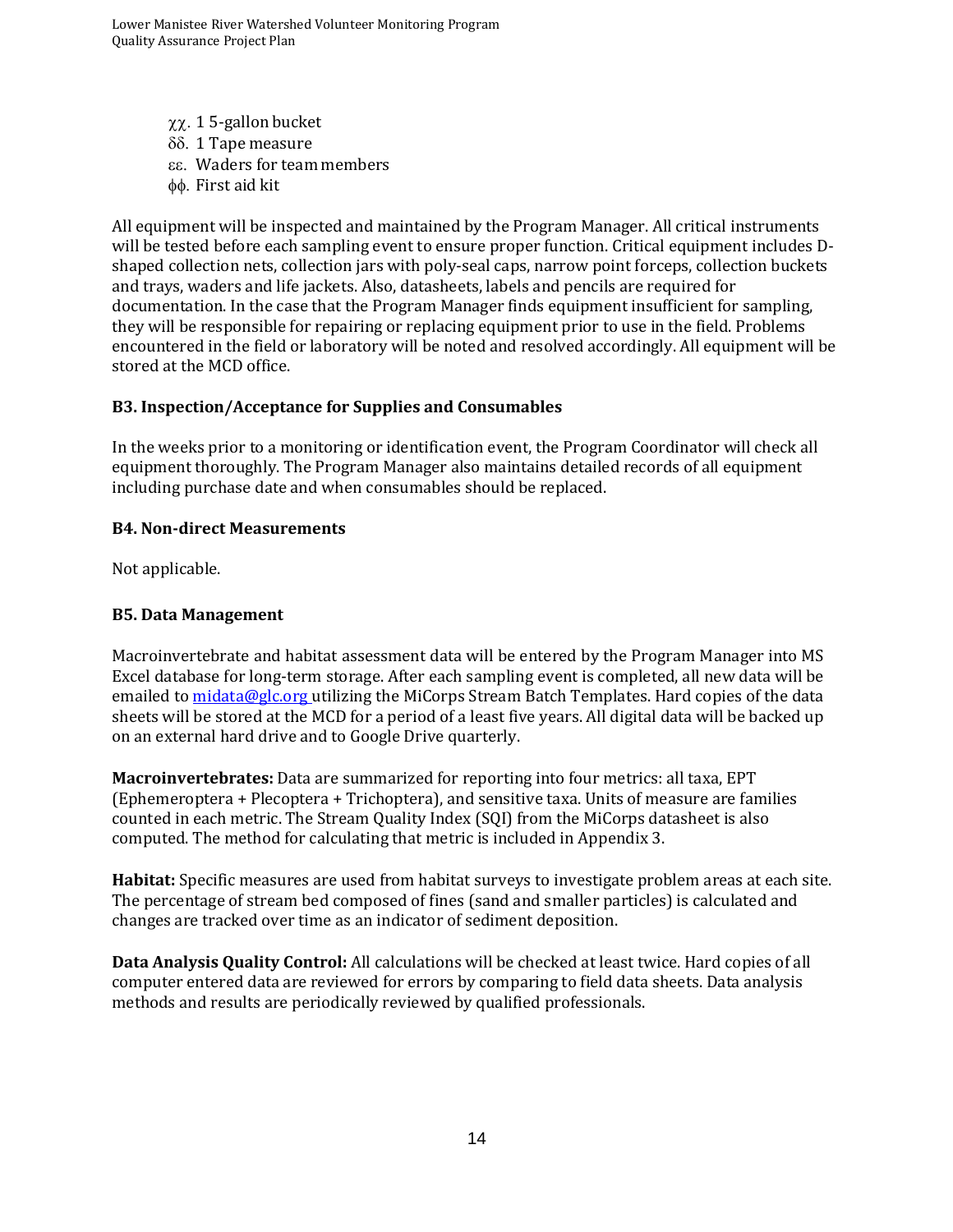## **SECTION C: SYSTEM ASSESSMENT, CORRECTION, ANDREPORTING**

## **C1. System Audits and Response Actions**

Volunteer Team Leaders trained by the Program Manager ensure that quality assurance protocols are followed and report any issues possibly affecting data quality. When significant issues are reported, the Program Manager may accompany groups in the field to perform side-by-side sampling and verify the quality of work by the volunteer team. In the event that a group is determined to have done a poor job sampling, a performance audit to evaluate how people are doing their jobs of collecting and analyzing the data is accomplished through side-by-side sampling and identification. During side-by-side sampling a team of volunteers and an outside expert sample the same stream. Agreement in sample composition between the two should be 60% or greater.

A system audit is conducted following each spring and fall monitoring event to evaluate the process of the project. The system audit consists of the Program Coordinator, any other program leader, and one or two active volunteers, and is a start to end review of the monitoring process and how things could be improved for the next event.

If deviation from the QAPP is noted at any point in the sampling or data management process, the affected samples will be flagged and brought to the attention of the Program Manager and the team that collected the sample. Re-sampling is conducted as long as the deviation is noted soon after occurrence and volunteers are available (two-week window). Otherwise, a gap must be left in the monitoring record and the cause noted. All corrective actions are documented and communicated to MiCorps staff.

Details of the process for assessing data quality are outlined in section A7. Response to quality control problems is also included in section A7.

#### **C2. Data Review, Verification, and Validation**

A standardized data-collection form is used to facilitate spot-checking to ensure that forms are completely and correctly filled out. The Program Manager or a single trained volunteer reviews the data forms before they are stored in a computer or file cabinet. After data has been compiled and entered into a computer file, it is verified with raw data from field survey forms.

#### **C3. Reconciliation with Data Quality Objectives**

Data quality objectives are reviewed annually to ensure that objectives are being met. Deviations from the data quality objectives are reported to the Program Manager and MiCorps staff for assessment and corrective action. Also, data quality issues are recorded as a separate item in the database and are provided to the Program Manager and data users. Response to and reconciliation of problems that occur in data quality are outlined in Section A7.

## **C4. Reporting**

Throughout the duration of this program, quality control reports are included with quarterly project reports which are created by the Program Manager and are submitted to MiCorps. Quality control reports provide information regarding problems or issues arising in quality control of the project. These could include, but are not limited to: deviation from quality control methods outlined in this document relating to field data collection procedures, indoor identification, data input, diversity calculations and statistical analyses. Program staff generates annual reports sharing results of the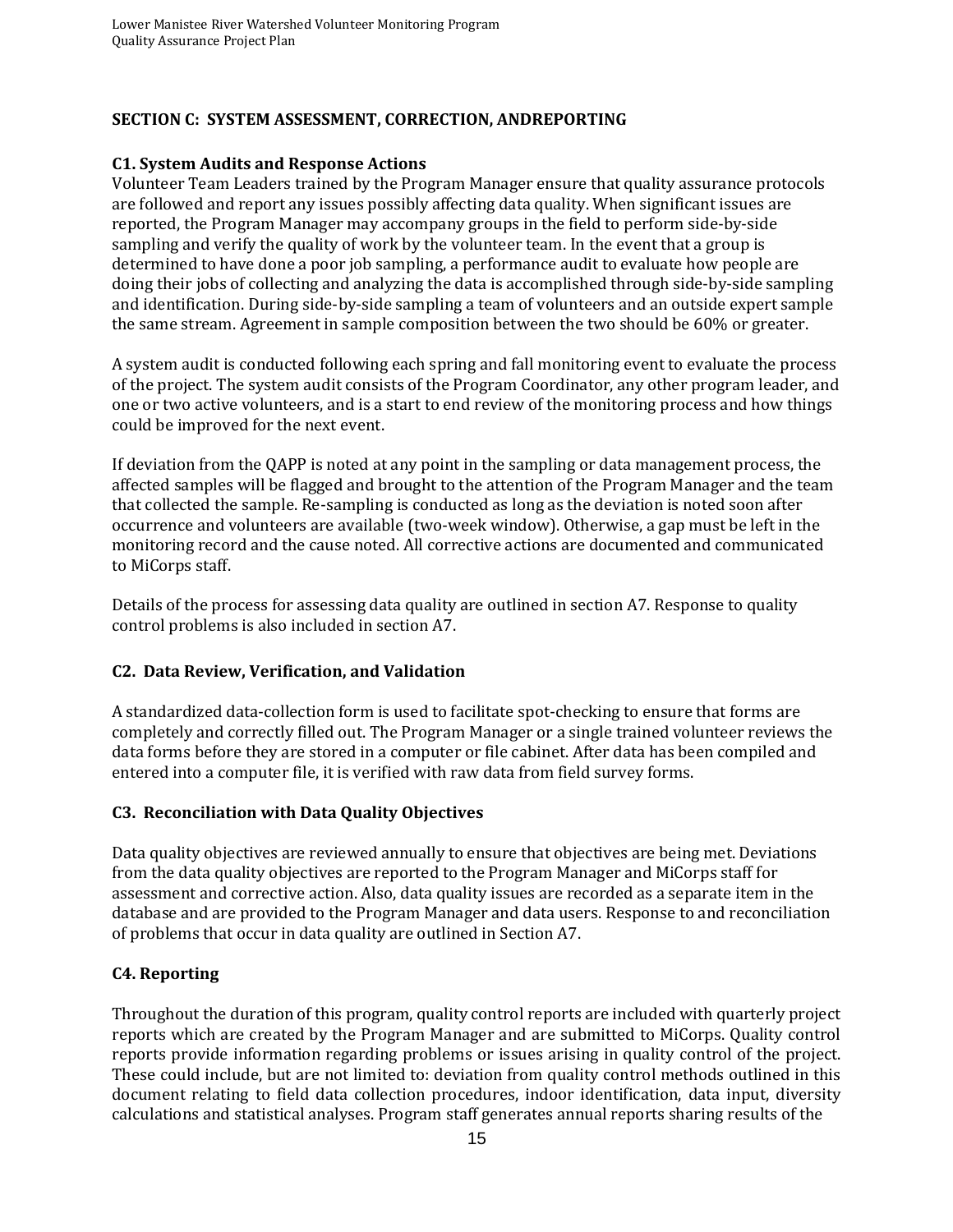program with volunteers, special interest groups, local municipalities, and relevant state agencies. Data and reports are made available via the organization's web page.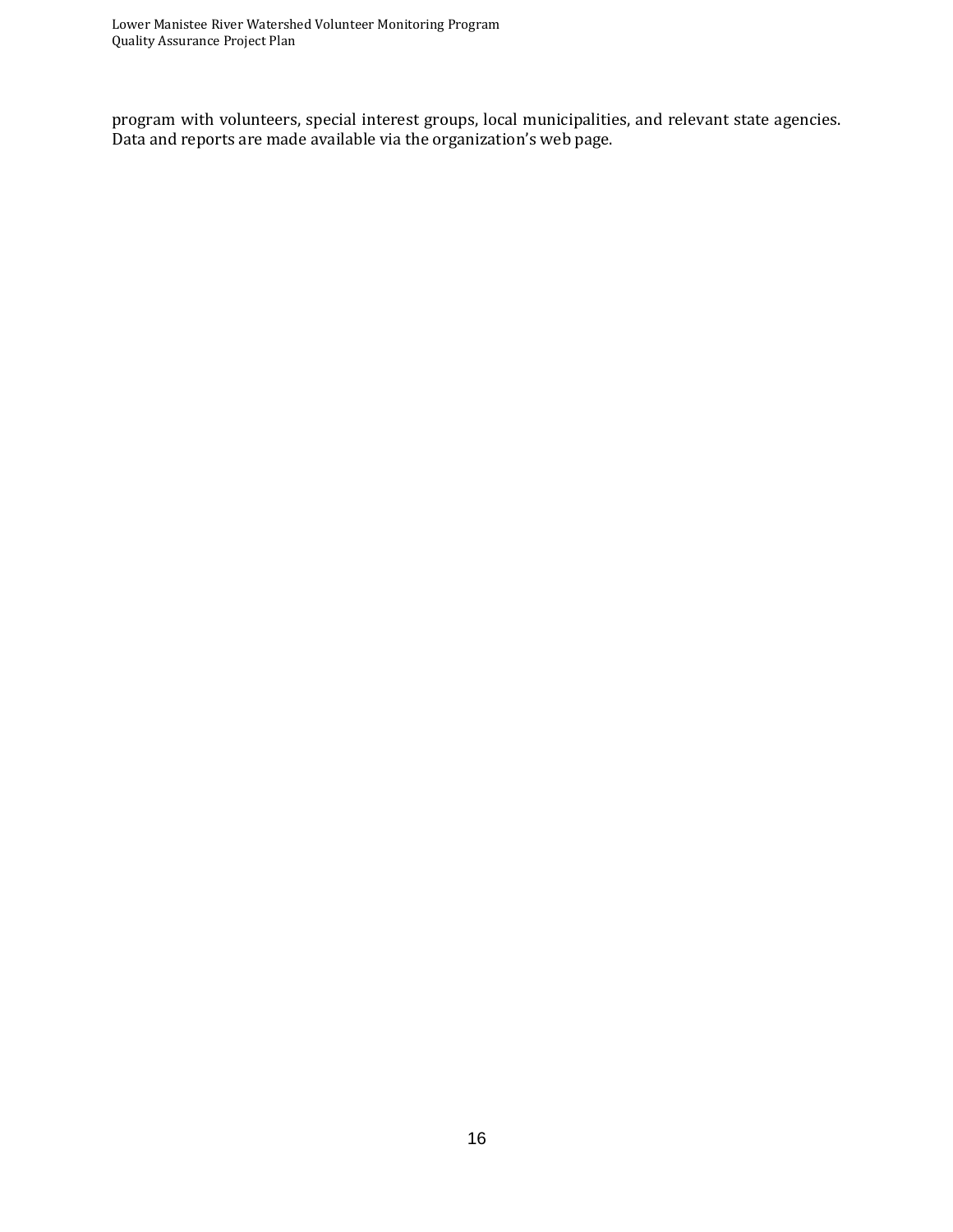Appendix 1 Watershed Map with Sampling Sites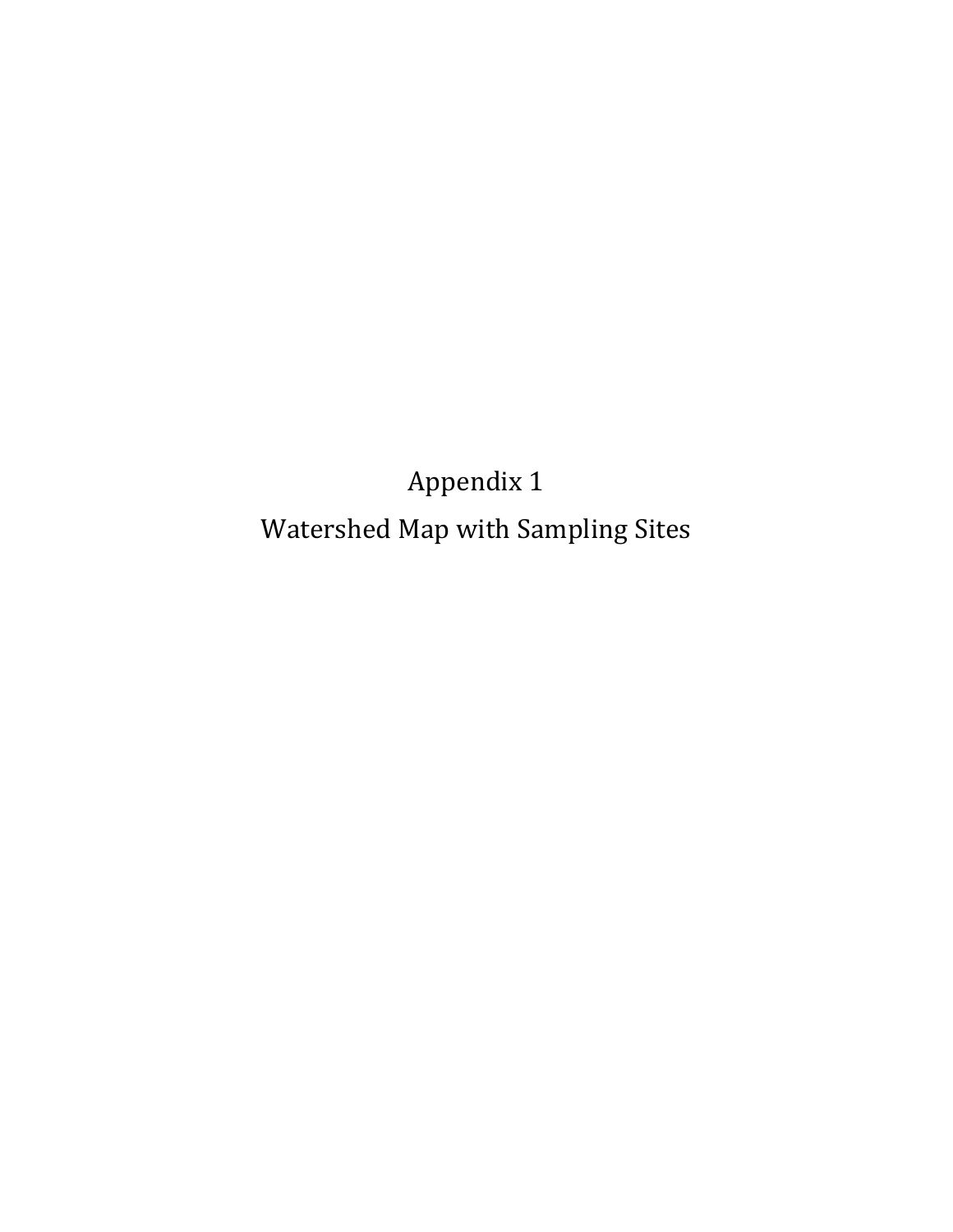

Map of study sites for the Lower Manistee Watershed Volunteer Stream Monitoring Project.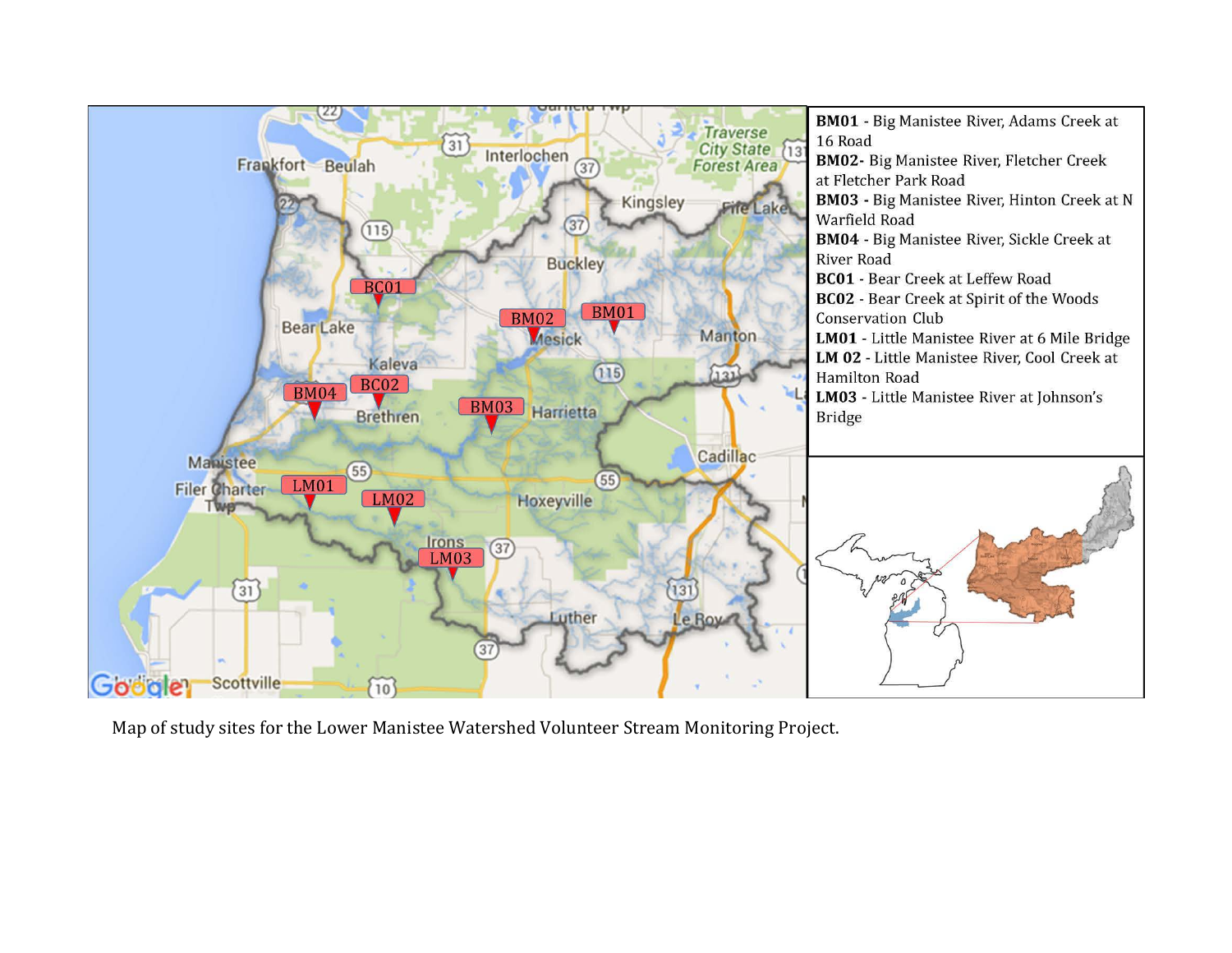Appendix 2 Stream Team Roles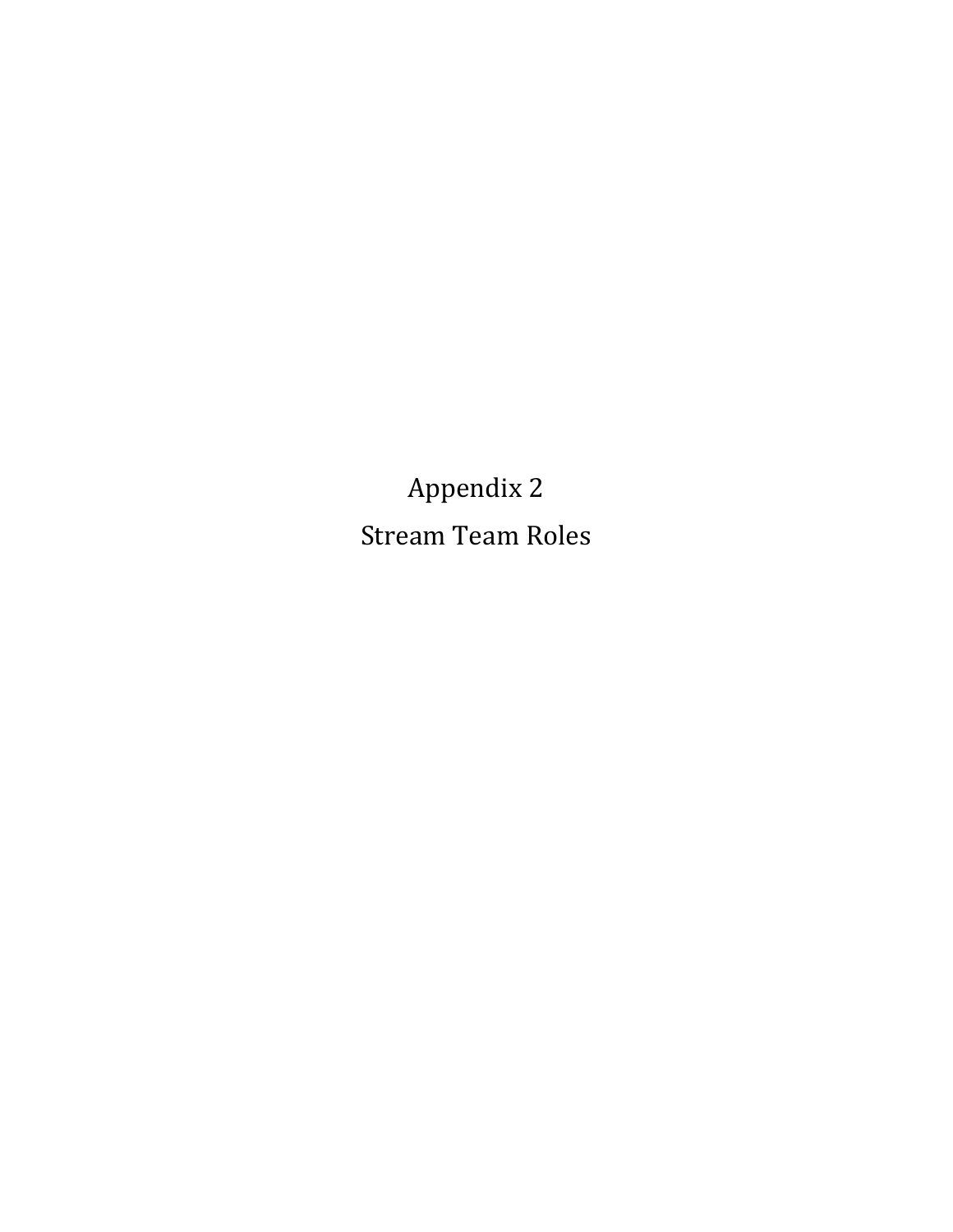

# Techniques for Stream Macroinvertebrate Collecting

## Team Roles

Every person on the team needs to have a role so they know their responsibilities and how they should be participating. Every river group is welcome to hold training events for all volunteer roles as they see fit, but the Huron River Watershed Council suggests that training should not be required for pickers and collector assistants, in order to boost beginner volunteer participation. Here are several suggested roles:

## *Picker:*

- $γγ$ . New volunteers typically start out as Pickers. This job does not require getting into the stream and is a good way to get introduced to monitoring and the interesting creatures that live in the stream.
- ηη.No training is required to be a Picker.
- ιι. Pickers are responsible for sorting through the samples collected by the Collector, picking out the macroinvertebrates from the rocks and leaves and putting them in a collection jar.

## *Collector Assistant:*

- ϕϕ.On a large site it is helpful to have one team member in waders assisting the Collector by carrying the trays to the team and the empties back to the Collector.
- κκ. The only training required to be an Assistant is experience wading in moving water on slippery rocks.

## *Collector:*

- λλ.Collectors should attend training session in order to learn the techniques for sampling in the river.
- µµ.The Collector is the only person that enters the water (unless there is an Assistant).
- νν. They are responsible for sampling all of the habitats, and bring the samples to the rest of the team to sort through.

## *Streamside Leader:*

- οο.The Leader instructs the team, keeps the team together, locates the sampling site, is responsible for filling out the data sheets, labeling the jars, and reminding the Collector which habitats still need to befound.
- $\pi$ π. Should require a training event.

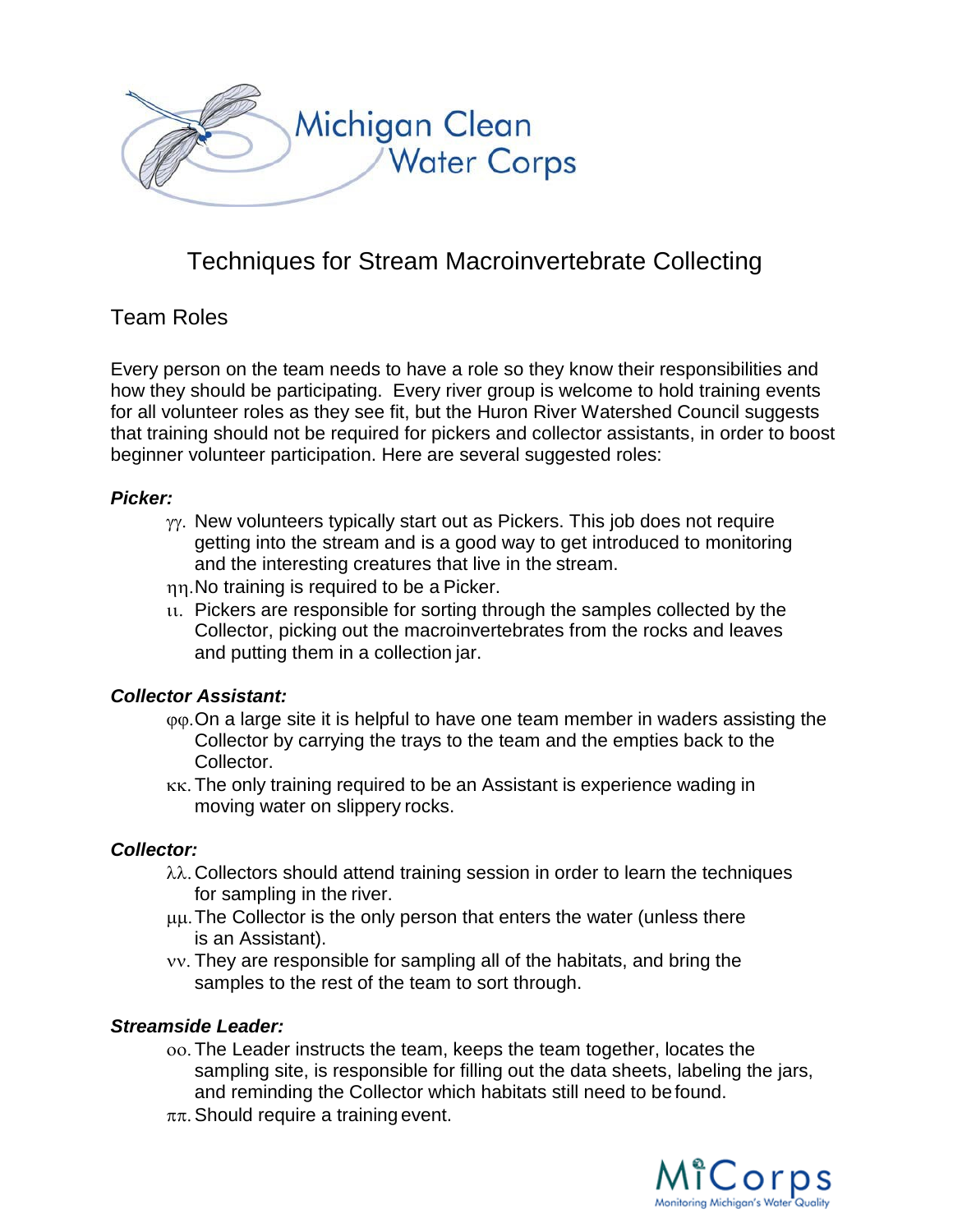## *Equipment Manager:*

- i. The Manager is a person who is willing to take responsibility for the equipment and will check the list to be sure everything leaves each site with theteam
- ii. This position should be a secondary job of one of thepickers.

# **When you get to the site- instructions for the streamside leader**

- 1. Make sure you're at the right site!
- 2. Scout out a nice place for your team to sit on the bank and sort through samples.
- 3. Orient your team to what they are looking for. Explain that:
	- We want to collect samples of all the different macroinvertebrates.
	- Be patient when sorting; it may take a little time to see the tiny creatures that are there.
- 4. Make sure that each habitat gets sampled.
- 5. Let the team know about what you see in the creek, such as types of habitats that are missing and any evidence that the force of storm flow has affected the stream.

# **Collecting Hints- instructions for the collector**

- 1. Always start downstream and work upstream to avoid disturbing where you're about to collect.
- 2. The most important thing is to get some of each type of creature.
- 3. Please note that some clams are endangered or threatened. Don't collect large clams, just make a note that you observed them.
- 4. You should spend approximately 45 minutes collecting at a small stream, and up to 1 hour collecting at a large river site (or 2 collectors spend 30 minutes in a river). Please collect as long as you need to thoroughly sample every different kind of habitat. The goal is to find as many types of macroinvertebrates as possible.
- 5. Sample a number of times in each habitat. Use three samples as a guideline but collect enough that you feel you got all of the different animals living in each habitat.
- 6. Remember BE AGGRESIVE- the animals are holding on tight to rocks, branches, and leaves to avoid being carried downstream and you want to shake them loose!

# **Collecting Techniques**

It is very important that you begin at the downstream end of your collecting site and work upstream, to minimize disturbance to the site. Collect from the various habitats in the order they come to you as you work your way upstream (and not necessarily in the order on the data sheet).

## *Riffle:*

- Note: When selecting a riffle, keep in mind that flow has a big impact on the types of animals that can live there. Two riffle samples, one in the fastest part (white water present, larger rocks) and one in the slowest part (no white water, smaller gravel sized rocks) will likely yield different animals.
- 1. Put net on bottom of stream, stand upstream, hold net handle upright.
- 2. Use kicking/shuffling motion with feet to dislodge rocks. You are trying to shake organisms off rocks as well as kick up organisms that are hiding under the rocks. Dig down with your toes an inch or two. Do a lil' dance. Some people use their hands to rub organisms off rocks, but beware of sharp objects on the stream bottom.

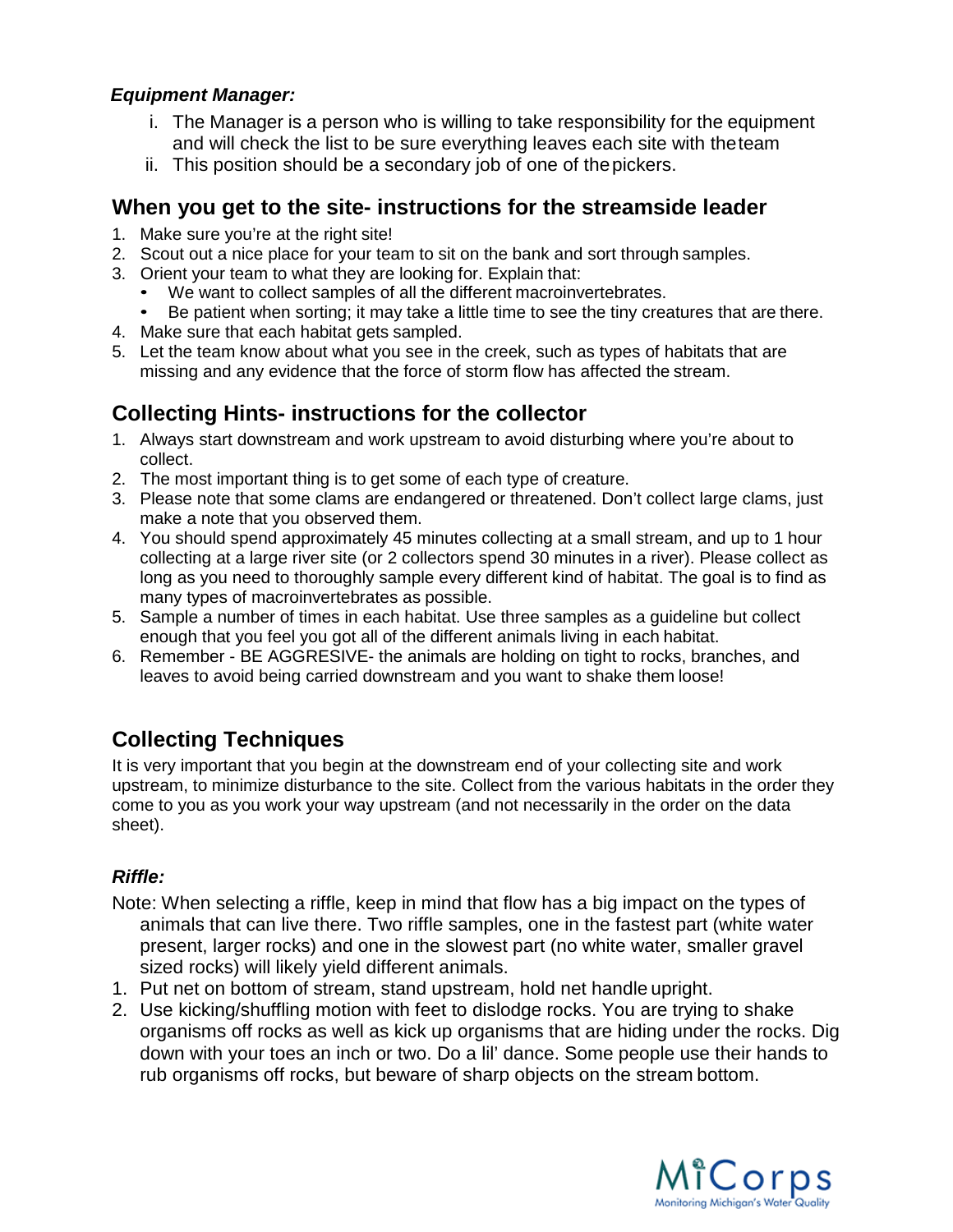## *Quiet Place/pool:*

1. Scoop some sediment up in your net. Some animals burrow into the muck. Tip: When your net is full of muck, it is very heavy. To clean the excess muck out of your net: keep the top of the net out of the water to avoid losing animals, then sway the net back and forth, massaging the bottom of the net with your hand. When choosing a soft bottom area try to find one that contains silt since it is a far more productive habitat than just sand.

## *Undercut Bank/Overhanging Vegetation or Roots:*

- 1. Jab the net into the undercut bank while pulling the net up. Move in a quick bottom to surface motion to scrape the macroinvertebrates from roots. Do this several times.
- 2. If you notice roots or overhanging vegetation, put the net under the bank at the base of the plants. Shake the vegetation using your net, trying to shake off the animals clinging to these plants. Feel free to use your hands if you are sure the plants are not poisonous.

## *Submerged or emergent vegetation:*

- 1. Keeping the net opening pointed upstream, move the net through vegetation trying to shake the vegetation and catch any animals.
- 2. Use your hands to agitate the vegetation and dislodge the animals into thenet.

## *Rocks/Logs:*

1. Small logs and rocks can be pulled out of the water and given to the team to search for animals.

Hint for Logs: Be sure to check under bark.

Hint for Rocks: Caddisfly homes often look like small piles of sticks or clumps of small gravel attached to rocks.

## *Leaf Packs:*

- 1. Look for a decomposing leaf pack. A "good" leaf pack has dark brown-black skeletonized leaves. Slimy leaves are an indication that they are decaying. Scoop a few into your net and let the team pull then apart and look for animals.
- 2. Tip: Sometimes a little water in the pan with the leaves will help dislodge the animals.

# **Finishing up**

- 1. Remember to rinse the net and pans before leaving the site to avoid transporting animals or plants between sampling sites.
- 2. Have the Streamside Leader double check that the data sheet is completely filled out and that all habitats have been sampled.

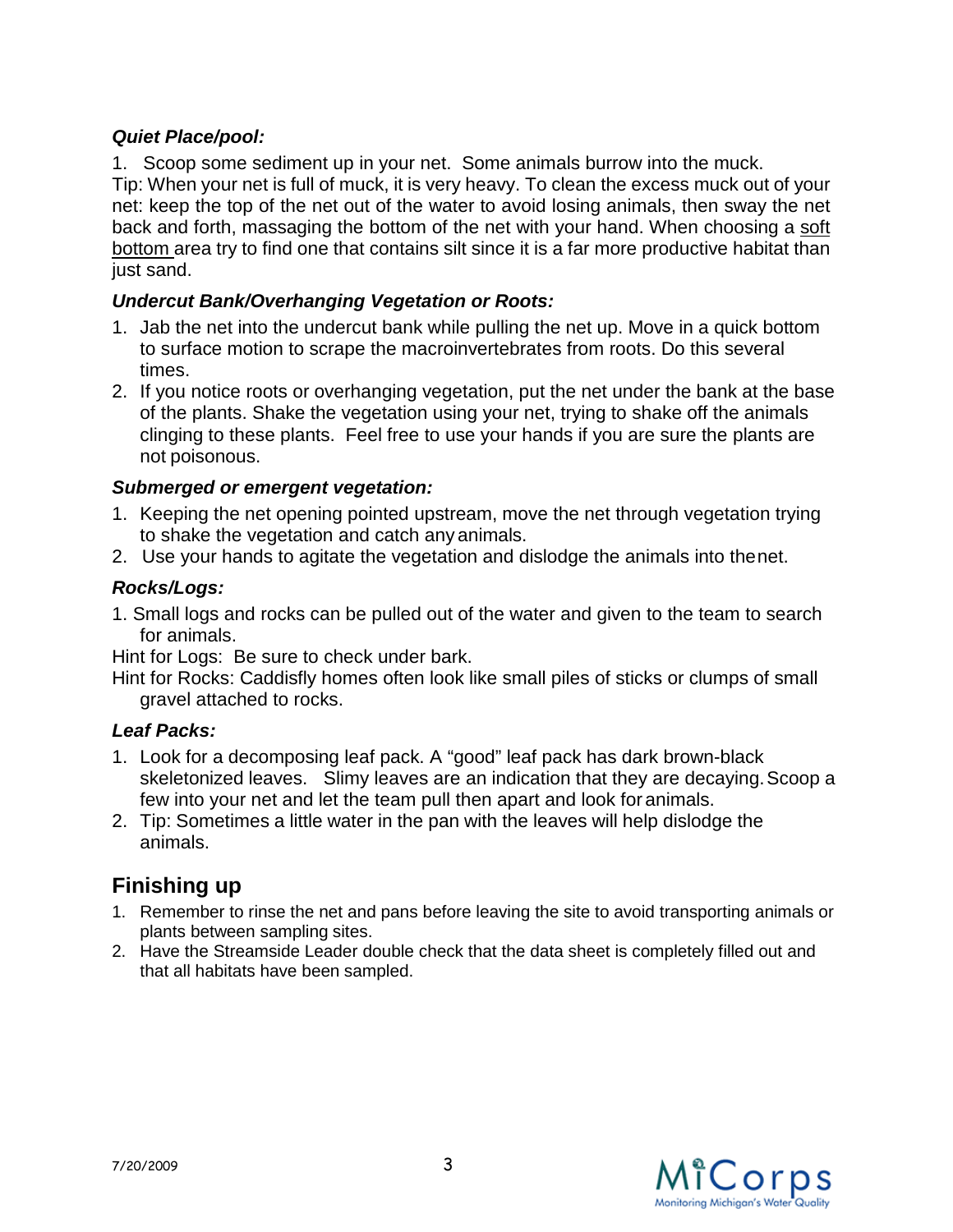Appendix 3 MiCorps Macroinvertebrate Data Sheet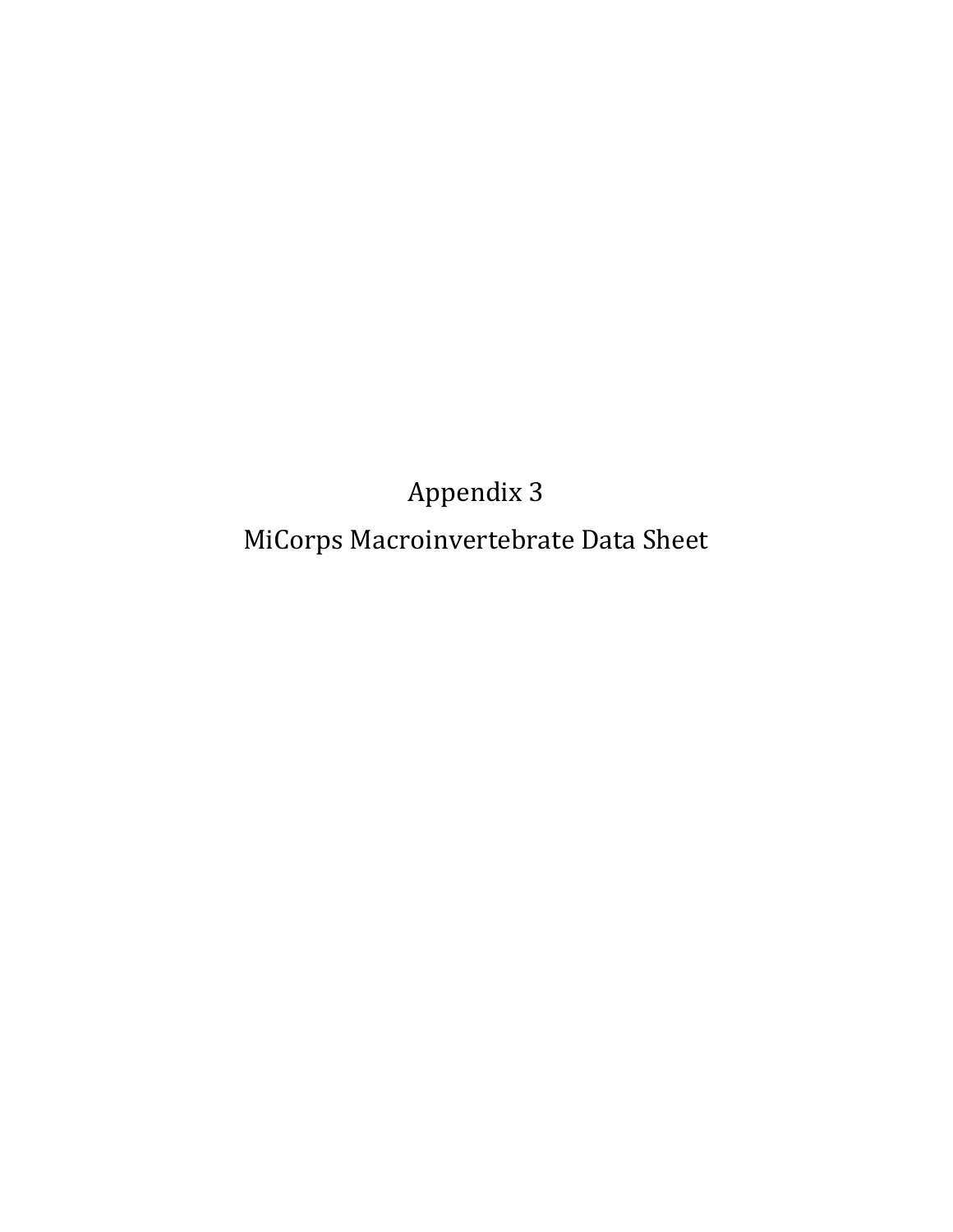п



7

# **Stream Macroinvertebrate Datasheet**

| Collection Start Time: (AM/PM)     |                                                                                                                                                                                                                                                                                                                                                                                                                                                                                                                                                                                                                                                                                                                                              |
|------------------------------------|----------------------------------------------------------------------------------------------------------------------------------------------------------------------------------------------------------------------------------------------------------------------------------------------------------------------------------------------------------------------------------------------------------------------------------------------------------------------------------------------------------------------------------------------------------------------------------------------------------------------------------------------------------------------------------------------------------------------------------------------|
|                                    |                                                                                                                                                                                                                                                                                                                                                                                                                                                                                                                                                                                                                                                                                                                                              |
|                                    |                                                                                                                                                                                                                                                                                                                                                                                                                                                                                                                                                                                                                                                                                                                                              |
|                                    |                                                                                                                                                                                                                                                                                                                                                                                                                                                                                                                                                                                                                                                                                                                                              |
|                                    |                                                                                                                                                                                                                                                                                                                                                                                                                                                                                                                                                                                                                                                                                                                                              |
|                                    |                                                                                                                                                                                                                                                                                                                                                                                                                                                                                                                                                                                                                                                                                                                                              |
|                                    |                                                                                                                                                                                                                                                                                                                                                                                                                                                                                                                                                                                                                                                                                                                                              |
|                                    |                                                                                                                                                                                                                                                                                                                                                                                                                                                                                                                                                                                                                                                                                                                                              |
|                                    |                                                                                                                                                                                                                                                                                                                                                                                                                                                                                                                                                                                                                                                                                                                                              |
|                                    |                                                                                                                                                                                                                                                                                                                                                                                                                                                                                                                                                                                                                                                                                                                                              |
|                                    |                                                                                                                                                                                                                                                                                                                                                                                                                                                                                                                                                                                                                                                                                                                                              |
|                                    |                                                                                                                                                                                                                                                                                                                                                                                                                                                                                                                                                                                                                                                                                                                                              |
|                                    |                                                                                                                                                                                                                                                                                                                                                                                                                                                                                                                                                                                                                                                                                                                                              |
|                                    |                                                                                                                                                                                                                                                                                                                                                                                                                                                                                                                                                                                                                                                                                                                                              |
|                                    |                                                                                                                                                                                                                                                                                                                                                                                                                                                                                                                                                                                                                                                                                                                                              |
| Submerged Wood<br>Other (describe: |                                                                                                                                                                                                                                                                                                                                                                                                                                                                                                                                                                                                                                                                                                                                              |
|                                    | No)                                                                                                                                                                                                                                                                                                                                                                                                                                                                                                                                                                                                                                                                                                                                          |
|                                    |                                                                                                                                                                                                                                                                                                                                                                                                                                                                                                                                                                                                                                                                                                                                              |
|                                    | Collector: <u>collector</u> contract to the collector contract to the collector contract to the collector collector contract to the collector contract of the collector contract of the collector contract of the collector contrac<br>Is the substrate covered with excessive silt?______No ______Yes (describe:__________________________<br>Did you observe any fish or wildlife? () Yes () No If so, please describe:<br>Macroinvertebrate Collection: Check the habitats that were sampled. Include as many as possible.<br>Undercut banks/Overhanging Vegetation<br>Did you see, but not collect, any live crayfish? (Sample Stes Levinon, or large clams? (Samples<br>*remember to include them in the assessment on the other side!* |

| Datasheet checked for completeness by: | Datasheet version 10/08/05 |  |
|----------------------------------------|----------------------------|--|
| Data entered into MiCorps database by: | Date.                      |  |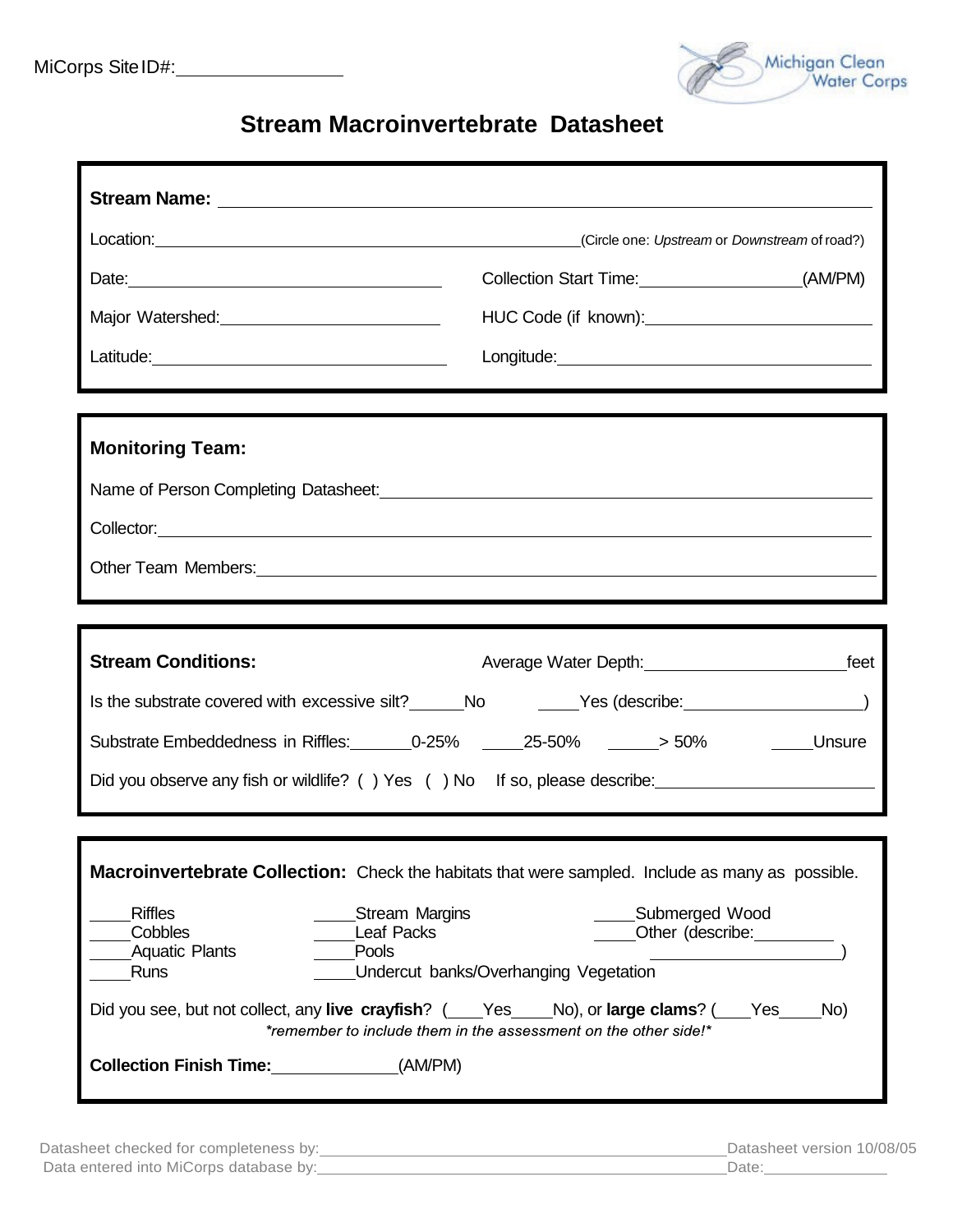

## **IDENTIFICATION AND ASSESSMENT**

Use letter codes [**R** (rare) = 1-10, **C** (common) = 11 or more] to record the approximate numbers of organisms in each taxa found in the stream reach.

*\*\* Do NOT count empty shells, pupae, or terrestrial macroinvertebrates\*\**

## **Group 1: Sensitive**

| <b>EXCEPT Net-spinning caddis</b><br>Hellgrammites (Megaloptera)                                                                                                                                                               |                                          |
|--------------------------------------------------------------------------------------------------------------------------------------------------------------------------------------------------------------------------------|------------------------------------------|
|                                                                                                                                                                                                                                | Group 1:                                 |
| Mayfly nymphs (Ephemeroptera)                                                                                                                                                                                                  | # of R's $*$ 5.0 = _____                 |
| Gilled (right-handed) snails (Gastropoda)                                                                                                                                                                                      | # of C's * 5.3=                          |
| Stonefly nymphs<br>(Plecoptera)                                                                                                                                                                                                | Group 1 Total = $\overline{\phantom{a}}$ |
| Water penny<br>(Coleoptera)                                                                                                                                                                                                    |                                          |
| Water snipe fly<br>(Diptera)                                                                                                                                                                                                   | Group 2:                                 |
|                                                                                                                                                                                                                                | $#$ of R's $*$ 3.0 = _____               |
| <b>Group 2: Somewhat-Sensitive</b>                                                                                                                                                                                             | $#$ of C's $*$ 3.2 = $\_\_$              |
|                                                                                                                                                                                                                                | Group 2 Total=                           |
| Alderfly larvae<br>(Megaloptera)                                                                                                                                                                                               |                                          |
| Beetle adults<br>(Coleoptera)                                                                                                                                                                                                  | Group 3:                                 |
| Beetle larvae<br>(Coleoptera)                                                                                                                                                                                                  | # of R's $*$ 1.1 = $\_\_$                |
| Black fly larvae<br>(Diptera)                                                                                                                                                                                                  | # of C's $*$ 1.0 =                       |
| Clams<br>(Pelecypoda)                                                                                                                                                                                                          | Group 3 Total = $\_\_$                   |
| _Crane fly larvae<br>(Diptera)                                                                                                                                                                                                 |                                          |
| Crayfish<br>(Decapoda)                                                                                                                                                                                                         | Total Stream Quality Score = $\_$        |
| Damselfly nymphs<br>(Odonata)                                                                                                                                                                                                  | (Sum of totals for groups 1-3; round to  |
| Dragonfly nymphs<br>(Odonata)                                                                                                                                                                                                  | nearest whole number)                    |
| Net-spinning caddisfly larvae                                                                                                                                                                                                  |                                          |
| (Hydropsychidae; Trichoptera)                                                                                                                                                                                                  | Check one:                               |
| Scuds<br>(Amphipoda)                                                                                                                                                                                                           | Excellent<br>( > 48)                     |
| (Isopoda)<br>Sowbugs                                                                                                                                                                                                           | Good<br>$(34-48)$                        |
|                                                                                                                                                                                                                                | Fair<br>$(19-33)$                        |
| <b>Group 3: Tolerant</b>                                                                                                                                                                                                       | (< 19)<br>Poor                           |
| Aquatic worms<br>(Oligochaeta)                                                                                                                                                                                                 |                                          |
| Leeches<br>(Hirudinea)                                                                                                                                                                                                         |                                          |
| (Diptera)<br>Midge larvae                                                                                                                                                                                                      |                                          |
| Pouch snails<br>(Gastropoda)                                                                                                                                                                                                   |                                          |
| (Hemiptera)<br>True bugs                                                                                                                                                                                                       |                                          |
| Other true flies<br>(Diptera)                                                                                                                                                                                                  |                                          |
| Identifications made by: Note that the state of the state of the state of the state of the state of the state of the state of the state of the state of the state of the state of the state of the state of the state of the s |                                          |
| Rate your confidence in these identifications: Quite confident                                                                                                                                                                 | Not very confident                       |
| 5.                                                                                                                                                                                                                             | $\mathbf{3}$<br>$\overline{4}$<br>2<br>1 |
|                                                                                                                                                                                                                                | Datasheet version 10/08/05               |
| Data entered into MiCorps database by:<br><u>Data entered into MiCorps database by:</u>                                                                                                                                        |                                          |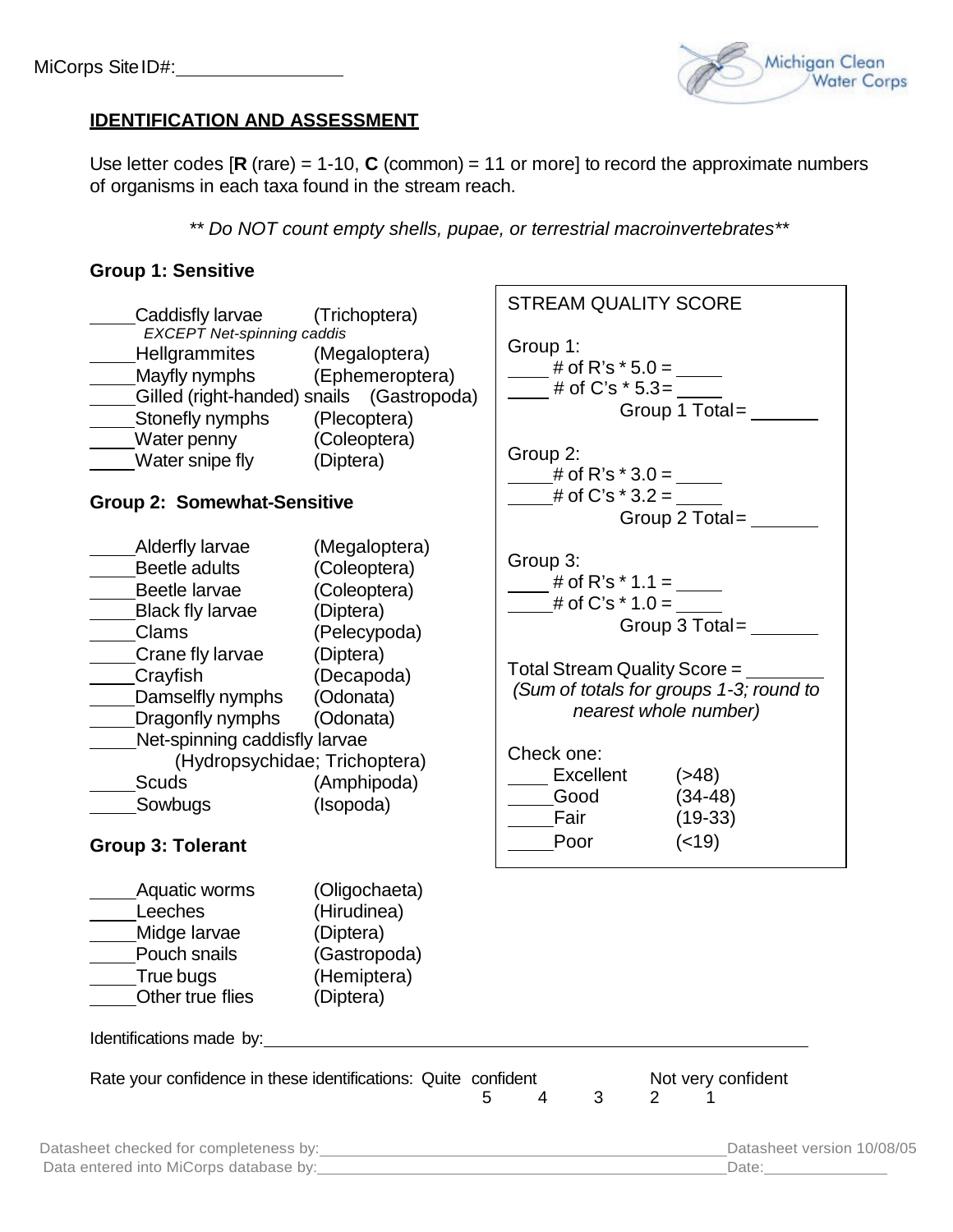MiCorp Site ID#

Identification verified by: (optional)

## **AQUATIC MACROINVERTEBRATE IDENTIFICATION WITH INSECT FAMILIES**

Use letter code [**R** (rare) = 1-10, **C** (common) = 11 or more] to record the approximate numbers of organisms in each taxa found in the stream reach. Only use the blank by the main taxa heading (i.e. ANNELIDA, COLEOPTERA) when there are organisms that cannot be identified to the lower taxonomic levels. Enter both the family level data as well as the order level data into the Michigan Data Exchange.

| ANNELIDA— Segmented Worm                                                                                                         | DIPTERA-continued                                                            |
|----------------------------------------------------------------------------------------------------------------------------------|------------------------------------------------------------------------------|
| Hirudinea                                                                                                                        | Syrphidae                                                                    |
| Oligochaeta                                                                                                                      | Tabanidae                                                                    |
|                                                                                                                                  | Tipulidae                                                                    |
| COLEOPTERA - Beetles                                                                                                             |                                                                              |
| Chrysomelidae                                                                                                                    | EPHEMEROPTERA - Mayflies                                                     |
| Curculionidae<br><u> 1980 - Johann Barn, mars an t-Amerikaansk kommunister (</u>                                                 | Acanthametropodidae                                                          |
| Dryopidae<br>the control of the control of the control of the control of the control of                                          | Ameletidae                                                                   |
| Dytiscidae<br><u> 1989 - Johann Barbara, martin amerikan ba</u>                                                                  | Ametropodidae<br><u> 1980 - Johann Barbara, martxa al</u>                    |
| Elmidae<br><u> 1989 - Johann Barbara, martxa a</u>                                                                               | Arthropleidae<br><u> 1989 - Johann Barbara, martin d</u>                     |
| Gyrinidae<br><u> 1989 - Johann Barn, mars an t-Amerikaansk kommunister (</u>                                                     | <b>Baetidae</b>                                                              |
| Haliplidae                                                                                                                       | Baetiscidae<br>Hydraenidae                                                   |
| Caenidae                                                                                                                         | Hydrophilidae                                                                |
| Ephemerellidae Lampyridae                                                                                                        |                                                                              |
| Ephemeridae Lutrochidae                                                                                                          |                                                                              |
| Heptageniidae Noteridae                                                                                                          |                                                                              |
| Isonychiidae Psephenidae                                                                                                         | Leptohyphidae                                                                |
| Ptilodactylidae                                                                                                                  | Leptophlebiidae                                                              |
| Scirtidae                                                                                                                        |                                                                              |
|                                                                                                                                  | Metretopodidae                                                               |
| Staphylinidae                                                                                                                    | Neoephemeridae _________________                                             |
|                                                                                                                                  | Oligoneuridae                                                                |
| COLLEMBOLA - Springtail                                                                                                          | Polymitarcyidae_____________________                                         |
|                                                                                                                                  | Potamanthidae_____________________                                           |
| CRUSTACEA-Crustaceans                                                                                                            | Pseudironidae                                                                |
|                                                                                                                                  |                                                                              |
| Amphipoda<br><u> 1989 - Johann Barn, mars ann an t-Amhair ann an t-Amhair an t-Amhair ann an t-Amhair an t-Amhair ann an t-A</u> |                                                                              |
| Decapoda<br><u> 1989 - Johann Barn, mars ann an t-Amhain Aonaich an t-Aonaich an t-Aonaich ann an t-Aonaich ann an t-Aonaich</u> | Tricorythidae__________________________                                      |
| Isopoda                                                                                                                          |                                                                              |
|                                                                                                                                  | GASTROPODA - Snails, Limpets_                                                |
| DIPTERA - True Flies                                                                                                             | Ancylidae<br><u> 1980 - Johann Barbara, martin a</u>                         |
|                                                                                                                                  |                                                                              |
| Athericidae                                                                                                                      | Physidae                                                                     |
| Blephariceridae_                                                                                                                 | Planorbidae                                                                  |
| Ceratopogonidae                                                                                                                  |                                                                              |
| Chaoboridae                                                                                                                      |                                                                              |
| Chironomidae___                                                                                                                  | HEMIPTERA - True Bugs                                                        |
| Culicidae                                                                                                                        | Belostomatidae                                                               |
| Dixidae                                                                                                                          | Corixidae<br><u> 1980 - Johann Barn, mars an t-Amerikaansk kommunister (</u> |
| Dolichopodidae_                                                                                                                  |                                                                              |
| Empididae                                                                                                                        | Gerridae                                                                     |
| Ephydridae                                                                                                                       | Hebridae                                                                     |
| Muscidae                                                                                                                         | Hydrometridae_                                                               |
| Phoridae                                                                                                                         | Psychodidae<br>Mesoveliidae                                                  |
| Naucoridae Ptychopteridae                                                                                                        | Nepidae                                                                      |
| Sarcophagidae                                                                                                                    | Notonectidae Sciomyzidae                                                     |
| Pleidae Simuliidae                                                                                                               | Saldidae                                                                     |
| Stratiomyidae                                                                                                                    | Veliidae                                                                     |
|                                                                                                                                  |                                                                              |

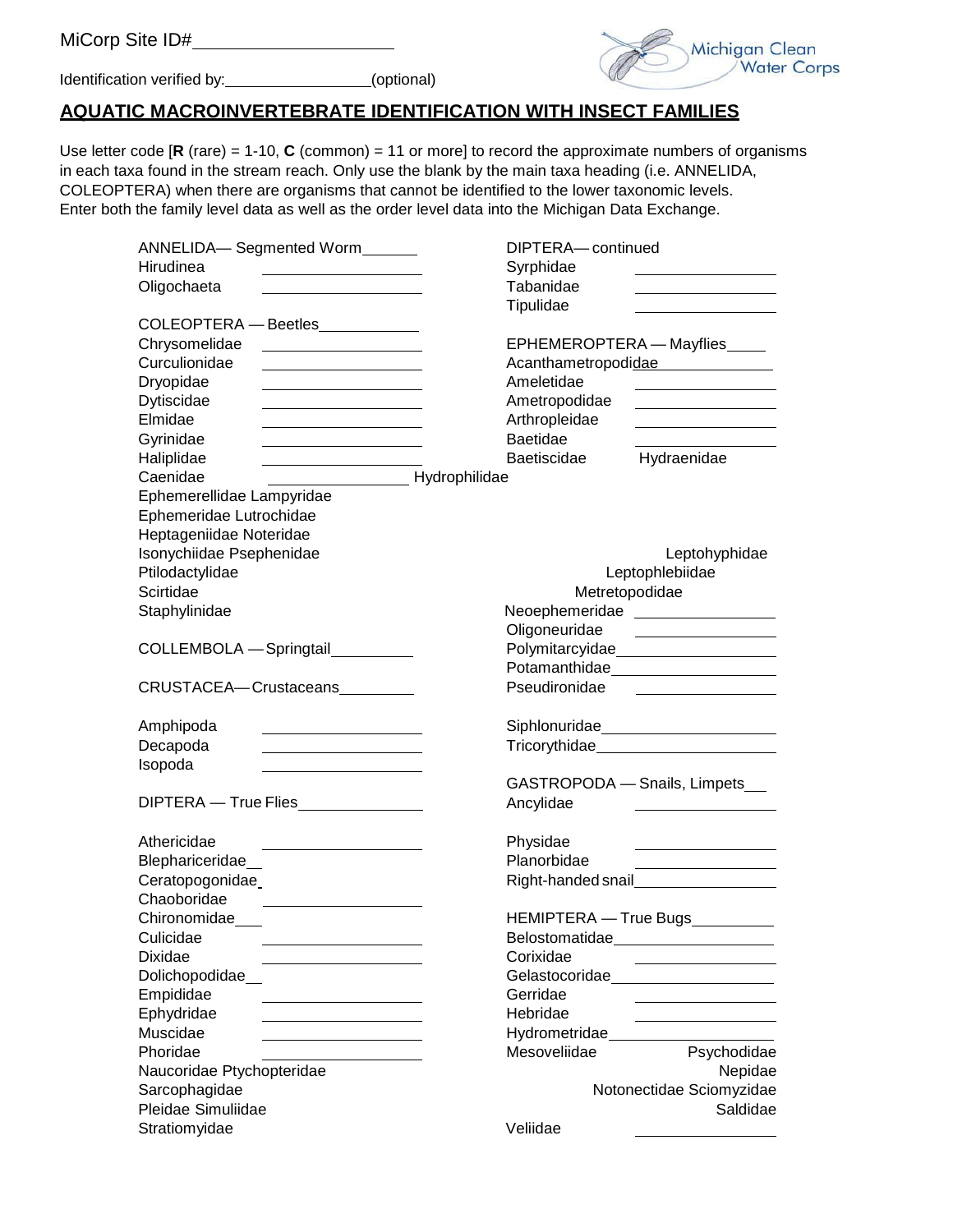|                                                                                | MiCorp Site ID# 2007                                                                                              |                            |                                                                                                                                                                            | Michigan Clean<br><b>Water Corps</b>                                                      |
|--------------------------------------------------------------------------------|-------------------------------------------------------------------------------------------------------------------|----------------------------|----------------------------------------------------------------------------------------------------------------------------------------------------------------------------|-------------------------------------------------------------------------------------------|
|                                                                                | AQUATIC MACROINVERTEBRATE IDENTIFICATION WITH INSECT FAMILIES (PAGE 2)                                            |                            |                                                                                                                                                                            |                                                                                           |
|                                                                                | HYDRACARINA — Water mites                                                                                         |                            | Apataniidae                                                                                                                                                                | TRICHOPTERA — Caddisflies                                                                 |
|                                                                                | LEPIDOPTERA - Moths and Butterflies                                                                               |                            | Brachycentridae                                                                                                                                                            |                                                                                           |
| Cosmopterigidiae                                                               |                                                                                                                   | Goeridae<br>Hydropsychidae | Dipseudopsidae Nepticulidae<br>Glossosomatidae______________ Noctuidae<br>Pyralidae<br>Helicopsychidae______________Tortricidae                                            |                                                                                           |
| Corydalidae<br>Sialidae                                                        | MEGALOPTERA - Alderflies, Dobsonflies                                                                             |                            | Hydroptilidae<br>Leptoceridae<br>Limnephilidae<br>Molannidae                                                                                                               | <u> 1980 - Johann Barbara, martxa alemani</u> ar a<br>Lepidostomatidae __________________ |
| Aeshnidae                                                                      | ODONATA - Damselflies, Dragonflies                                                                                | Uenoidae                   | Odontoceridae<br>Philopotamidae Calopterygidae<br>Polycentropodidae Sale Cordulegastridae  Long<br>Psychomyiidae Sandar Corduliidae<br>Sericostomatidae Lestidae  Lestidae | Libellulidae                                                                              |
| Macromiidae Petaluridae                                                        |                                                                                                                   |                            |                                                                                                                                                                            |                                                                                           |
| Sphaeriidae<br>Unionidae                                                       | PELECYPODA - Bivalves<br>Corbiculidae __ Dreissenidae ______<br><u> 1986 - John Stone, amerikansk politiker (</u> |                            |                                                                                                                                                                            |                                                                                           |
| PLATYHELMINTHES-<br>Turbellaria                                                | Flatworms                                                                                                         |                            |                                                                                                                                                                            |                                                                                           |
| PLECOPTERA-Stoneflies<br>Capniidae<br>Chloroperlidae<br>Perlidae<br>Perlodidae | Leuctridae<br>Nemouridae<br>Pteronarcyidae__ Taeniopterygidae__                                                   |                            |                                                                                                                                                                            |                                                                                           |

| Data entered into MiCorps database by:<br>Date: |  |
|-------------------------------------------------|--|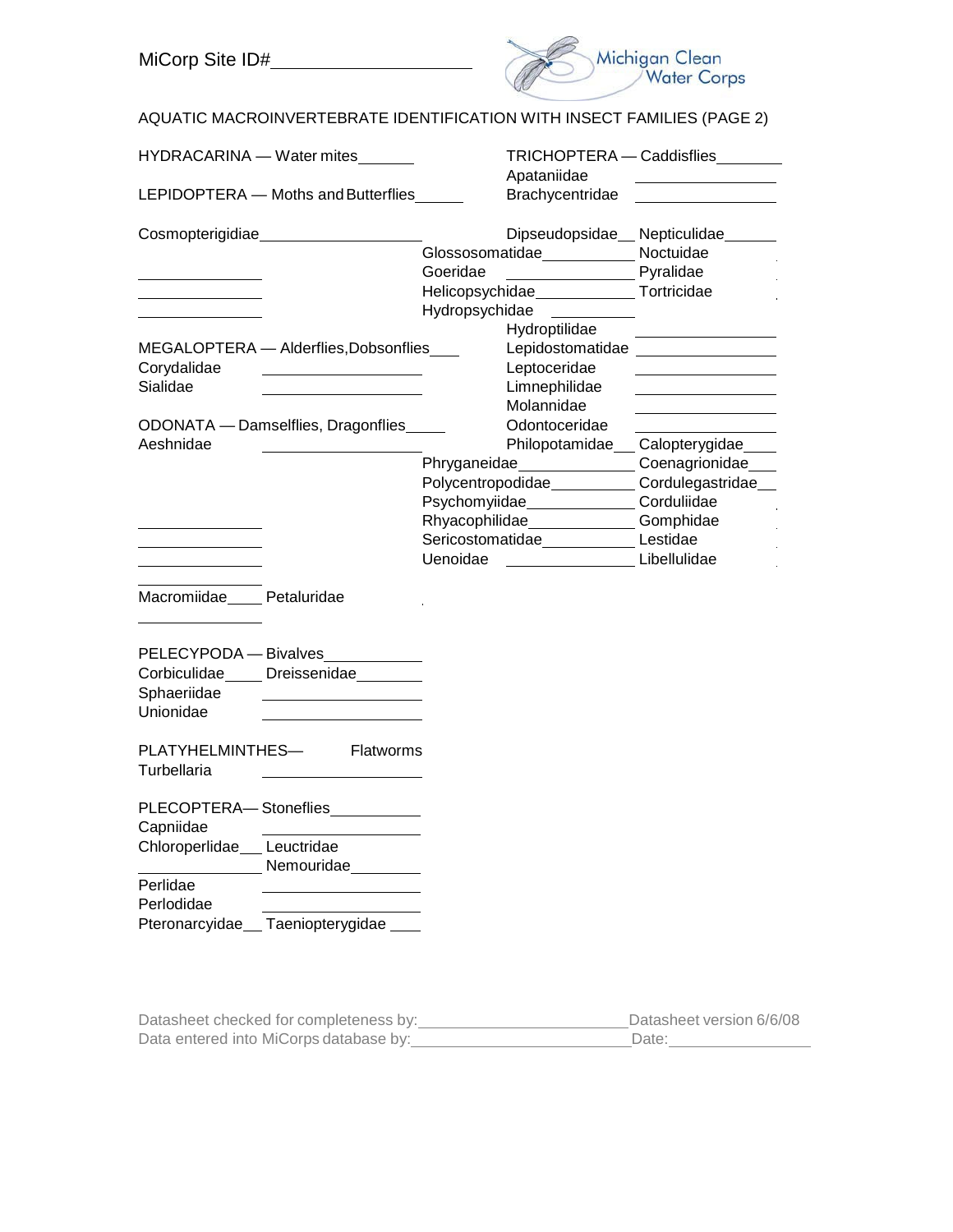Appendix 4 MiCorps Habitat Assessment Data Sheet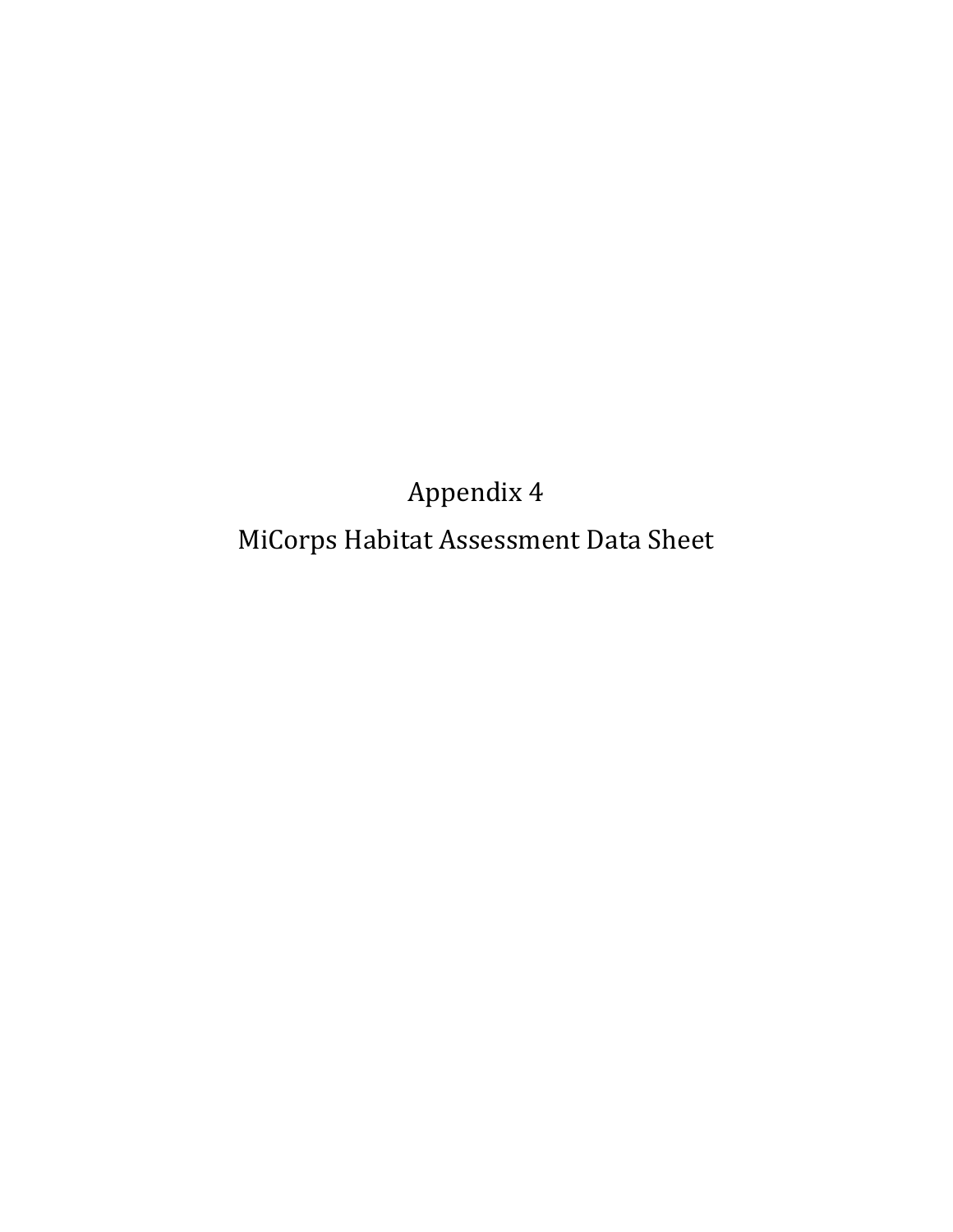# **STREAM HABITAT ASSESSMENT**



## **I. Stream, Team, Location Information**

| Site ID:  | Date: | Time: |
|-----------|-------|-------|
| Location: |       |       |
| Name(s):  |       |       |

## **II. Stream and Riparian Habitat**

|                                           | <b>A. General Information</b>                                                                                                                                       |                                                              |                                                  |                                  |                                  | Notes and Observations: |  |
|-------------------------------------------|---------------------------------------------------------------------------------------------------------------------------------------------------------------------|--------------------------------------------------------------|--------------------------------------------------|----------------------------------|----------------------------------|-------------------------|--|
| Circle one or more answers as appropriate |                                                                                                                                                                     |                                                              |                                                  |                                  | Give further explanation         |                         |  |
|                                           |                                                                                                                                                                     |                                                              |                                                  |                                  |                                  | when needed.            |  |
|                                           | 1 Average Stream Width (ft)                                                                                                                                         | $\vert$ < 10                                                 | $10 - 25$                                        | 25-50                            | >50                              |                         |  |
|                                           | 2 Average Stream Depth (ft)                                                                                                                                         | $\leq$ 1                                                     | $1 - 3$                                          | >3                               | >5                               |                         |  |
|                                           | 3 Has this stream been channelized?<br>(Stream shape constrained through<br>human activity- look for signs of<br>dredging, armored banks,<br>straightened channels) | ∥Yes,<br>currently                                           | Yes,<br>sometime in<br>the past                  | No                               | Don't know                       |                         |  |
|                                           | 4 Estimate of current stream flow                                                                                                                                   | Dry or<br>Intermittent                                       | Stagnant                                         | Low                              | <b>Medium</b>                    | <b>High</b>             |  |
|                                           | 5 Highest water mark (in feet above<br>the current level)                                                                                                           | ll<1                                                         | $1 - 3$                                          | $3-5$                            | $5 - 10$                         | $>10$                   |  |
|                                           | 6 Which of these habitat types are<br>present?                                                                                                                      | Riffles                                                      | Deep Pools                                       | Large<br>woody<br>debris         | Large rocks Undercut             | bank                    |  |
|                                           |                                                                                                                                                                     |                                                              |                                                  |                                  |                                  |                         |  |
|                                           |                                                                                                                                                                     | Overhanging Rooted<br>vegetation                             | Aquatic<br>Plants                                | Other:                           | Other:                           | Other:                  |  |
|                                           | 7 Estimate of turbidity                                                                                                                                             | Clear                                                        | Slightly Turbid (can<br>partially see to bottom) |                                  | Turbid (cannpt see to<br>bottom) |                         |  |
|                                           | 8 Is there a sheen or oil slick visible on No<br>the surface of the water?                                                                                          |                                                              | Yes                                              |                                  |                                  |                         |  |
|                                           | 9If yes to #8, does the sheen break<br>up when poked with a stick?                                                                                                  | <u>llYes (sheen is most likelv</u><br>natural)               |                                                  | No (sheen could be<br>artifical) |                                  |                         |  |
|                                           | 10 Is there foam present on the surface No<br>of the water?                                                                                                         |                                                              | Yes                                              |                                  |                                  |                         |  |
|                                           | 11 Is yes to #10, does the foam feel<br>gritty or soapy?                                                                                                            | Gritty (foam is most likely Soapy (foam could be<br>natural) |                                                  | artifical)                       |                                  |                         |  |
|                                           |                                                                                                                                                                     |                                                              |                                                  |                                  |                                  |                         |  |

The following are optional measurements not currently funded by MiCorps

– Water Temperature, Dissolved Oxygen, pH, and Water Velocity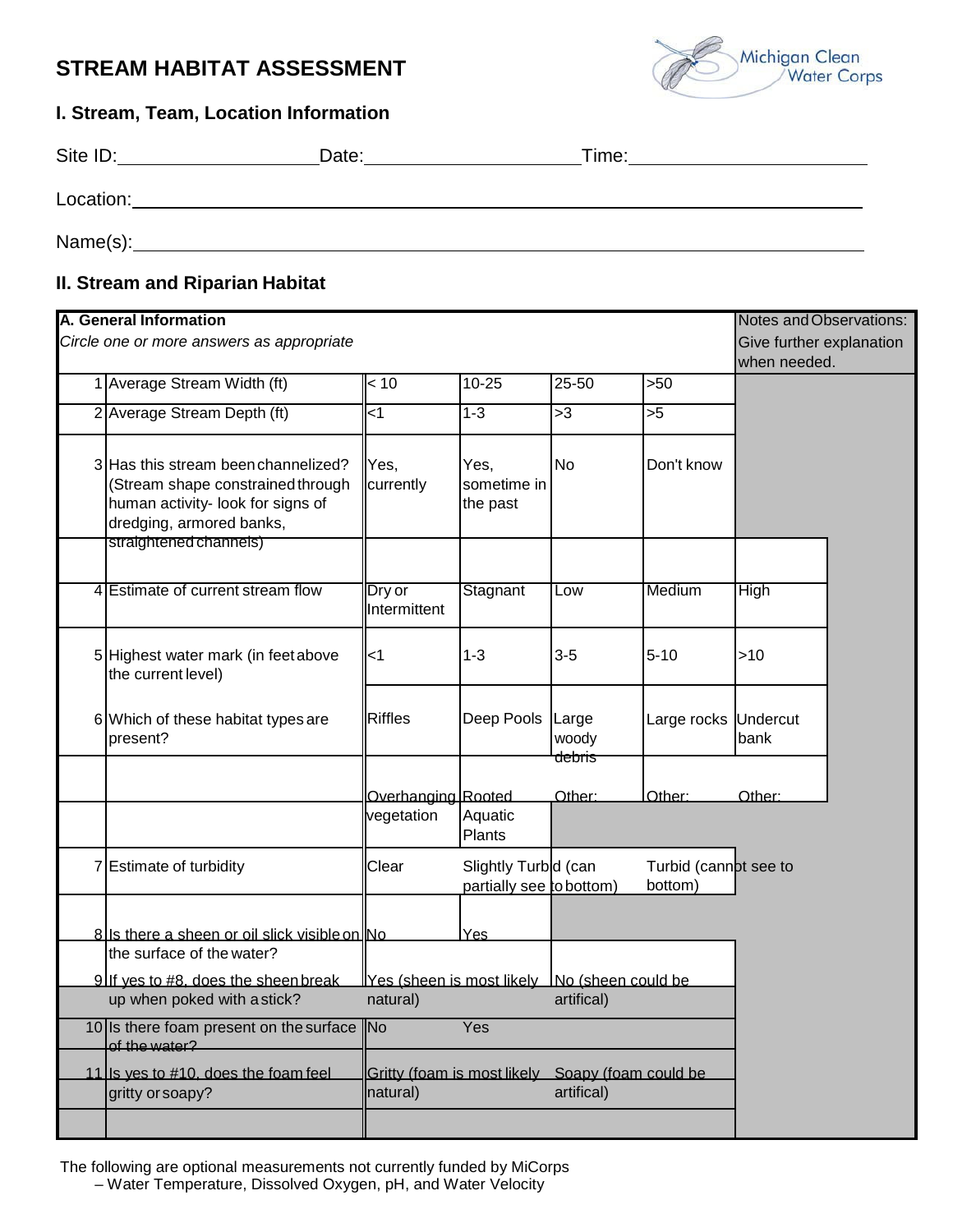

## **II. Stream and Riparian Habitat (continued)**

| Estimate percent of stream bed composed of the following<br>lsubstrate.<br>If group will take transects and pebble counts (in Section IV),<br>check this box and record the measured percentages. |                           |            |  |  |  |  |
|---------------------------------------------------------------------------------------------------------------------------------------------------------------------------------------------------|---------------------------|------------|--|--|--|--|
| Substrate type                                                                                                                                                                                    | Size                      | Percentage |  |  |  |  |
| <b>Boulder</b>                                                                                                                                                                                    | >10" diameter             |            |  |  |  |  |
| Cobble                                                                                                                                                                                            | 2.5 - 10" diameter        |            |  |  |  |  |
| Gravel                                                                                                                                                                                            | $0.1 - 2.5"$ diameter     |            |  |  |  |  |
| Sand                                                                                                                                                                                              | coarse grain              |            |  |  |  |  |
| Fines: Silt/Detritus/Muck                                                                                                                                                                         | fine grain/organic matter |            |  |  |  |  |
| Hardpan/Bedrock                                                                                                                                                                                   | solid clay/rock surface   |            |  |  |  |  |
| Artificial                                                                                                                                                                                        | man-made                  |            |  |  |  |  |
| Other (specify)                                                                                                                                                                                   |                           |            |  |  |  |  |

## **C. Bank stability and erosion.**

Summarize the extent of erosion along each bank separately on a scale of 1 through 10, by circling a value below. Left/right banks are identified by looking downstream.

| Excellent                                                                                                                                  | Good                                                                                                                                                    | Marginal                                                                                                                                                                   | Poor                                                                                                                                             |
|--------------------------------------------------------------------------------------------------------------------------------------------|---------------------------------------------------------------------------------------------------------------------------------------------------------|----------------------------------------------------------------------------------------------------------------------------------------------------------------------------|--------------------------------------------------------------------------------------------------------------------------------------------------|
| Banks Stable. No<br>evidence of erosion or<br>bank failure. Little<br>potential for problems<br>during floods. $<$ 5% of<br>bank affected. | Moderately stable. Small<br>areas of erosion. Slight<br>potential for problems in<br>extreme floods, 5-30% of<br>bank in reach has areas<br>of erosion. | Moderately unstable.<br>Erosional areas occur<br>frequently and are<br>somewhat large. High<br>erosion potential during<br>floods, 30-60% of banks<br>in reach are eroded. | Unstable. Many eroded<br>areas. $> 60\%$ banks<br>eroded. Raw areas<br>frequent along straight<br>sections and bends. Bank<br>sloughing obvious. |
| LEFT BANK 10 - 9                                                                                                                           | LEFT BANK 8 - 7 - 6                                                                                                                                     | LEFT BANK                                                                                                                                                                  | $5 - 4 - 3$ LEFT BANK $2 - 1 - 0$                                                                                                                |
| RIGHT BANK 10 - 9                                                                                                                          | RIGHT BANK 8 - 7 - 6                                                                                                                                    | RIGHT BANK 5 - 4 - 3 IRIGHT BANK 2 - 1 - 0                                                                                                                                 |                                                                                                                                                  |

*You may wish to take photos of unstable or eroded banks for your records. Record date and location.*

#### **Comments:**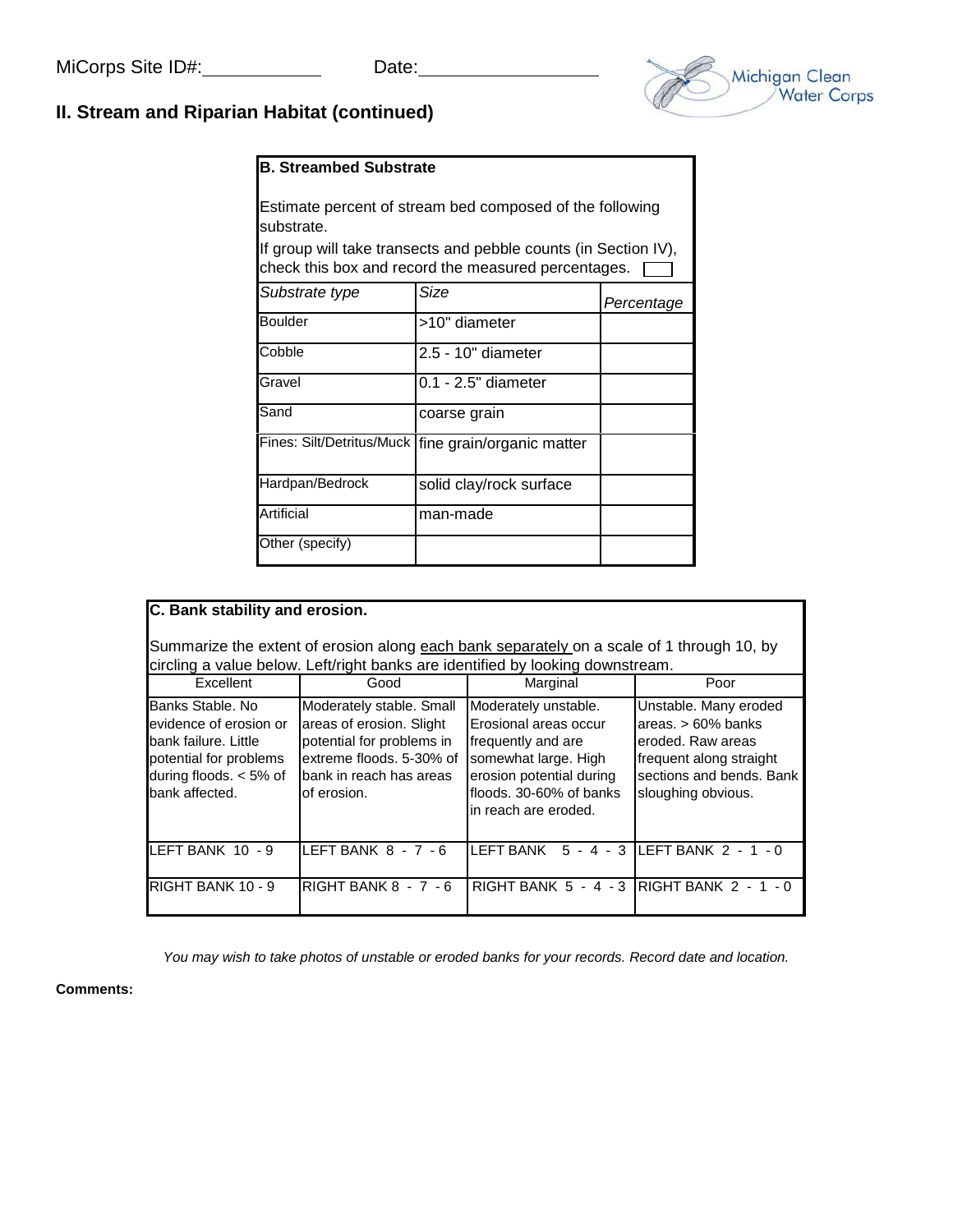

## **II. Stream and Riparian Habitat (continued)**

#### **D. Plant Community**

Estimate the percentage of the stream covered by overhanging vegetation  $\%$ 

Using the given scale, estimate the relative abundance of the following:

| Plants in the stream:                          |                                                   | Plants on the bank/riparian zone: |                                                    |
|------------------------------------------------|---------------------------------------------------|-----------------------------------|----------------------------------------------------|
| Algae on Surfaces of<br><b>Rocks or Plants</b> | <b>Filamentous Algae</b><br>(Streamers)           | <b>Shrubs</b>                     | Trees                                              |
| Macrophytes<br>(Standing, Floating<br>Plants)  | $0=$ Absent 1 = Rare<br>$2=$ Common $3=$ Abundant | Grasses                           | <b>O</b> = Absent 1= Rare<br>2= Common 3= Abundant |
| Identified species<br>(optional)               | 4= Dominant                                       | Identified species<br>(optional)  | 4= Dominant                                        |
|                                                |                                                   |                                   |                                                    |
|                                                |                                                   |                                   |                                                    |

#### **E. Riparian Zone**

The riparian zone is the vegetated area that surrounds the stream. Right/Left banks are identified by looking downstream.

*1. Left Bank*

Circle those land-use types that you can see from this stream reach.

| Wetlands     | Forest     | Residential Lawn Park |  | Shrub, Old Field |                      |       | Agriculture |
|--------------|------------|-----------------------|--|------------------|----------------------|-------|-------------|
| Construction | Commercial | Industrial            |  |                  | Highways Golf Course | Other |             |

#### *2. Right Bank*

Circle those land-use types that you can see from this stream reach.

| Wetlands     | Forest     | Residential Lawn | Park     | Shrub, Old Field   |       | Agriculture |
|--------------|------------|------------------|----------|--------------------|-------|-------------|
| Construction | Commercial | Industrial       | Highways | <b>Golf Course</b> | Other |             |

3. Summarize the size and quality of the riparian zone along each bank separately on a scale of 1 through 10, bycircling a value below.

| <b>Excellent</b>                                                                                                                                                                                                                                                                                             | Good                                                                | <b>Marginal</b>                                                                                                        | Poor                                                                     |
|--------------------------------------------------------------------------------------------------------------------------------------------------------------------------------------------------------------------------------------------------------------------------------------------------------------|---------------------------------------------------------------------|------------------------------------------------------------------------------------------------------------------------|--------------------------------------------------------------------------|
| Width of riparian zone >150 feet, Width of riparian zone 75-<br>dominated by vegetation,<br>including trees, understory<br>shrubs, or non-woody<br>macrophytes or wetlands;<br>vegetative disruption through<br>grazing or mowing minimal or<br>not evident; almost all plants<br>allowed to grow naturally. | 150 feet; human activities<br>have impacted zone only<br>minimally. | Width of riparian zone 10-<br>75 feet; human activities<br>have impacted zone a great vegetation due to human<br>deal. | 10, Width of riparian zone<br>feet; little or no riparian<br>activities. |
| <b>LEFT BANK</b><br>$10 - 9$                                                                                                                                                                                                                                                                                 | LEFT BANK 8<br>$-7 - 6$                                             | <b>LEFT BANK</b><br>$4 - 3$<br>5.                                                                                      | <b>LEFT BANK</b><br>$2 -$<br>$1 - 0$                                     |
| <b>RIGHT BANK 10 - 9</b>                                                                                                                                                                                                                                                                                     | RIGHT BANK $8 - 7 - 6$                                              | IRIGHT BANK<br>$4 - 3$<br>.5<br>$\sim$                                                                                 | RIGHT BANK 2 -<br>$1 - 0$                                                |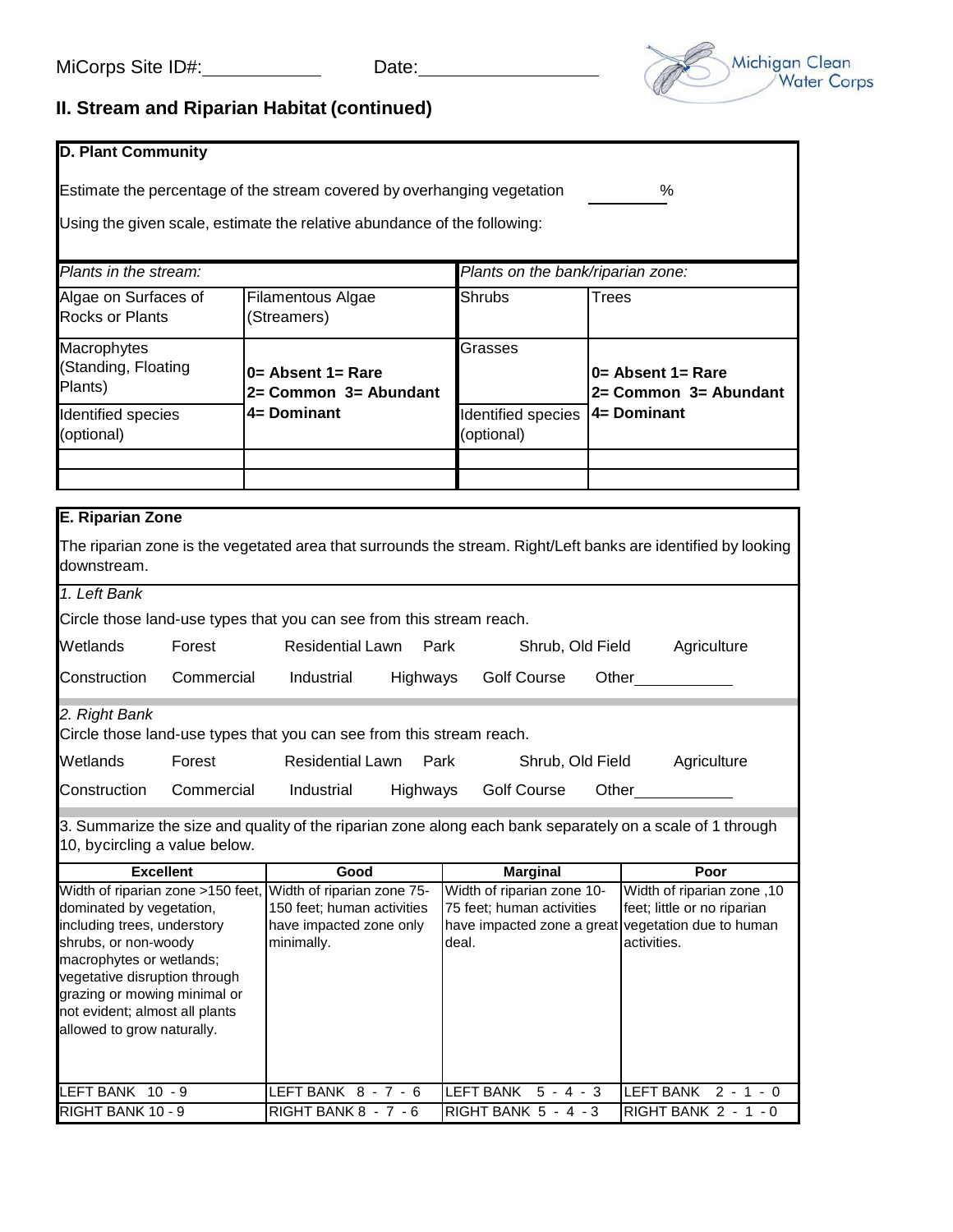

## **III. Sources of Degradation**

1. In what ways is this stream degraded, if any?

2. Does a team need to come out and collect trash?

3. Based on what you can see from this location, what are the potential causes and level of severity of this degradation? Only judge what you can see from the site.

| (Severity: S – slight; M – moderate; H – high) (Indicate all that apply) |              |   |    |                                                                          |              |   |   |  |  |  |
|--------------------------------------------------------------------------|--------------|---|----|--------------------------------------------------------------------------|--------------|---|---|--|--|--|
| <b>Crop Related Sources</b>                                              | S            | Μ | н  | <b>Land Disposal</b>                                                     | S            | M | н |  |  |  |
| <b>Grazing Related Sources</b>                                           | $\mathbf{s}$ | М | H  | <b>On-site Wastewater Systems</b>                                        | $\mathbf{s}$ | M | н |  |  |  |
| <b>Intensive Animal Feeding Operations</b>                               | S            | Μ | H. | Silviculture (Forestry)                                                  | S            | M | н |  |  |  |
| Highway/Road/Bridge Maintenance<br>and Runoff                            | S            | м | н  | <b>Resource Extraction (Mining)</b>                                      | S            | М | н |  |  |  |
| Channelization                                                           | S            | м | Н  | <b>Recreational/Tourism Activities</b><br>(general)                      | S            | М | н |  |  |  |
| Dredging                                                                 | S            | М | H  | <b>Golf Courses</b><br>$\bullet$                                         | S            | M | н |  |  |  |
| Removal of Riparian Vegetation                                           | $\mathbf{s}$ | М | н  | Marinas/Recreational Boating<br>$\bullet$<br>(water releases)            | S            | M | н |  |  |  |
| Bank and Shoreline Erosion/<br>Modification/Destruction                  | S            | М | н  | Marinas/Recreational Boating<br>$\bullet$<br>(bank or shoreline erosion) | S            | М | н |  |  |  |
| Flow Regulation/ Modification<br>(Hydrology)                             | S            | М | Н  | Debris in Water                                                          | S            | М | н |  |  |  |
| <b>Invasive Species</b>                                                  | S            | M | н  | <b>Industrial Point Source</b>                                           | S            | M | н |  |  |  |
| Construction: Highway, Road,<br>Bridge, Culvert                          | S            | М | н  | <b>Municipal Point Source</b>                                            | S            | М | н |  |  |  |
| <b>Construction: Land Development</b>                                    | S            | М | Н  | <b>Natural Sources</b>                                                   | S            | М | н |  |  |  |
| <b>Urban Runoff</b>                                                      | S            | М | н  | Source(s) Unknown                                                        | S            | M | н |  |  |  |

Additional comments: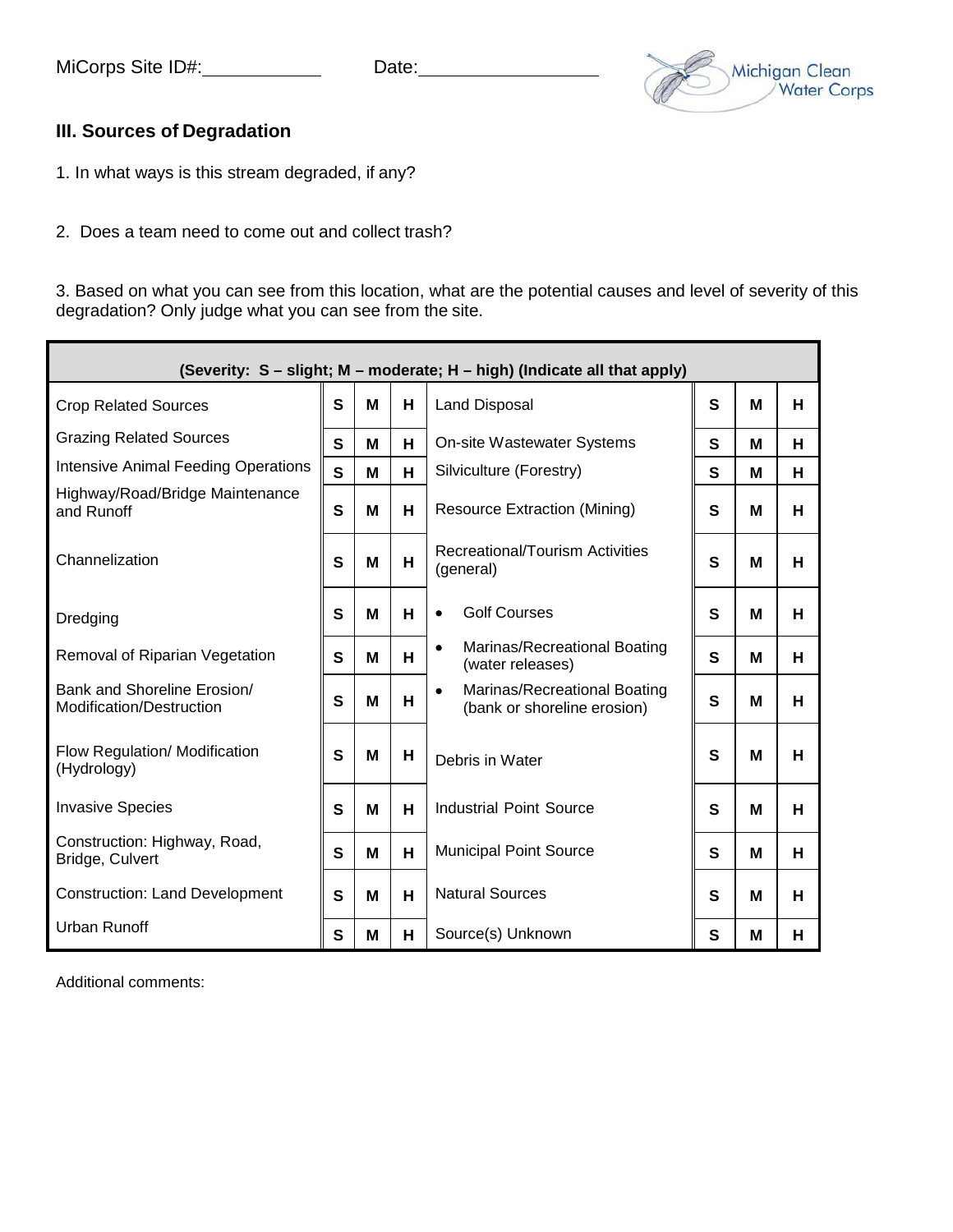

## **IV. Optional quantitative measurements**

#### **A. Transects and Pebble Counts**

To take quantitative stream habitat measurements, conduct 5-10 transects of your stream reach. Required equipment: tape measure long enough to stretch across the stream, and graduated rod or stick to measure water depth. Data sheet is on the next page.

Directions:

1) Determine stream width.

2) Use the rod to measure depth (D) and substrate (S) at more than 10 but less than 20 regular intervals along the entire transect. (For streams less than 10 feet wide, measure every ½ foot, for streams about 10 feet wide, measure every foot, etc.)

3) At every depth measurement, identify the single piece of substrate that the rod lands on (can be arbitrary).

4). For every measurement, enter the reading on the tape measure, the depth, and the substrate on the data sheet on the next page.

Data use: The depth and tape measure reading can be used to produce stream cross-section profiles. The pebble count can be used to give a more accurate percentage breakdown of the stream substrate than simply making an eyeball estimate (see Section II-B).

#### **B. Bank Height**

Vertical banks higher than 3 feet are usually unstable, while banks less than 1 foot, especially with overhang, provide good habitat for fish. While doing the transects, measure the bank heights and record the angle of the bank (right, acute, or obtuse) as indicated on the data sheet. Left/right banks are identified by looking downstream.

Data use: Calculate the percentage of banks with right, obtuse, and acute angles. Right angles indicate higher erosive potential, while acute angles improve the habitat structure of a stream.

## **V. Final Check**

This data sheet was checked for completeness by: \_\_\_\_\_\_\_\_\_\_\_\_\_\_\_\_\_\_\_\_\_\_\_\_\_\_\_\_\_\_\_\_

Name of person who entered data into data exchange: \_\_\_\_\_\_\_\_\_\_\_\_\_\_\_\_\_\_\_\_\_\_\_\_\_\_\_\_

Date of data entry:  $\frac{1}{2}$  and  $\frac{1}{2}$  and  $\frac{1}{2}$  and  $\frac{1}{2}$  and  $\frac{1}{2}$  and  $\frac{1}{2}$  and  $\frac{1}{2}$  and  $\frac{1}{2}$  and  $\frac{1}{2}$  and  $\frac{1}{2}$  and  $\frac{1}{2}$  and  $\frac{1}{2}$  and  $\frac{1}{2}$  and  $\frac{1}{2}$  and  $\frac{1}{$ 

## **VI. Credits**

This habitat assessment was created for the MiCorps Volunteer Stream Monitoring Program from a combination of habitat assessments from the Huron River Watershed Council, the Friends of the Rouge River, and the Michigan Department of Environmental Quality. Version 1.0, June 2009.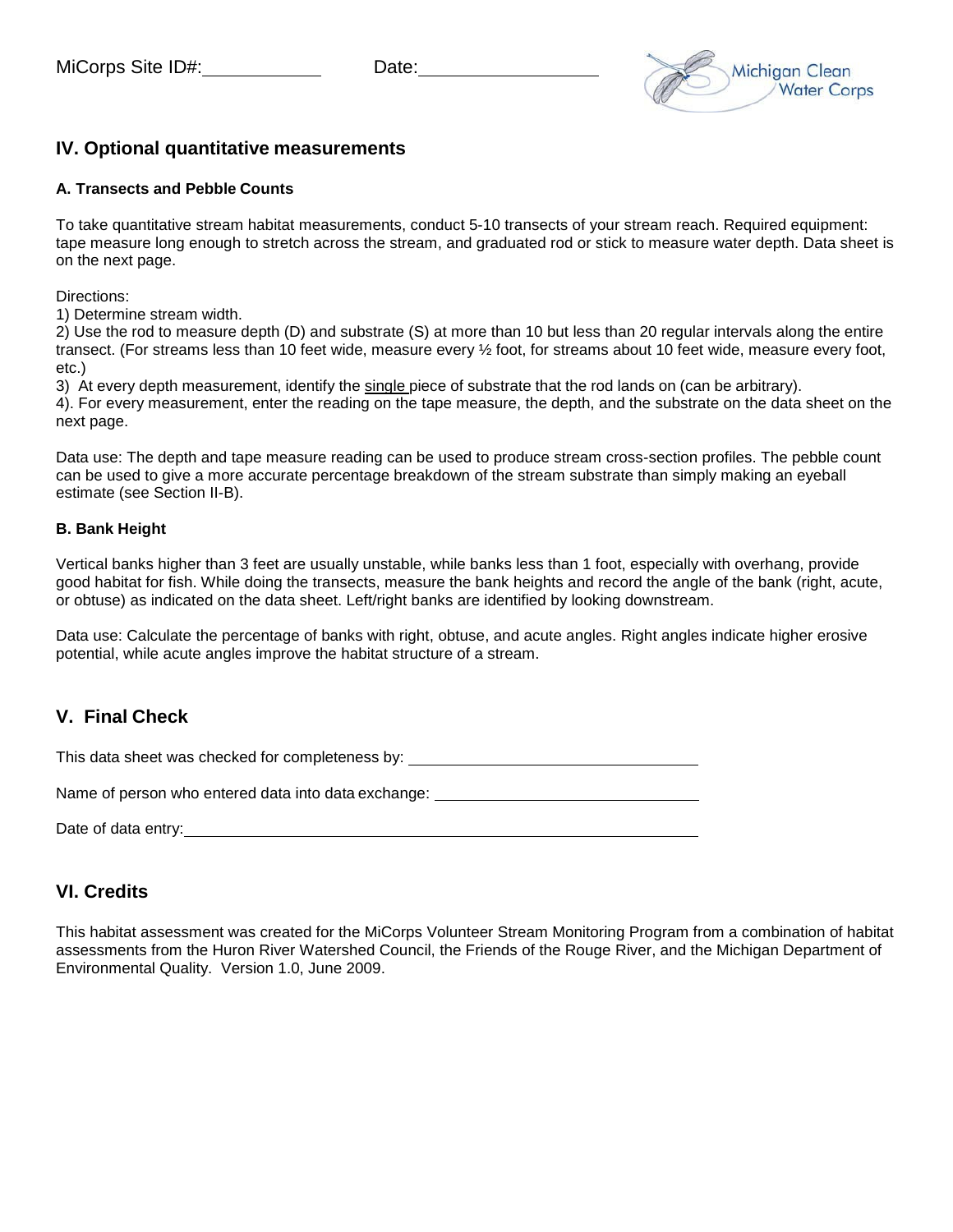

## **STREAM TRANSECT DATASHEET**

- B: Boulder -- more than 10" F: Fines: Silt/Detritus/Muck<br>C: Cobble -- 2.5 10" H: Hardpan/Bedrock
- 
- 
- 
- G: Gravel 0.1 2.5"<br>
G: Sand -- fine particles, gritty  $\begin{array}{ccc} A: \text{ Artificial} & \text{D = Depth} \\ S: \text{ Sand -- fine particles, gritty} & \text{O: Other (specify)} \\ \end{array}$ S: Sand -- fine particles, gritty
	-
- H: Hardpan/Bedrock T= Reading on tape<br>A: Artificial D = Depth
	-

|                                   |                   | <b>EXAMPLE</b>          |                         | Transect # |                         | Transect #   |             |                         | Transect#    |   |                         |              |
|-----------------------------------|-------------------|-------------------------|-------------------------|------------|-------------------------|--------------|-------------|-------------------------|--------------|---|-------------------------|--------------|
| <b>Stream Width</b>               |                   | 13.3 feet               |                         |            |                         |              |             |                         |              |   |                         |              |
|                                   | T                 | $\overline{\mathsf{D}}$ | $\overline{s}$          | T          | D                       | $\mathbf{s}$ | $\mathbf T$ | D                       | $\mathbf{s}$ | T | D                       | $\mathbf{s}$ |
| <b>Beginning Water's</b><br>Edge: | 1.5               |                         |                         |            |                         |              |             |                         |              |   |                         |              |
|                                   | 2.5               | 0.4                     | $\overline{G}$          |            |                         |              |             |                         |              |   |                         |              |
|                                   | 3.5               | 0.4                     | $\overline{G}$          |            |                         |              |             |                         |              |   |                         |              |
|                                   | 4.5               | 0.4                     | $\overline{G}$          |            |                         |              |             |                         |              |   |                         |              |
|                                   | 5.5               | 0.2                     | $\overline{C}$          |            |                         |              |             |                         |              |   |                         |              |
|                                   | 6.5               | $\overline{0}$          | $\overline{s}$          |            |                         |              |             |                         |              |   |                         |              |
| 6                                 | 7.5               | 0.6                     | $\overline{\mathsf{s}}$ |            |                         |              |             |                         |              |   |                         |              |
|                                   | 8.5               | 0.7                     | $\overline{G}$          |            |                         |              |             |                         |              |   |                         |              |
| 8                                 | 9.5               | 0.7                     | $\overline{G}$          |            |                         |              |             |                         |              |   |                         |              |
| 9                                 | 10.5              | 0.6                     | $\overline{\mathsf{C}}$ |            |                         |              |             |                         |              |   |                         |              |
| 10                                | 11.5              | $\overline{0.7}$        | $\overline{B}$          |            |                         |              |             |                         |              |   |                         |              |
| 11                                | 12.5              | 0.4                     | $\overline{\mathsf{G}}$ |            |                         |              |             |                         |              |   |                         |              |
| 12                                | 13.5              | 0.3                     | F                       |            |                         |              |             |                         |              |   |                         |              |
| 13                                | 14.5              | 0.2                     | F                       |            |                         |              |             |                         |              |   |                         |              |
| 14                                |                   |                         |                         |            |                         |              |             |                         |              |   |                         |              |
| 15                                |                   |                         |                         |            |                         |              |             |                         |              |   |                         |              |
| 16                                |                   |                         |                         |            |                         |              |             |                         |              |   |                         |              |
| 17                                |                   |                         |                         |            |                         |              |             |                         |              |   |                         |              |
| 18                                |                   |                         |                         |            |                         |              |             |                         |              |   |                         |              |
| 19                                |                   |                         |                         |            |                         |              |             |                         |              |   |                         |              |
| <b>Ending Water's</b><br>Edge     | $\overline{14.8}$ |                         |                         |            |                         |              |             |                         |              |   |                         |              |
|                                   |                   |                         |                         |            |                         |              |             |                         |              |   |                         |              |
| <b>Bank Side</b>                  | L                 | $\overline{\mathsf{R}}$ |                         | L          | $\overline{\mathsf{R}}$ |              | L           | $\overline{\mathsf{R}}$ |              | L | $\overline{\mathsf{R}}$ |              |
| Bank Height 1.7 feet 0.5 feet     |                   |                         |                         |            |                         |              |             |                         |              |   |                         |              |
| Does the bank                     | N                 | Y                       |                         |            |                         |              |             |                         |              |   |                         |              |
| have an                           |                   |                         |                         |            |                         |              |             |                         |              |   |                         |              |
| undercut?                         |                   |                         |                         |            |                         |              |             |                         |              |   |                         |              |
| If so, how wide                   |                   | $1$ ft                  |                         |            |                         |              |             |                         |              |   |                         |              |
| is it?                            |                   |                         |                         |            |                         |              |             |                         |              |   |                         |              |
| <b>Bank Angles:</b>               |                   |                         |                         |            |                         |              |             |                         |              |   |                         |              |
| <b>Sketch</b>                     |                   |                         |                         |            |                         |              |             |                         |              |   |                         |              |

Sketch examples:

Undercut Obtuse Right (Acute)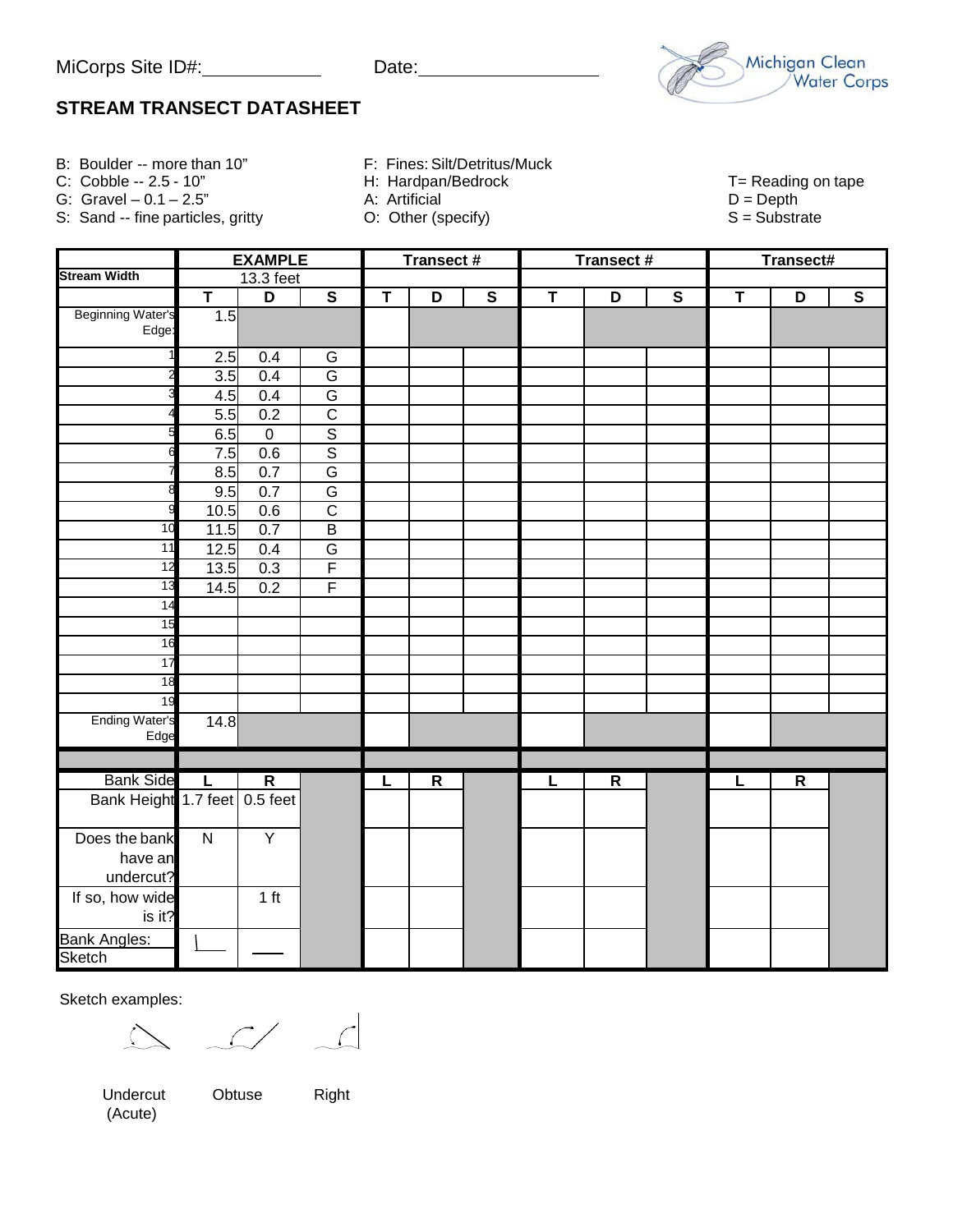

# **Site Sketch**

| Stream Name: Manual Manual Manual Manual Manual Manual Manual Manual Manual Manual Manual Manual Manual Manual | Location: <u>contract and a series of the series of the series of the series of the series of the series of the series of the series of the series of the series of the series of the series of the series of the series of the </u> |  |  |  |  |  |  |  |  |  |  |
|----------------------------------------------------------------------------------------------------------------|--------------------------------------------------------------------------------------------------------------------------------------------------------------------------------------------------------------------------------------|--|--|--|--|--|--|--|--|--|--|
|                                                                                                                |                                                                                                                                                                                                                                      |  |  |  |  |  |  |  |  |  |  |
| Draw a bird's-eye view of the<br>study site. Include enough<br>detail that you can easily find                 | 0 feet                                                                                                                                                                                                                               |  |  |  |  |  |  |  |  |  |  |
| the site again! Include the<br>following items in the sketch:                                                  |                                                                                                                                                                                                                                      |  |  |  |  |  |  |  |  |  |  |
| Direction of water flow                                                                                        |                                                                                                                                                                                                                                      |  |  |  |  |  |  |  |  |  |  |
| Which way is north                                                                                             |                                                                                                                                                                                                                                      |  |  |  |  |  |  |  |  |  |  |
| Large wood in the water                                                                                        |                                                                                                                                                                                                                                      |  |  |  |  |  |  |  |  |  |  |
| Vegetation                                                                                                     |                                                                                                                                                                                                                                      |  |  |  |  |  |  |  |  |  |  |
| <b>Bank features</b><br>Areas of erosion                                                                       |                                                                                                                                                                                                                                      |  |  |  |  |  |  |  |  |  |  |
| <b>Riffles</b>                                                                                                 |                                                                                                                                                                                                                                      |  |  |  |  |  |  |  |  |  |  |
| Pools                                                                                                          |                                                                                                                                                                                                                                      |  |  |  |  |  |  |  |  |  |  |
| Location of road                                                                                               |                                                                                                                                                                                                                                      |  |  |  |  |  |  |  |  |  |  |
| <b>Trees</b>                                                                                                   | 150 ft                                                                                                                                                                                                                               |  |  |  |  |  |  |  |  |  |  |
| Fences                                                                                                         |                                                                                                                                                                                                                                      |  |  |  |  |  |  |  |  |  |  |
| Parking lots                                                                                                   |                                                                                                                                                                                                                                      |  |  |  |  |  |  |  |  |  |  |
| <b>Buildings</b>                                                                                               | $\frac{1}{1} - \frac{1}{1} - \frac{1}{1} - \frac{1}{1} - \frac{1}{1} - \frac{1}{1} - \frac{1}{1} - \frac{1}{1} - \cdots$                                                                                                             |  |  |  |  |  |  |  |  |  |  |
| Any other notable<br>features                                                                                  |                                                                                                                                                                                                                                      |  |  |  |  |  |  |  |  |  |  |
|                                                                                                                |                                                                                                                                                                                                                                      |  |  |  |  |  |  |  |  |  |  |
|                                                                                                                |                                                                                                                                                                                                                                      |  |  |  |  |  |  |  |  |  |  |
|                                                                                                                |                                                                                                                                                                                                                                      |  |  |  |  |  |  |  |  |  |  |
|                                                                                                                |                                                                                                                                                                                                                                      |  |  |  |  |  |  |  |  |  |  |
|                                                                                                                |                                                                                                                                                                                                                                      |  |  |  |  |  |  |  |  |  |  |
|                                                                                                                | $300\,\mathrm{ft}$                                                                                                                                                                                                                   |  |  |  |  |  |  |  |  |  |  |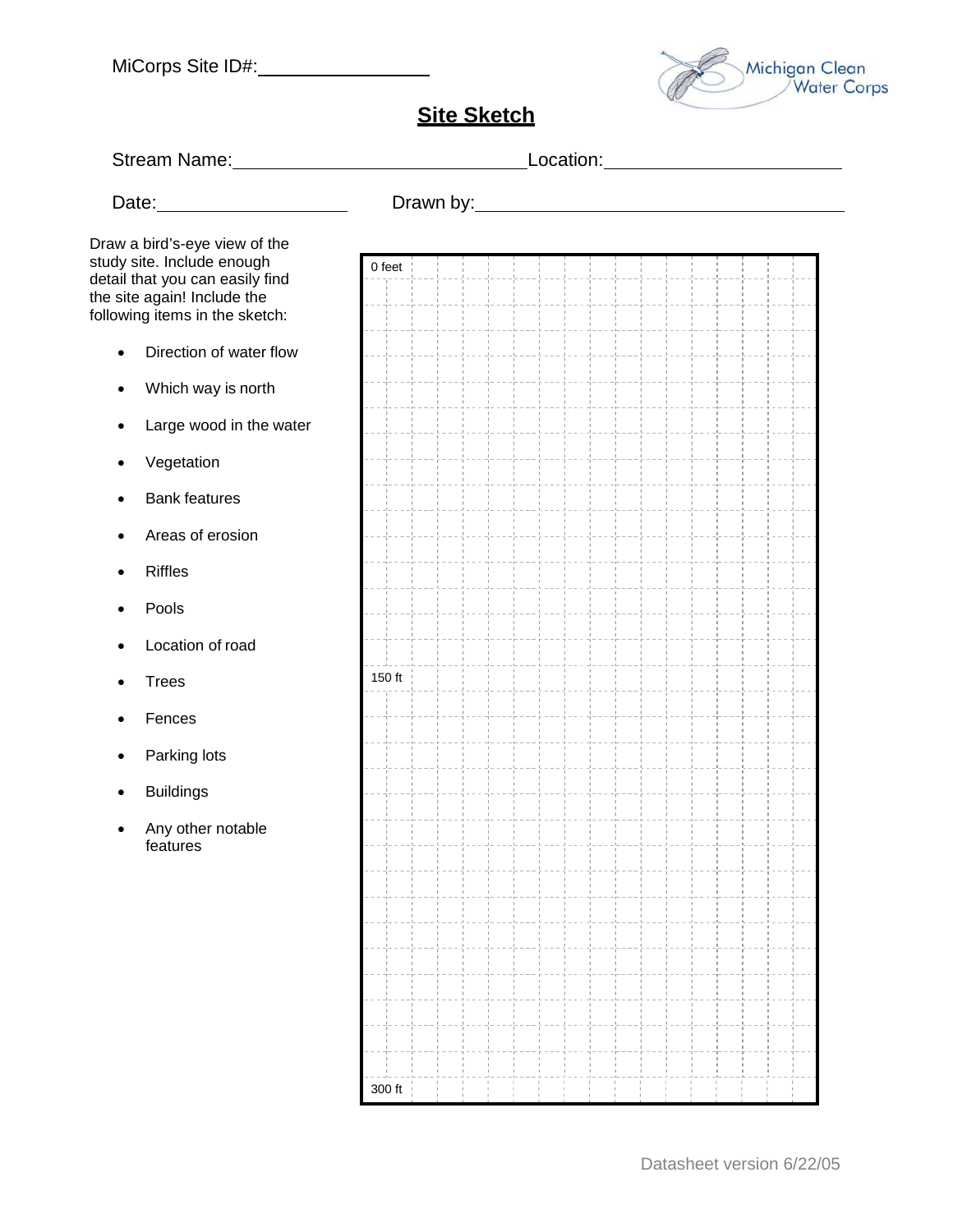Appendix 5

MiCorps Volunteer Stream Monitoring Standard Operating Procedures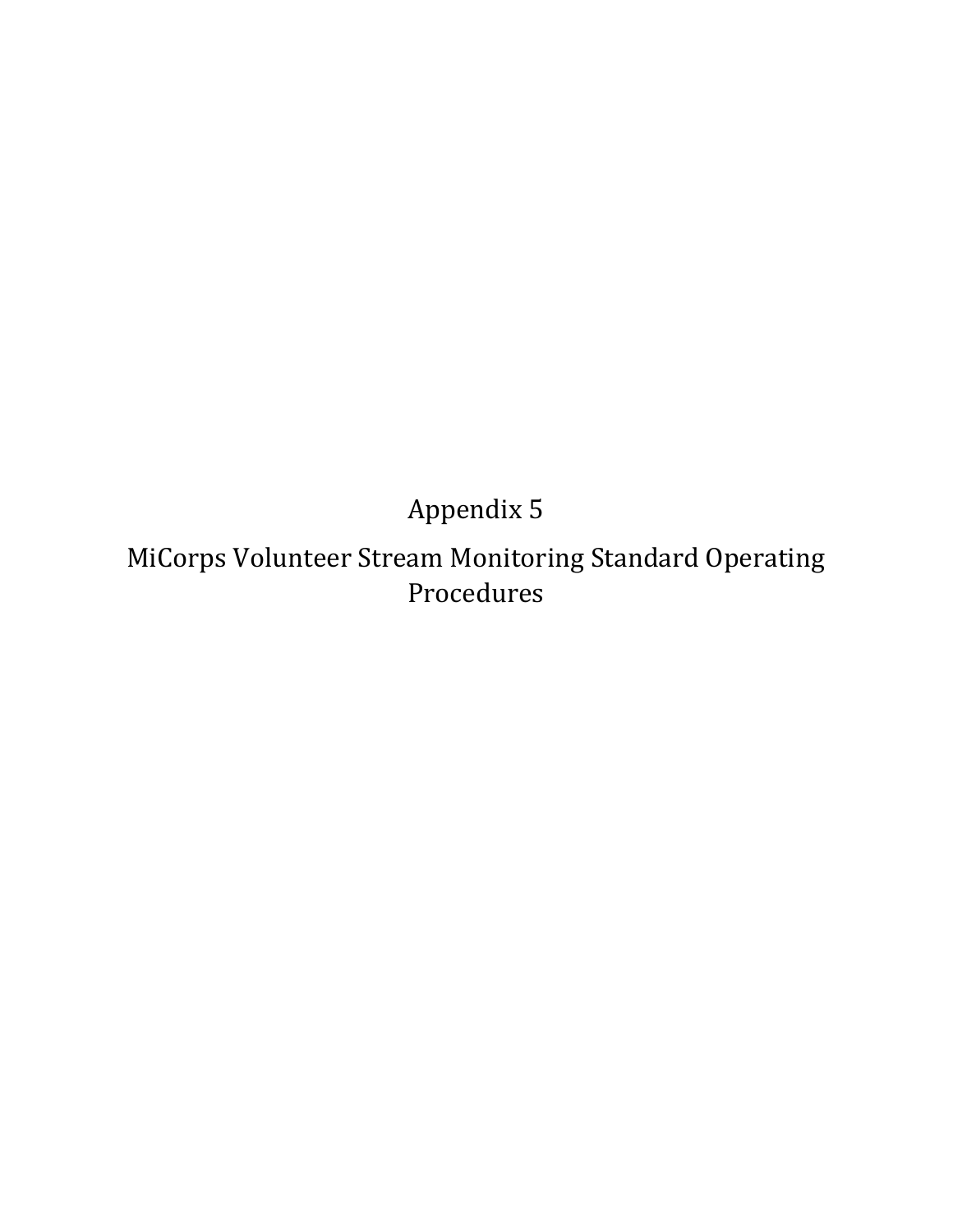

# **MiCorps Volunteer Stream Monitoring Procedures**

**August 2006**

**Prepared by:**

**Jo Latimore, Huron River Watershed Council**

Adapted from: "Stream Crossing Watershed Survey Procedure, April 27, 2000"

Prepared by: Charlie Bauer, Saginaw Bay District Greg Goudy, Cadillac District Scott Hanshue, Great Lakes and Environmental Assessment Section Gary Kohlhepp, Great Lakes and Environmental Assessment Section Megan McMahon, Shiawassee District Ralph Reznick, Nonpoint Source Unit

> Surface Water Quality Division Michigan Department of Environmental Quality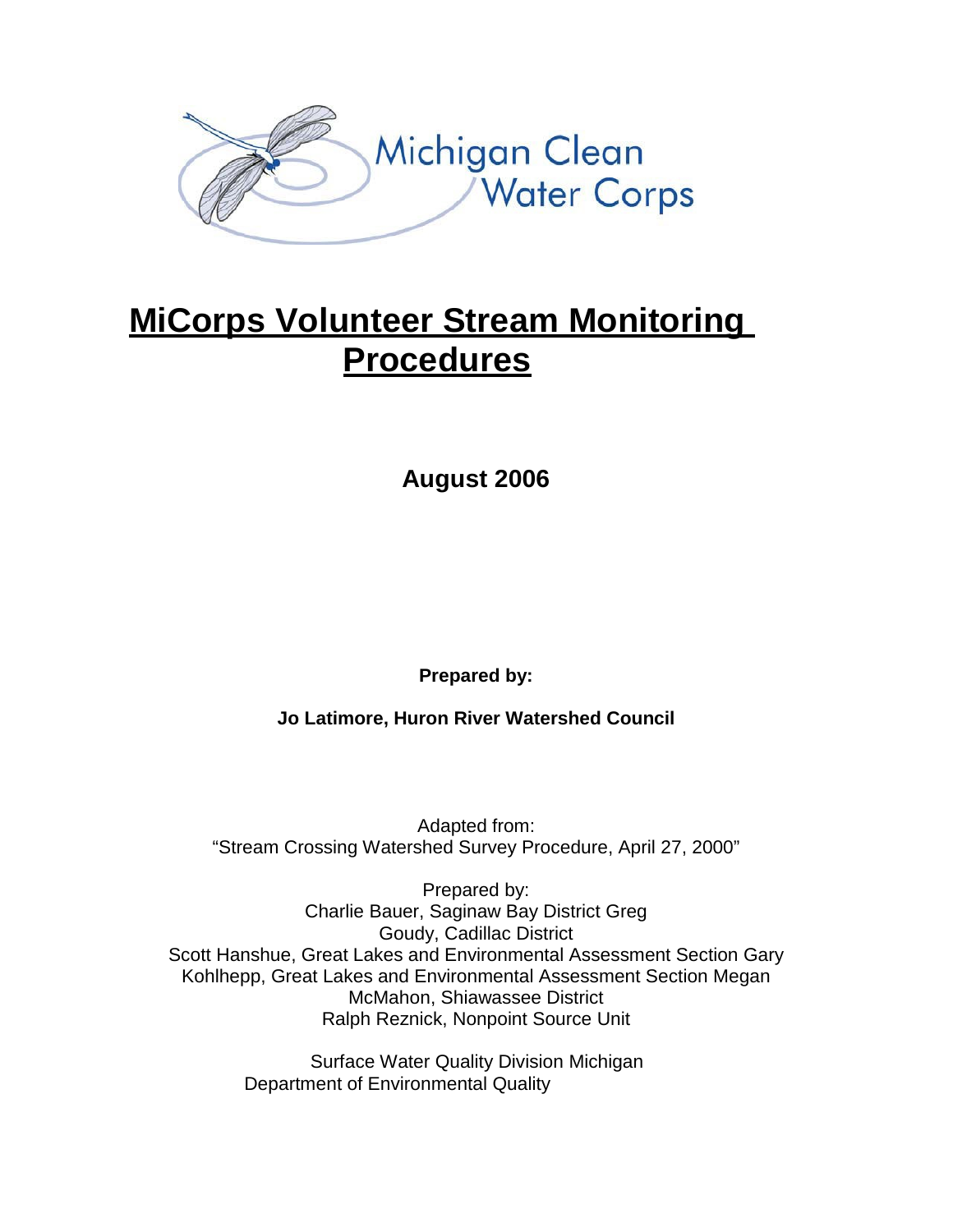# TABLE OF CONTENTS

| <b>TRAINING</b><br>B.                                               |    |
|---------------------------------------------------------------------|----|
|                                                                     |    |
|                                                                     |    |
|                                                                     |    |
|                                                                     |    |
|                                                                     |    |
|                                                                     |    |
|                                                                     |    |
|                                                                     |    |
|                                                                     |    |
|                                                                     |    |
|                                                                     |    |
|                                                                     |    |
|                                                                     |    |
|                                                                     |    |
|                                                                     |    |
| j. Site Sketch.                                                     |    |
|                                                                     |    |
|                                                                     | 19 |
| b. Macroinvertebrate Identification and Stream Quality Assessment21 |    |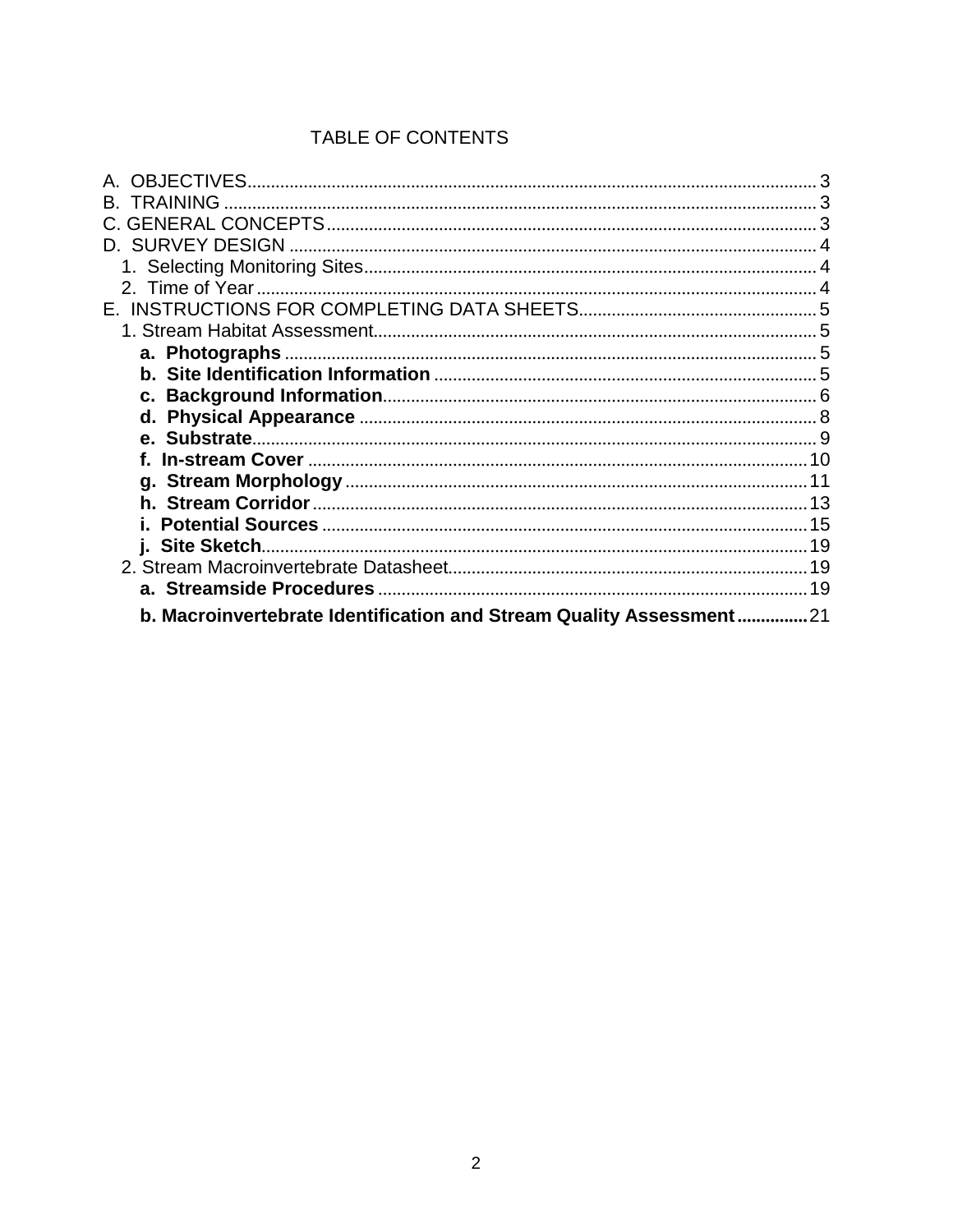# **MiCorps Volunteer Stream Monitoring Procedures**

## **A. OBJECTIVES**

This set of stream monitoring forms is intended to be used as a quick screening tool to increase the amount of information available on the ecological quality of Michigan's streams and rivers, and the sources of degradation to the rivers. This document is designed to provide standardized assessment and data recording procedures that can be used by trained volunteers participating in the Michigan Clean Water Corps (MiCorps) Volunteer Stream Monitoring Program.

This stream monitoring procedure is designed to address several general objectives:

- Increase the information available on the ecological quality of Michigan rivers and the sources of pollutants, for use by DEQ staff, local communities and monitoring groups.
- Provide consistent data collection and management statewide.
- Serve as a screening tool to identify issues and the need for more thorough investigations.

## **B. TRAINING**

All MiCorps Volunteer Stream Monitoring Program leaders must have received basic training in the stream assessment methods described below from MiCorps staff. Trained program leaders are then qualified to train their program volunteers in these procedures.

## **C. GENERAL CONCEPTS**

The procedures and data forms provided below include two types of assessment: Stream Habitat Assessment and Macroinvertebrate Sampling.

The Stream Habitat Assessment is a visual assessment of stream conditions and watershed characteristics. The assessment should include approximately 300 feet of stream length. Only observations that are actually seen are to be recorded. No "educated guesses" are to be made about what should be there or is probably there. If something cannot be seen, it should not be recorded. The one exception is if a significant pollutant source or stream impact is known to be upstream of a particular site, a comment about its presence can be made in the comment section of the form.

The Macroinvertebrate Sampling procedure should be used in conjunction with the Stream Habitat Assessment because each approach provides a different piece of the stream condition puzzle. Because of their varying tolerances to physical and chemical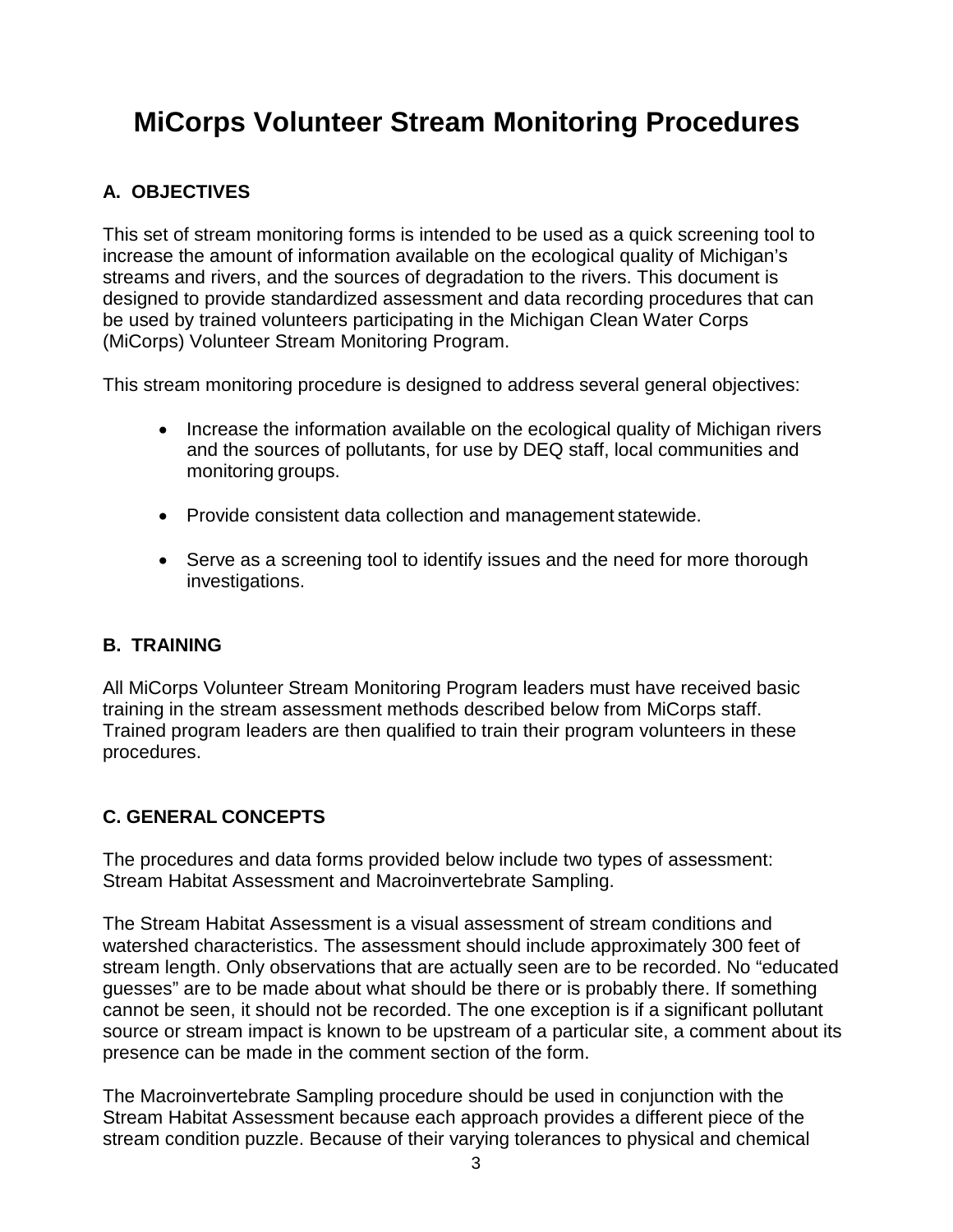conditions, macroinvertebrates indicate the ecological condition of the stream, while thehabitat assessment provides clues to the causes of stream degradation.. Macroinvertebrate data used to calculate the MiCorps Stream Quality Index, which provides a straightforward summary of stream conditions and can be used to compare conditions between study sites.

## **D. SURVEY DESIGN**

## 1. Selecting Monitoring Sites

One of the basic questions in planning stream monitoring is the location of study sites: how many stream sites should be surveyed within a watershed to adequately characterize it, and where should they be located? That depends on a variety of factors including the heterogeneity of land use, soils, topography, hydrology, and other characteristics within the watershed. Consequently, this question can only be answered on a watershed-bywatershed basis.

A general DEQ guideline is to try to survey a minimum of 30% of the stream roadcrossing sites within a watershed, with the sites distributed such that each subwatershed (and in turn their subwatersheds) are assessed to provide a representative depiction of conditions found throughout the watershed. At least one site should be surveyed in each tributary, with the location of this site being near the mouth of the tributary. The distribution of sampling stations within the watershed should also achieve adequate geographic coverage. Consider establishing stations upstream and downstream of suspected pollutant source areas, or major changes in land use, topography, soil types, water quality, and stream hydrology (flow volume, velocity or sinuosity). If the intent of monitoring is to meet additional, watershed-specific objectives, then additional data may be needed.

In all cases, the site should be representative of the area of stream surveyed, it should contain a diverse range of the available in-stream cover, and it should contain some gravel/cobble bottom substrates if possible. Remember that each study site should allow for the assessment of 300 feet of stream length.

## 2. Time of Year

The time of year in which monitoring is conducted is important. For comparisons of monitoring data from year to year, data should be collected during the same season(s) each year. Ideally, macroinvertebrate sampling should take place in spring and again in early fall. Different macroinvertebrate communities are likely to be encountered during these different seasons, and sampling twice a year will provide a more complete picture of the total stream community. Habitat Assessment should be done in early spring before leaf-out, or in the fall after streamside vegetation dies back, allowing visual assessments of stream characteristics. Stream habitat assessments should not be conducted when there is snow on the ground or ice on the water because important features may be hidden from view. Surveys conducted during or shortly after storm runoff events may help to identify sources of pollutants, but high water obscures bank conditions and increased stream turbidity may make assessment of instream conditions difficult. Furthermore, all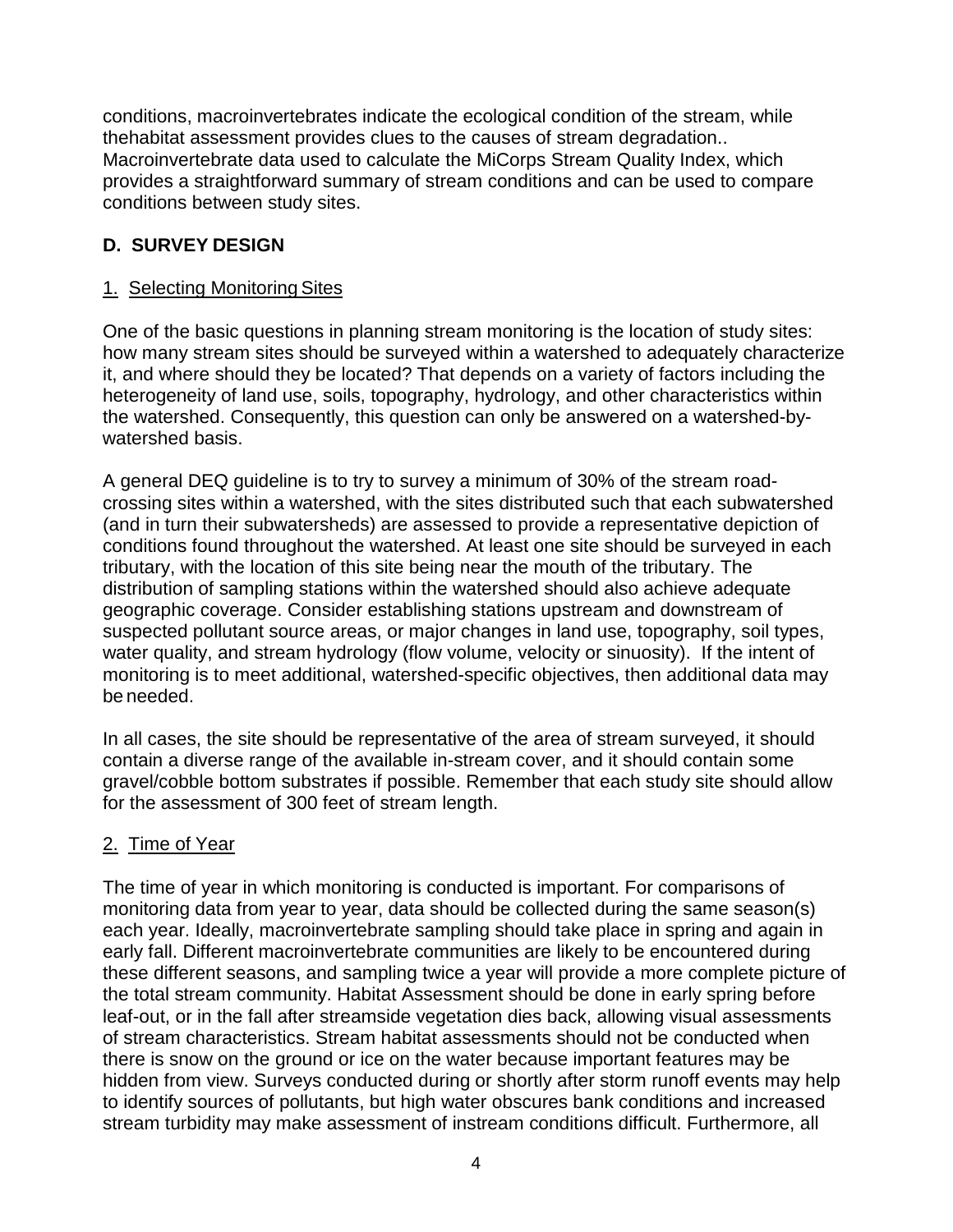sites within a single watershed should be surveyed as closely together in time as possible to facilitate relative data comparisons among stations surveyed under similar stream flow and seasonal conditions.

## **E. INSTRUCTIONS FOR COMPLETING DATA SHEETS**

## 1. Stream Habitat Assessment

## **a. Photographs**

## *Taking Pictures*

Always take photos. Photographs are useful for interpretation of Stream Habitat Assessment data and for later comparisons among different sites. Site photos should show the bank conditions and some of the riparian corridor. Additional photos may be taken to highlight a particular item of concern in the stream orupland landscape. Be sure to document photos as they are taken, to simplify identificationlater.

## **b. Site Identification Information**

MiCorps Site ID#: A site ID# for each of your study sites will be assigned to you by MiCorps. If you do not know the MiCorps Site ID#, leave this space blank.

Stream Name: Use the stream or river name found on the U.S. Geological Survey (USGS) topographic map for the area and note also the local name if it is different. For tributary streams to major rivers, record the tributary stream name here, *not* the major river name. If the tributary is an unnamed tributary, record as "Unnamed Tributary to" followed by the name of the next named stream downstream. For example, a station on an unnamed tributary of Hogg Creek would be recorded as "Unnamed Tributary to Hogg Creek".

Location: This is often the name of the road from which you access the study site. It is very important to indicate whether the site is upstream or downstream of the road. If the same road crosses a single stream two or more times, it is sometimes desirable to record the road name relative to the nearest crossroads (e.g. "Green Road between Brown Road and Hill Road").

Date: Record the month, day and year.

Start Time: Record the time when the monitoring activity began. Use 24-hr time (e.g. 1:00 PM should be recorded as 1300).

Monitoring Team: Record the name and the phone number of the person completing the datasheet, as well as the names of other team members participating in the assessment.

## Location Information:

• *Major Watershed*: Record the name of the major watershed where the study site is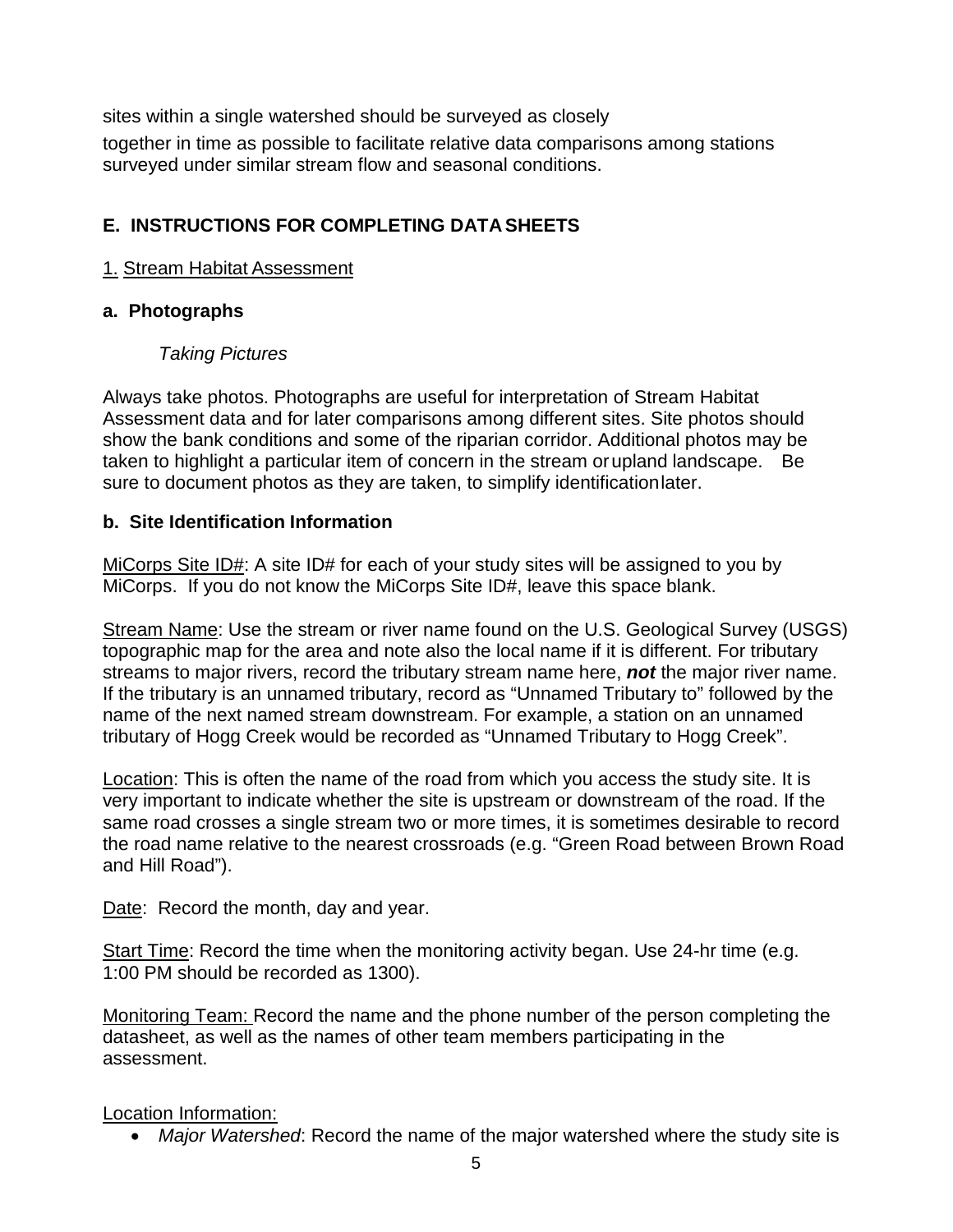located (e.g., Grand River Watershed, St. Mary's River Watershed), and the corresponding HUC Code, if known.

- *County*: Record county name.
- *Township*: Record the township name.
- *Sec*: Record the township section number, town number, range number, and section  $\frac{1}{4}$  % designations (e.g. SW  $\frac{1}{4}$  of the NW  $\frac{1}{4}$ ).
- *Latitude and Longitude:* Record the latitude and longitude coordinates of the study site. Ideally, these coordinates will correspond to the midpoint of the stream study reach.
- *Coordinate Determination Method*: Check the method used to determine the latitude/longitude location coordinates. This could include a GPS unit, a topographic map, or a mapping website, lik[ewww.topozone.com.](http://www.topozone.com/)
- *Map Scale*: If a map is used to determine latitude/longitude coordinates, record the scale of measurement (e.g. 1:25,000) if known.
- Indicate whether the standard 300 feet of stream were assessed, or explain any deviation from this standard.

## **c. Background Information**

Storm Event Conditions Noted at Site: A stream "event" occurs when water runoff from a significant weather event, such as a major rainstorm or fast snowmelt, causes an increase in river flow. Note that high water flow conditions that are not related to storm events can exist (particularly in the spring). Also, rainstorms can occur that result in no increase in stream flow and therefore there is no stream event.

Circle the appropriate description of event conditions exhibited *in the stream*. Event conditions are increased river flow above what would be considered typical or normal for the stream for the time of year. The surveyor needs to determine this based on the following:

- Their knowledge of recent weather conditions (e.g. how much it has rained recently).
- Visual stream observations (look for event related conditions such as a rising or recently elevated water level, water running off the land into the stream, fast stream water velocity, increased water turbidity, an increase in the amount of debris being carried by the stream, etc.).
- The surveyor's knowledge (or best guess) of what is typical flow for that (or asimilar) stream, in that geographic area, for that season of the year.

| None     | $\blacksquare$           | No event conditions are evident. Stream flow conditions exist<br>that are typical for the season of the year. Note that it is<br>possible to have "high" flow conditions that are not due to a<br>recent storm event. |
|----------|--------------------------|-----------------------------------------------------------------------------------------------------------------------------------------------------------------------------------------------------------------------|
| Light    | $\blacksquare$           | Stream exhibits increased turbidity from normal and/or the<br>water level of the stream (stage height) is somewhat<br>elevated above what would be considered typical for the<br>season of the year.                  |
| Moderate | $\overline{\phantom{0}}$ | Stream stage height is elevated substantially above typical<br>flow conditions for the stream, for that time of year.                                                                                                 |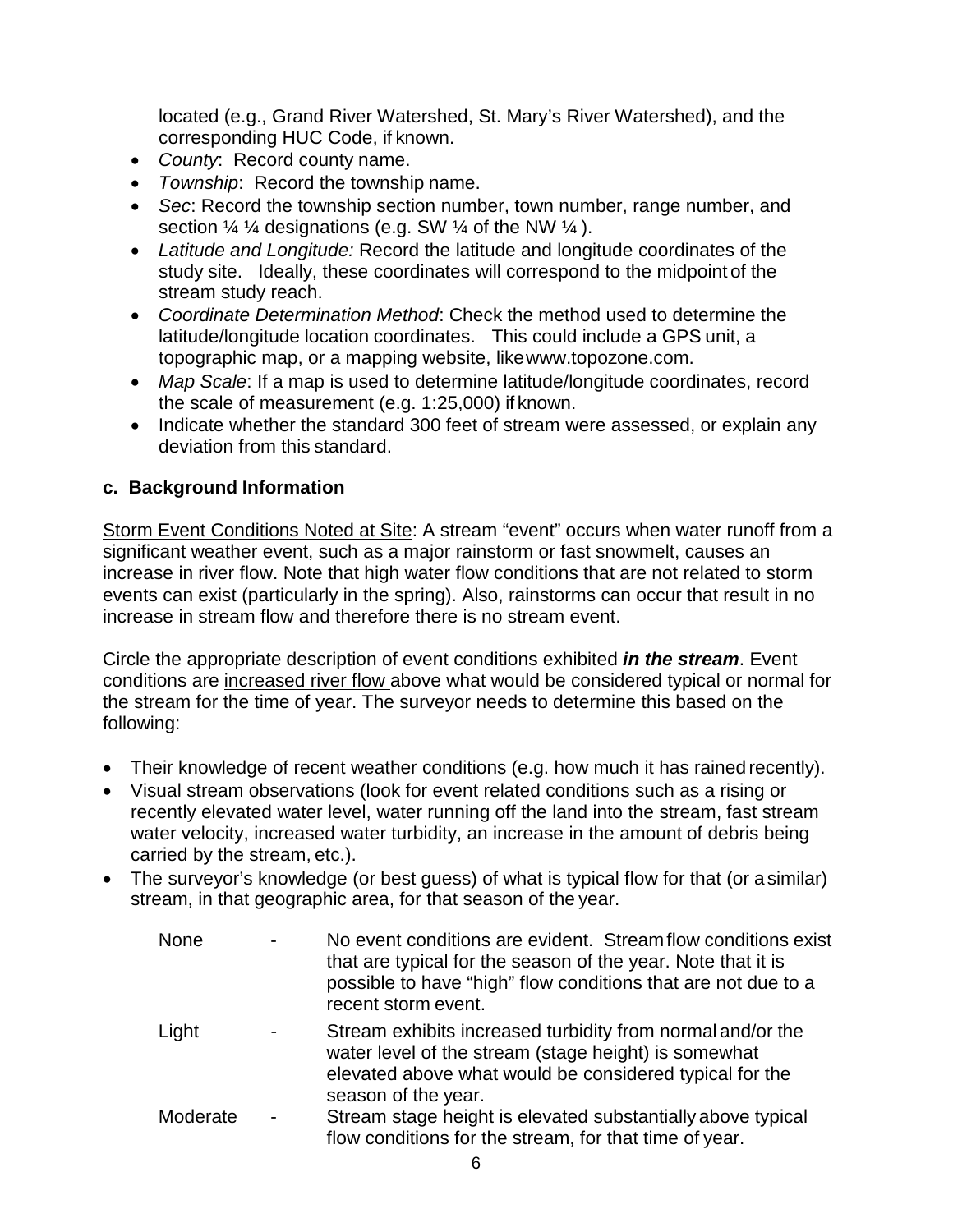Heavy - Bank full or flooding conditions exist.

Days Since Rain: Circle the appropriate number of days that have passed since the last significant rain ended. This information is based on what you know about recent weather in the vicinity of the site. If you do not know, circle "unknown".

Water Temp: This is an optional data item. The person coordinating a particular watershed survey will determine if temperature measurements will be made. If measured, record the water temperature to the nearest degree fahrenheit or centigrade, making sure to include the scale units.

Water D.O.: This is an optional data item. The person coordinating a particular watershed survey will determine if dissolved oxygen (DO) measurements will be made. If measured, record the DO level in the river. If DO is measured, it is important that the water temperature be measured also.

Water pH: This is an optional data item. The person coordinating a particular watershed survey will determine if pH measurements will be made. If measured, record the pH of the stream to the nearest tenth.

Water Color: Circle the choice that best represents the color of the water.

Waterbody Type-upstream: Characterize the waterbody upstream of the study site and circle the appropriate category. The answer usually will be "stream", but not always. Impound=impoundment (dammed stream section/reservoir).

Waterbody Type-downstream: Characterize the waterbody downstream of the road crossing and circle the appropriate category.

Stream Width (ft): Circle the range that represents the average stream width in feet. Take width measurements of the stream at several points along the 300-foot assessment area, and indicate the average width here. These measurements are also useful in creating the Stream Site Sketch.

Avg. Stream Depth (ft): Circle the appropriate depth range in feet. Take depth measurements at several points within the 300-foot assessment area, and indicate the average depth here. This observation is for the average depth of the stream that is consistently observed. For example, if the stream is generally shallow (<1ft), but has a pool that is 3ft deep, circle the <1ft category since a pool is not representative of the average depth of <1ft observed over most of the stream.

Water Velocity (ft/sec): This is an optional data item. The person coordinating a particular watershed survey will determine if water velocity measurements will be made. If measured, record the approximate surface water velocity in feet per second, observedat the surface in the area of fastest river flow that is not impacted by a road crossing. One method is to observe how far downstream a floating object travels in one second (observe for 10 seconds and divide the distance by 10).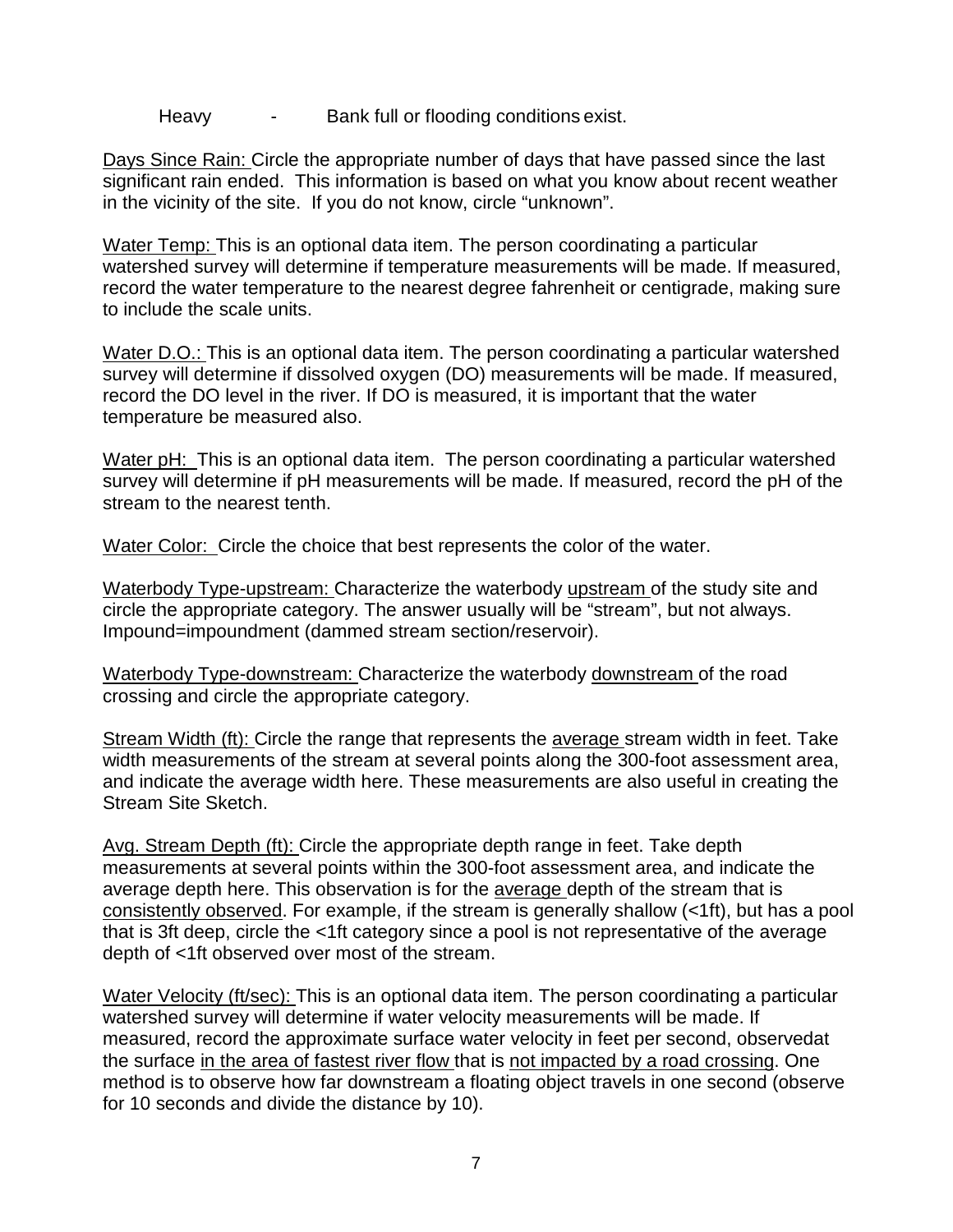Stream Flow Type: Circle the category that best represents general flow volume in the stream. Describe the flow during the assessment in relation to the annual average flow. If a river flow is reduced in the summer, due to dry and hot conditions, circle "L" because it is below average, even though low flow may be typical for that stream in the summer.

| Dry            | $=$ | No standing or flowing water, sediments may be wet.    |
|----------------|-----|--------------------------------------------------------|
| Stagnant       | $=$ | Water present but not flowing, can be shallow or deep. |
| $L$ (low)      | $=$ | Flowing water present, but flow volume would be        |
|                |     | considered to be below average for the stream.         |
| $M$ (medium) = |     | Water flow is in average range for the stream. H       |
| (high)         | =   | Water flow is above average for the stream.            |

## **d. Physical Appearance**

The following categories should be observed throughout the 300-foot assessment reach. If a category type (e.g. aquatic plants) is not present in the stream, circle "None". If a category type can be seen, in any amount, circle "present". If a category type is present in a large portion of the stream, circle"abundant".

Aquatic Plants: This category refers to aquatic macrophytes only, not terrestrial species. By definition, macrophytes are any plant species that can be readily seen without the use of optical magnification. However, the usage here is directed primarily toward aquatic vascular plants—plants with a vascular system that typically includes roots, stems and/or leaves. This includes duckweed, as it is a floating vascular plant. Certain large algae species that superficially look like vascular plants, such as Chara, can be recorded here as well. If the person conducting the survey is knowledgeable about aquatic plants, the particular type or species of plant(s) can be noted in the comment section at the end of the form. Floating, suspended, or filamentous algae species should be recorded in one of the algae categories and not here.

Floating Algae: The presence of suspended algae (single celled organisms that may or may not form colonies) or floating algae mats/bundles should be recorded here. This includes bluegreen algae mats/bundles, whether floating on the surface, suspended in the water column, or present at the bottom.

Filamentous Algae: Algae that appear in stringy or ropy strands, such as Cladophora. The strands may or may not be attached to other objects in the waterbody.

## Bacterial Sheen/Slimes:

-Bacterial sheens occur as oily appearing sheens on the water surface, often with a silverish cast to them. The sheens are produced from bacterial decomposition activity, and occur most often in still water areas of lake edges and coves, as well as wetland areas. The sheen can be distinguished from petroleum products by breaking into

distinct platelets when poked with a stick or otherwise physically disturbed, whereas petroleum products remain viscous.

-Bacterial slimes are bacterial growths that are visible as a slimy-appearing coating of stream or lake substrates. They can be various colors, including black and orange.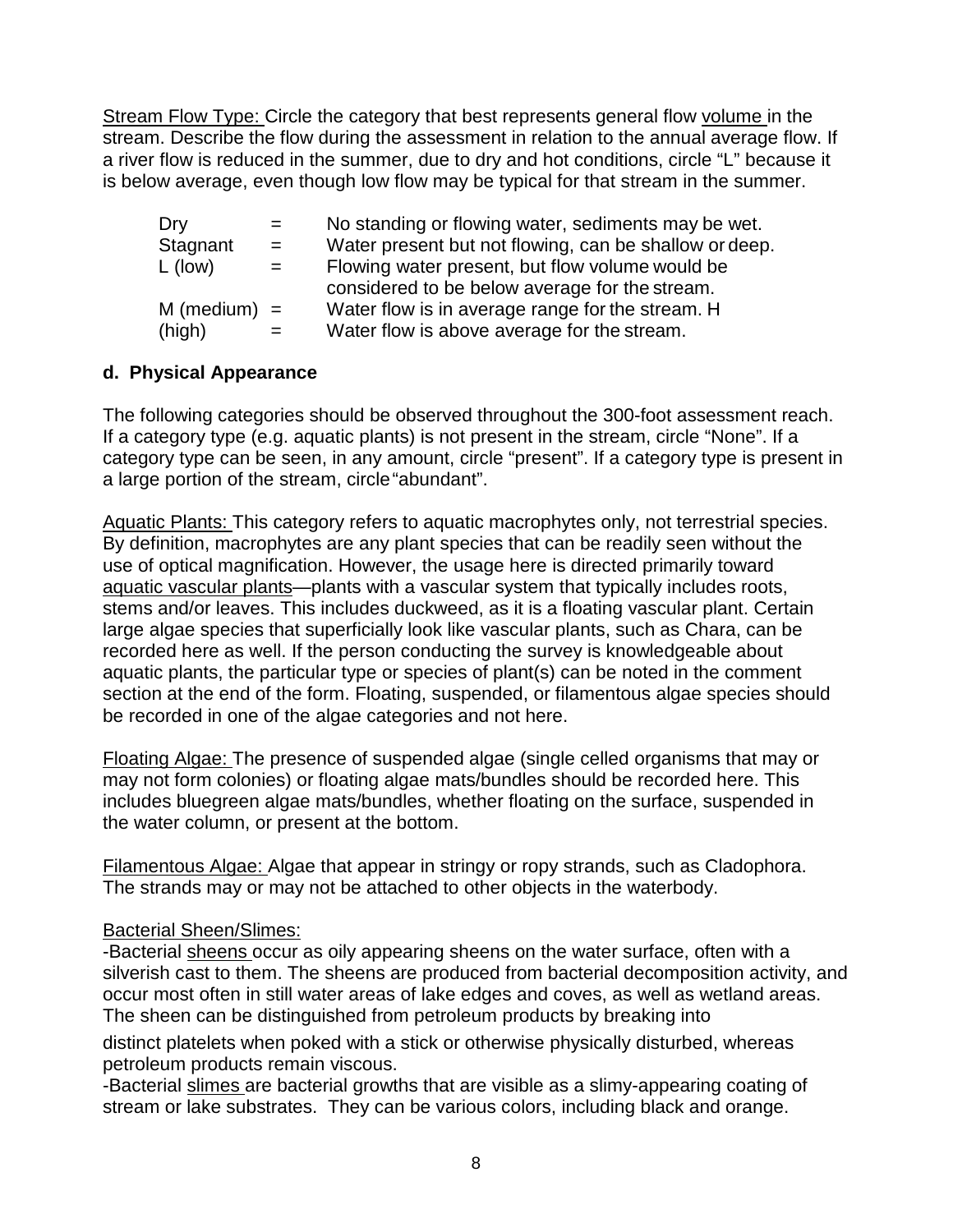Turbidity: Water appears cloudy—it is not transparent. Turbidity is caused by suspended particulates such as silt, sand, algae, or fine organic matter. Turbid water is opaque to varying degrees, preventing the observer from seeing very far into it. Note that water can have a color to it that is not turbidity, such as the brown transparent water often associated with swampy areas. If the water is slightly turbid, circle "present". If it is moderately turbid to very turbid, circle "abundant".

Oil Sheen: An oily appearing sheen on the water surface caused by petroleum products. A thin sheen will often have a rainbow of hues visible. The sheen can be distinguished from bacterial sheens by remaining viscous when poked with a stick or otherwise physically disturbed, whereas bacterial sheens break into distinct platelets.

Foam: Naturally occurring foam often looks like soap suds on the water surface and can be white, grayish or brownish. Foam is produced when water with dissolved organic material is aerated and can range in extent from individual bubbles to mats several feet high. Foam is typically produced in streams when water flows through rapids or past surface obstructions such as logs, sticks and rocks. Simple wave action can produce foam in lakes. This naturally occurring foam is quite common. Natural foam can be distinguished from soap suds by rubbing it between the fingers. If the suds disintegrate and leave only wet fingers or a gritty residue, the foam is natural. If the suds feel slippery and soapy, or smell perfumed, it is not naturalfoam.

Trash: Use this category to record the presence of general litter, such as paper, bottles, cans, etc., either in the waterbody or along the riparian banks. Use some reasonable discretion when completing this category. A single piece of gum wrapper on one bank would not be sufficient cause for checking "present".

## **e. Substrate**

Substrate is the material that makes up the bottom of the stream. In general, good quality substrates (from an aquatic habitat perspective) contain a large amount of course aggregate material—such as gravels and cobbles—with a minimal amount of fine particles surrounding or covering the interstitial pore spaces. These stable materials provide the solid surfaces necessary for the colonization of attached algae and the development of diverse macroinvertebrate communities.

Using the particle size and composition guidance provided below, identify the percent areal extent of each substrate type present. The composition estimate should include the entire area of the stream bottom in the study site (typically, 300 feet of stream).. Sometimes it is not possible to determine the substrate type all the way across a river because it is too deep or the water is turbid. In these cases, assign the appropriate percentage amount to the "unknown" category.

|        | <b>Composition and Size</b>               |  |  |
|--------|-------------------------------------------|--|--|
| $\sim$ | Rocks 10 inches in diameter or larger.    |  |  |
| $\sim$ | Rocks 1/12 inch to 10 inches in diameter. |  |  |
| $\sim$ | Rocks 0.06 to 2 millimeters in diameter.  |  |  |
|        |                                           |  |  |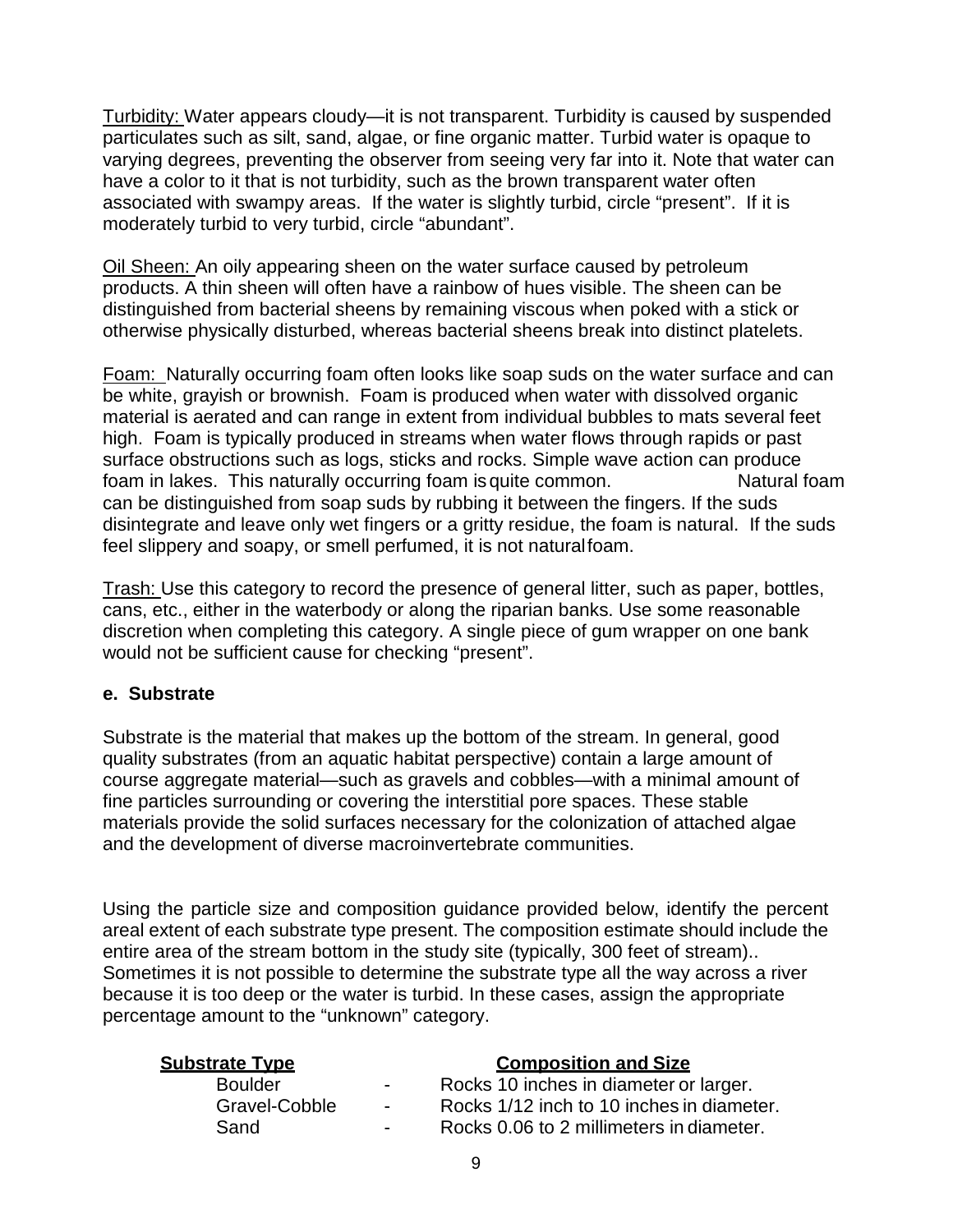| Silt-Muck-Detritus | Silt is usually clay, very fine sands, or organic<br>soils, 0.004 to 0.06 millimeters in diameter.<br>Muck is decomposing organic material of very<br>fine diameter. Detritus is small particles of<br>organic material such as pieces of leaves,<br>sticks, and plants. |
|--------------------|--------------------------------------------------------------------------------------------------------------------------------------------------------------------------------------------------------------------------------------------------------------------------|
| Hardpan-Bedrock    | Solid surface. Hardpan is usually packed<br>clay, <0.004 millimeters in diameter. Bedrock is<br>a solid rock surface (the tops of buried boulders<br>are not bedrock).                                                                                                   |
| Artificial         | Human made, such as concrete piers, sheet<br>piling or rock riprap (that portion of shoreline<br>erosion protection structures that extends<br>below the water surface is considered<br>substrate).                                                                      |
| Unknown            | The portion of the stream bottom for which a<br>substrate type determination can not be made<br>because the bottom can not be seen due to<br>water depth or turbidity.                                                                                                   |

## **f. In-stream Cover**

In-stream cover generally refers to habitat cover that is available to fish to: (1) protect them from predators, or (2) avoid certain stream conditions such as fast flow velocities or direct sunlight. Check all the instream cover types on the data form that are present in the stream reach for as far as can be seen—except, only check those cover types that are in areas of sufficient water depth (usually greater than 6 inches). Types of cover include the following:

| <b>Undercut Banks</b>                                           | Stream banks that overhang the stream because<br>water has eroded some of the material beneath them.                                                                                                                                                                                                                                                                                                                                      |
|-----------------------------------------------------------------|-------------------------------------------------------------------------------------------------------------------------------------------------------------------------------------------------------------------------------------------------------------------------------------------------------------------------------------------------------------------------------------------------------------------------------------------|
| Overhanging Veg                                                 | Terrestrial vegetation that extends out from shore<br>over the surface of the stream within a foot or two of the<br>water surface (includes trees, shrubs, grasses, etc.).<br>This category also includes sweeping vegetation, which<br>is terrestrial shoreline vegetation that extends into the<br>water itself (such as low hanging branches on shrubs)<br>and is therefore often "swept" in a downstream direction<br>by the current. |
| Deep Pools                                                      | A depression or "hole" in the bottom of the stream<br>where the water is substantially deeper than the<br>average water depth of the stream.                                                                                                                                                                                                                                                                                              |
| <b>Boulders</b><br><b>Aquatic Plants</b><br>Logs/woody Debris - | Rocks 10 inches in diameter or larger.<br>Aquatic macrophytes.<br>Logs, branches and roots.                                                                                                                                                                                                                                                                                                                                               |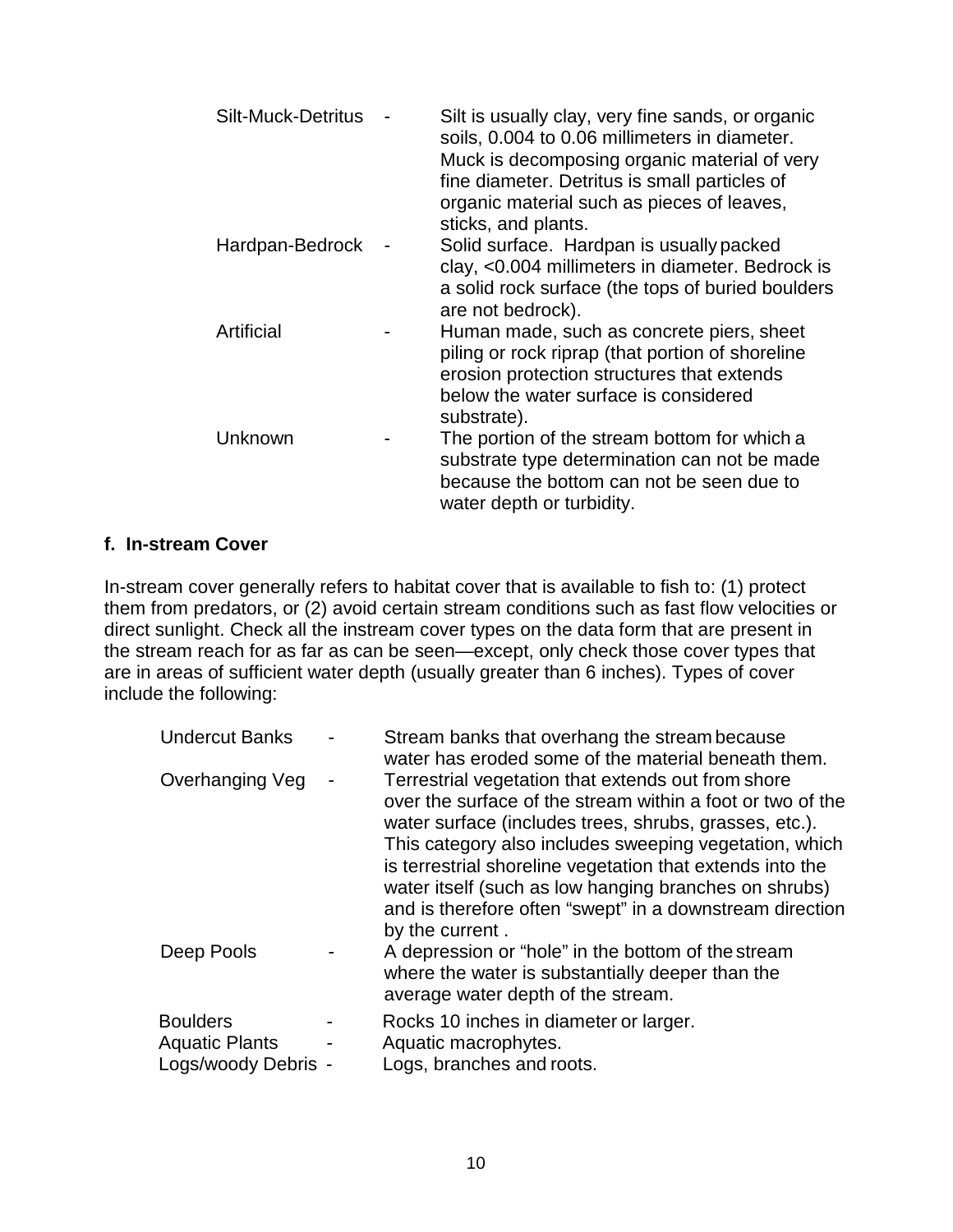## **g. Stream Morphology**

## Riffle

Riffles are areas of naturally occurring, short, relatively shallow, zones of fast moving water, typically followed by a pool. The water surface is visibly broken (often by small standing waves) and the river bottom is normally made up of gravel, rubble and/or boulders. Riffles are not normally visible at high water and may be difficult to identify in large rivers. The size of, and distance between, riffles is related to stream size. In large mainstream reaches, such as the Manistee or Muskegon rivers, riffles may be present in the form of rapids.

| Present  | $\overline{\phantom{0}}$ | A riffle can be positively identified.     |
|----------|--------------------------|--------------------------------------------|
| Abundant |                          | A series of riffles and pools are visible. |

## Pool

Pools are areas of relatively deep, slow moving water. The key word here is "relatively". Water depth sufficient to classify an area as a pool can vary from around 8 inches in small streams, to several feet in wadable streams, to tens of feet in large rivers. Pools are often located on the outside bend of a river channel and downstream of a riffle zone or obstruction. The water surface of a pool is relatively flat and unbroken. The presence of pools in large rivers may be difficult to identify because of an increase in relative scale, and an often limited ability to see to the bottom of deep or turbid stream reaches.

| Present  | ۰ | At least one pool can be identified.                     |
|----------|---|----------------------------------------------------------|
| Abundant |   | A series of pools in a riffle pool sequence are visible. |

## **Channel**

The channel condition, for the purposes of this assessment, is classified as Natural, Recovering, or Maintained.

**Natural Stream** - A natural stream has not been altered from its defined pattern, dimension and profile by artificial means, which includes straightening and widening. It is not necessarily stable, however. The stream has a non-uniform cross section with distinct pool and riffle sequences, although in large rivers the pool/riffle sequences may be difficult to identify. Mild to extreme meanders are often visible. The banks are vegetated and there are no signs of spoil piles or dikes along sides. The stream is not channelized or artificially controlled.



**Recovering** - A recovering stream is one that has been straightened or otherwise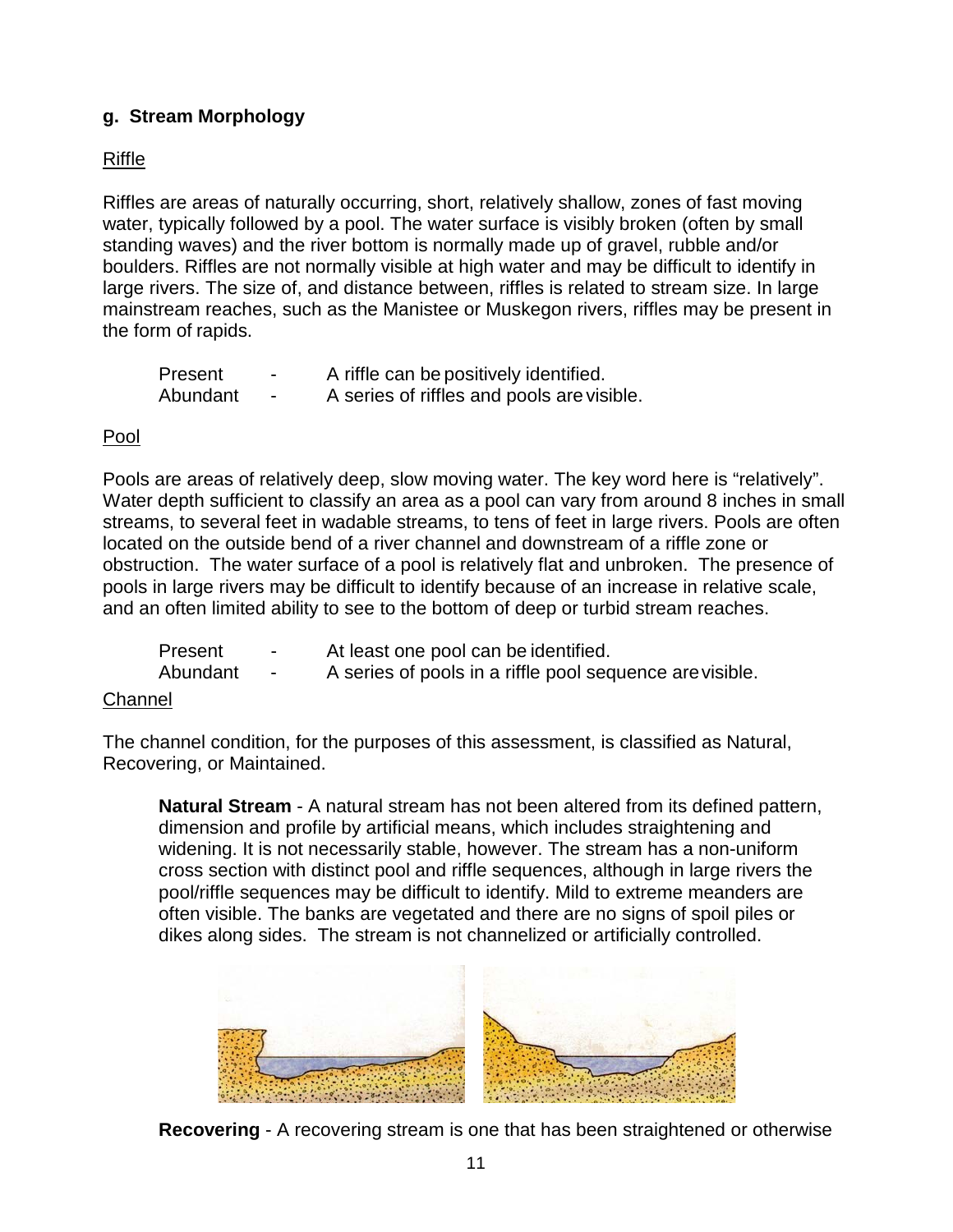controlled, and is evolving back to a stable pattern, dimension and profile. The stream channel is relatively straight, or is overly wide with a channel within the wider channel. Meanders may be beginning to form as evidenced by bank erosion and pool formation. Pools and riffles should be forming but may be sparse. Point bars may be forming. Vegetation may be sparse or very young. Defined dikes or spoil piles along the stream bank can be identified.



**Maintained** - A maintained stream channel is one that is actively controlled through dredging, widening, straightening, or the formation of dikes along the stream channel. The stream channel is straight, wide and shallow at low flow, and has a uniform cross section. Bank vegetation is typically sparse or very young. Pools and Riffles are not existent or very sparse.



## Designated Drain

If the surveyor knows whether or not the stream segment being assessed is a legally designated drain under the Michigan Drain Code, circle "Y" (yes) or "N" (no). If the surveyor does not know, circle the "?".

## Highest Water Mark

The highest water mark is the maximum height to which the stream water level rises at the site, as determined by the visible evidence present. This level is typically reached during floods or high flow conditions. The highest water mark is determined as the distance in feet **above the present water level** at the site. If the surveyor cannot visibly determine how far the stream rises at the site, circle the "?" on the form.

The highest water mark may be visible as discoloration on bridge pilings or abutments, stream debris (trash, leaves, weeds) left along the stream banks or in tree/shrub branches, ice scour marks on trees or streambanks, or muddy residues left in floodplains or on streamside vegetation.

#### Stream Cross Section

Draw a rough cross section of the stream profile. This should be just a general approximation. Do not spend more than a few seconds on this.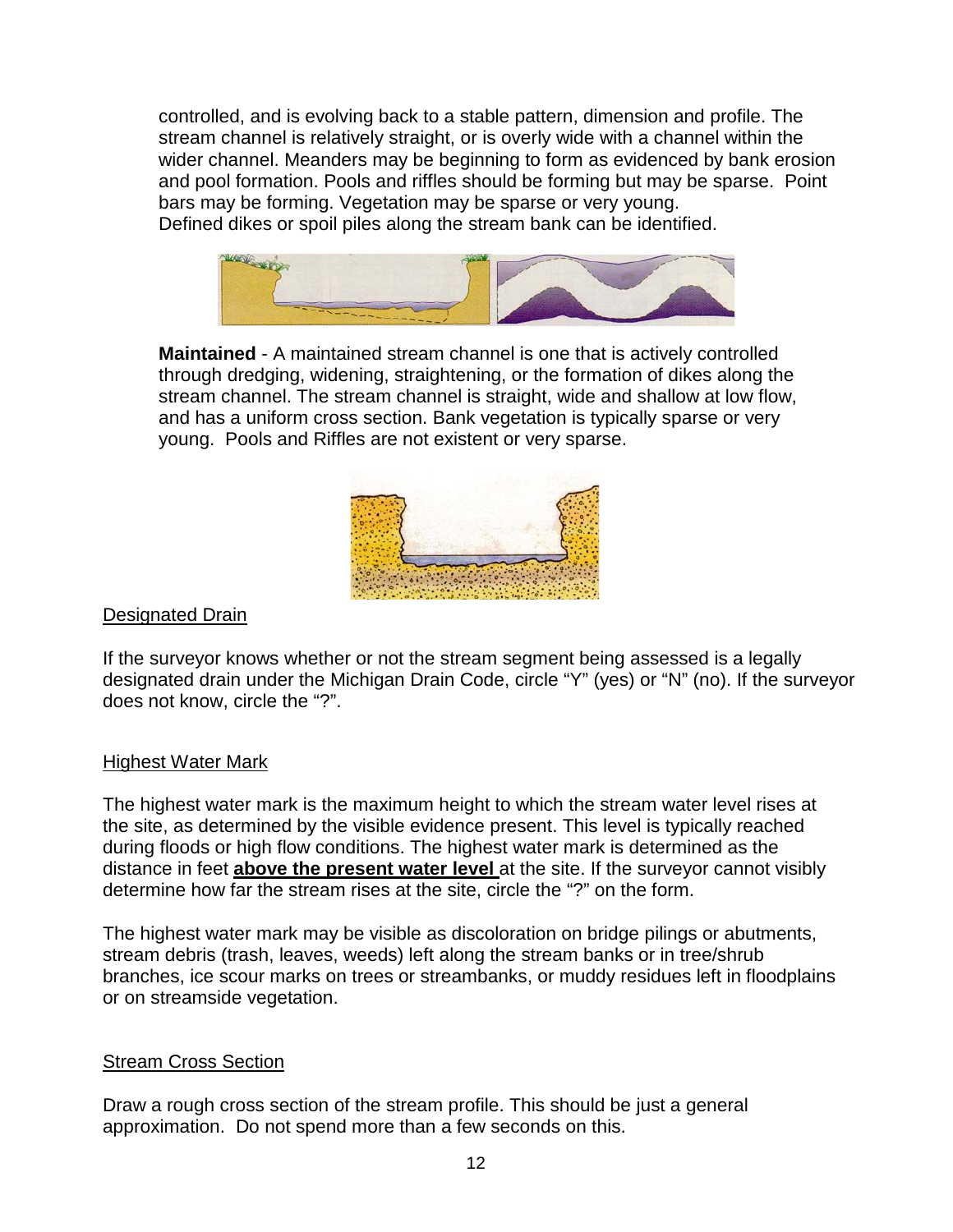## **h. Stream Corridor**

The questions in this section are used to characterize terrestrial land cover and land use in the vicinity of the stream, often referred to as the stream corridor.

## Riparian Vegetative Width

The riparian vegetative width is the width of the streamside natural vegetation zone along the stream banks. The width is measured from the edge of the stream to the end of the contiguous block of natural vegetation. Natural vegetation is defined as including trees, shrubs, old fields, wetlands, or planted vegetative buffer strips (often used in agricultural areas and stormwater runoff control). Agricultural crop land and lawns are **not** considered natural vegetation for the purposes of this question. Circle the appropriate distance (in feet) that represents the **average, or most representative** (>50% of the lineal bank distance) width of the vegetation zone for each side of the river. Left and right banks are determined from the perspective of facing downstream.

## Bank Erosion

Bank erosion may occur as a result of natural flow conditions, or may be caused by human activities. Determine the severity of erosion that has taken place and circle the appropriate category. Record the most severe magnitude of erosion observed on either bank.

- 0 The banks appear stable and there is no evidence of erosion. These banks have stable toes and sidewalls, are most likely well vegetated or structurally stabilized, and have no evidence of exposed tree roots or leaning trees due to eroded soil. They are not being altered by water flows, livestock access, orrecreational access.
- L Low evidence of erosion. Streambanks are stable but are being lightly altered. Less than 10% of the streambank is receiving any kind of stress. Stress that is noted is very light. Less than 10% of the bank is sloughing, broken down, or actively eroding.
- M Moderate evidence of erosion. At least 75% of the streambank is in stable condition. Between 10% and 25% of the streambank is sloughing, broken down, or actively eroding.
- H High evidence of erosion. Less than 75% of the streambank is in stable condition. Over 25% of the streambank is sloughing, broken down, or actively eroding. Streambank sidewalls may have been scraped by machinery or scouring flows, banks may be slumped, bank toe may be severely undercut. Tree roots may be exposed or fallen/leaning trees may be present.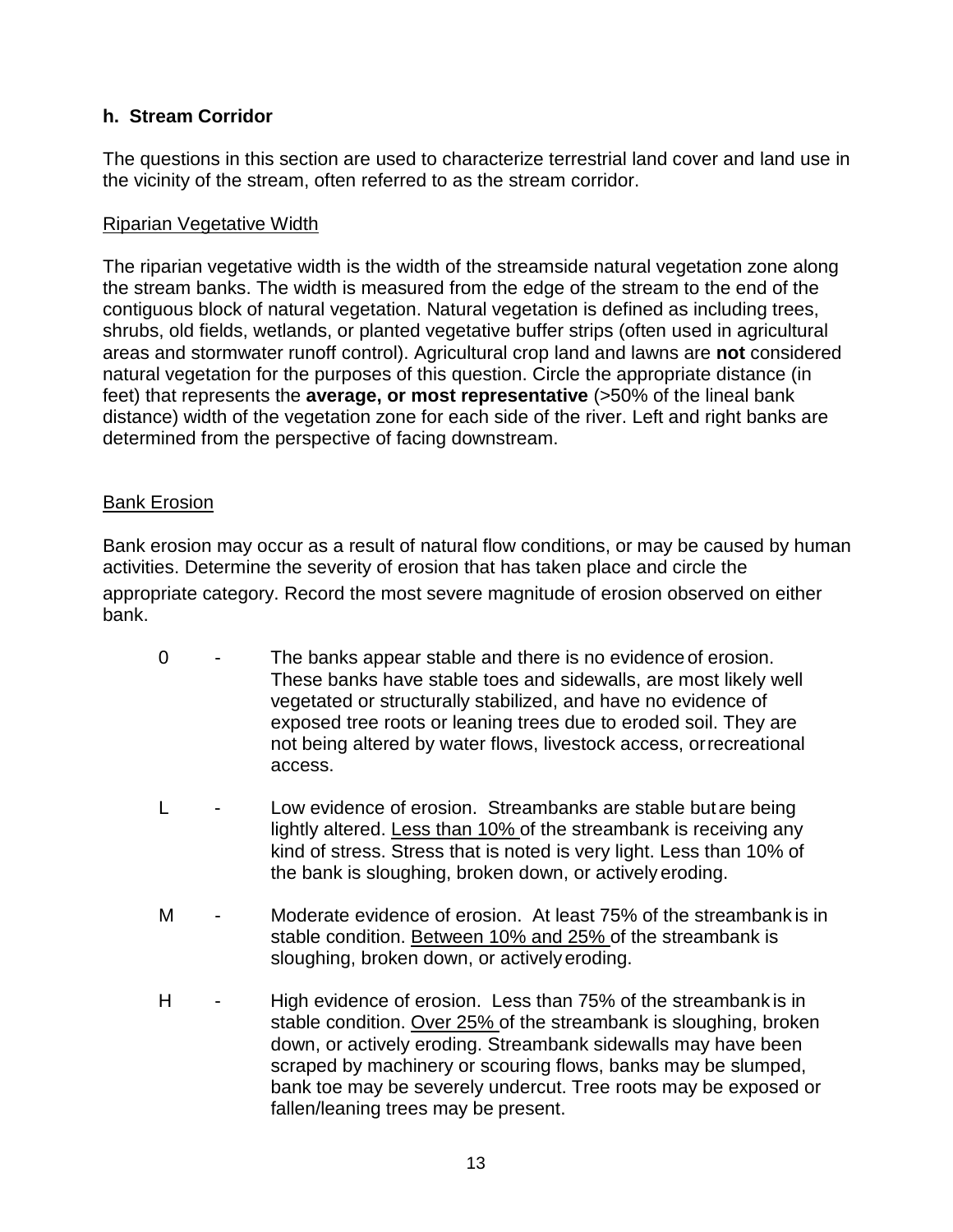## Streamside Land Cover

Circle the letter of the dominant type of cover that exists at the streambank "edge" (within the first 20 feet or so of the stream edge) along the reach of river that can be seen from the road stream crossing.

| Bare -                                  | Bare ground. No, or almost no, streamside vegetation. Grass -                                                  |
|-----------------------------------------|----------------------------------------------------------------------------------------------------------------|
|                                         | Grasses, wildflowers, ferns, sedges (non-woody vegetation).                                                    |
| $\mathsf{C}$ is the set of $\mathsf{C}$ | _OL a La casa a La casa a la casa a la casa a la casa a la casa a la casa a la casa a la casa a la casa a la c |

Shrub - Shrubs and small trees. Woody vegetation less than 15 feet high. Trees - Trees (15 feet tall or higher).

## Stream Canopy

The stream canopy is the amount of leafy vegetation that extends out over a stream (at any height) and shades the water from direct sunlight. The average amount of stream canopy should be recorded as the amount of water shading that would be present *if the sun were directly over the stream.*

- <25 Less than 25% of the stream would be shaded.
- 25-50 25-50% of the stream is shaded.
- >50 Over 50% of the stream is shaded.

## **Adjacent Land Uses**

Circle the appropriate left or right streambank (facing downstream) designation for all of the following land uses that are adjacent to the stream. Land use along the entire length of stream that can be seen from the road stream crossing should be evaluated. This might include land that is beyond the riparian corridor. "Adjacent" requires the use of some judgement on the part of the surveyor, but generally refers to any land that can be seen from the crossing and is reasonably close to the stream such that pollutants could run off it into the stream. For example, if a 20-acre corn field is near a stream but separated from it by a 10' grass/shrub buffer strip, the "Rowcrop" category should be circled. If the same field were 100' from the stream and the intervening distance was wooded, the "Forest" category should be circled.

| Wetlands            |   | Wetland vegetation is present. May or may not<br>include standing water. Could include shrubs and<br>trees.              |
|---------------------|---|--------------------------------------------------------------------------------------------------------------------------|
| Shrub or Old Field  |   | Meadow or field that has not been recently cultivated<br>or grazed. Often represented by tall grasses and shrubs.        |
| Forest              |   | Trees present in forested setting (includes small<br>woodlots). Trees may be cultivated or natural.                      |
| Pasture             |   | Field showing signs of being recently or actively<br>grazed by livestock (vegetation is cropped close to<br>the ground). |
| <b>Crop Residue</b> | - | An agricultural crop residue remains, after harvestand/or<br>tillage, which covers 30% or more of the field surface.     |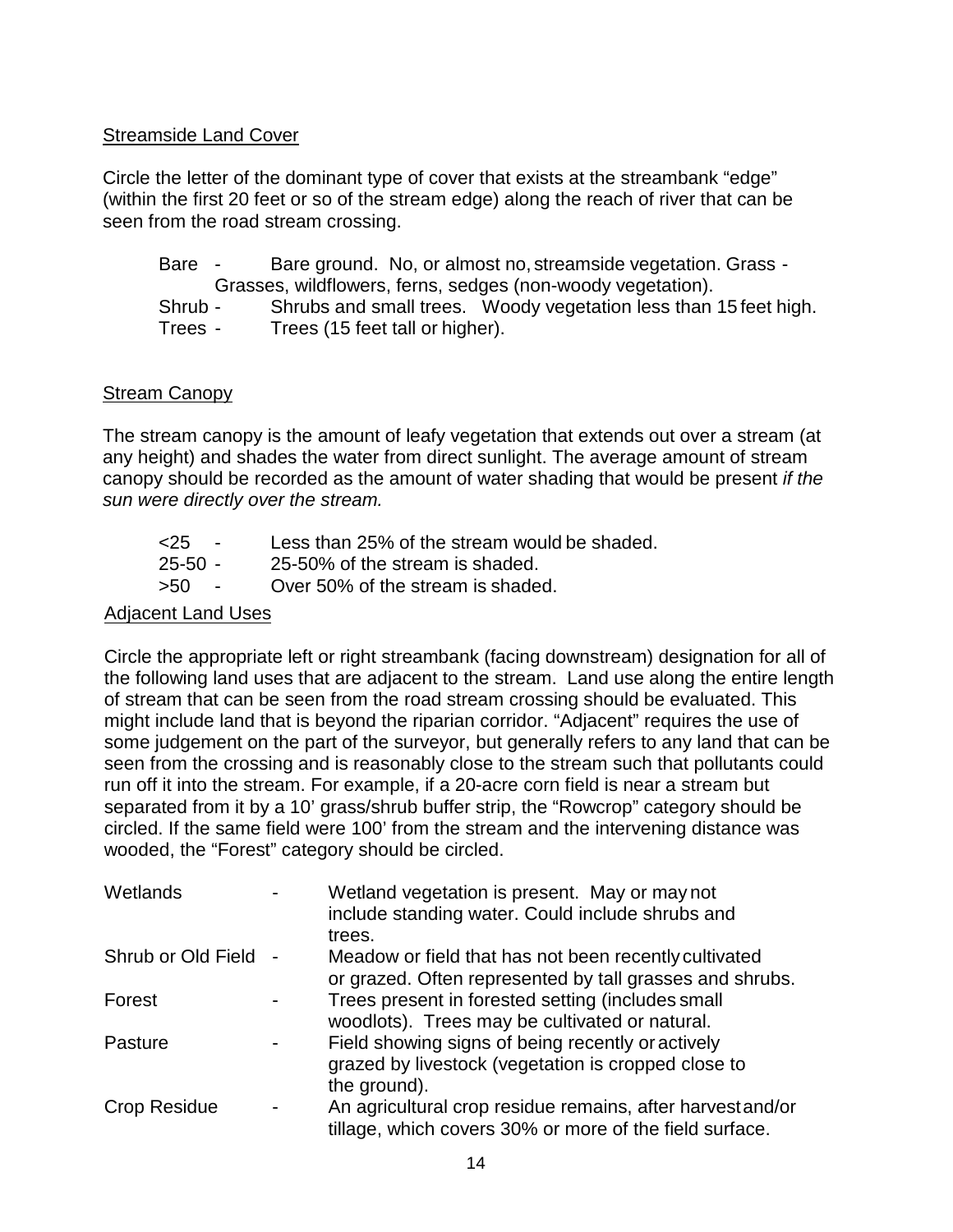| Row crop                |                | Agricultural cropland planted in rows and cultivated.                                                                                                                                         |
|-------------------------|----------------|-----------------------------------------------------------------------------------------------------------------------------------------------------------------------------------------------|
| Res. Lawns, Parks -     |                | An expanse of maintained grass, often found in<br>residential lawns and parks.                                                                                                                |
| Impervious              | -              | Impervious surfaces (water can not penetrate them)                                                                                                                                            |
|                         |                | are present near the water. Includes paved surfaces and<br>roofs.                                                                                                                             |
| <b>Disturbed Ground</b> |                | Soil has been disturbed (plowed, cleared, bulldozed,<br>excavated) for construction or agriculture. Vegetation is<br>not present on disturbed ground but may be present in<br>adjacent areas. |
| No Vegetation           | $\blacksquare$ | Bare ground. No vegetation is present on the soil, but it<br>is not disturbed ground.                                                                                                         |

## **i. Potential Sources**

The intent of this section is to evaluate the relative importance of potential sources in terms of pollutant contribution to the waterbody at a given site in the watershed. The evaluation assesses the potential for pollutant inputs at the site, **NOT pollutant impacts**, or the potential for pollutant impacts. Pollutant impacts, as indicated by visual manifestations, were evaluated previously on the first page of the data sheet.

Evaluating potential sources of pollutants to a waterbody is a three step process: identification of potential sources, evaluation of pathways for pollutants to get to the waterbody, and finally evaluation of the severity (magnitude) of this pollutant input or loading. The three steps of this process will result in scoring identified sources on the survey sheet as Slight, Moderate, or High Priority in terms of the severity or amount of their pollutant contribution to the waterbody at the site being surveyed.

(1) Source Identification

Visually evaluate the various land use/land change activities at the site for potential sources of pollution. Note all potential sources for the area that can be seen (choosing from among the list of sources on the data sheet). For example, is there evidence of soil disturbance at the site, or land uses such as residential lawns, agricultural fields, parking lots, urban areas, etc., near the waterbody? Use the source definitions provided to help identify what potential sources may exist. If it is known that a significant source exists upstream of the study site, such as a wastewater treatment plant, it may be important to note the presence of that source, but it should be recorded in the comments section since it was not visible at the site.

## (2) Pollutant Pathway

Next, for each potential source that has been identified, evaluate how pollutants could get from the source to the water. An evaluation of likely pathways for pollutants to enter the waterbody provides information regarding the potential for the identified sources to contribute pollutants. The following provides a quick outline of some visual observations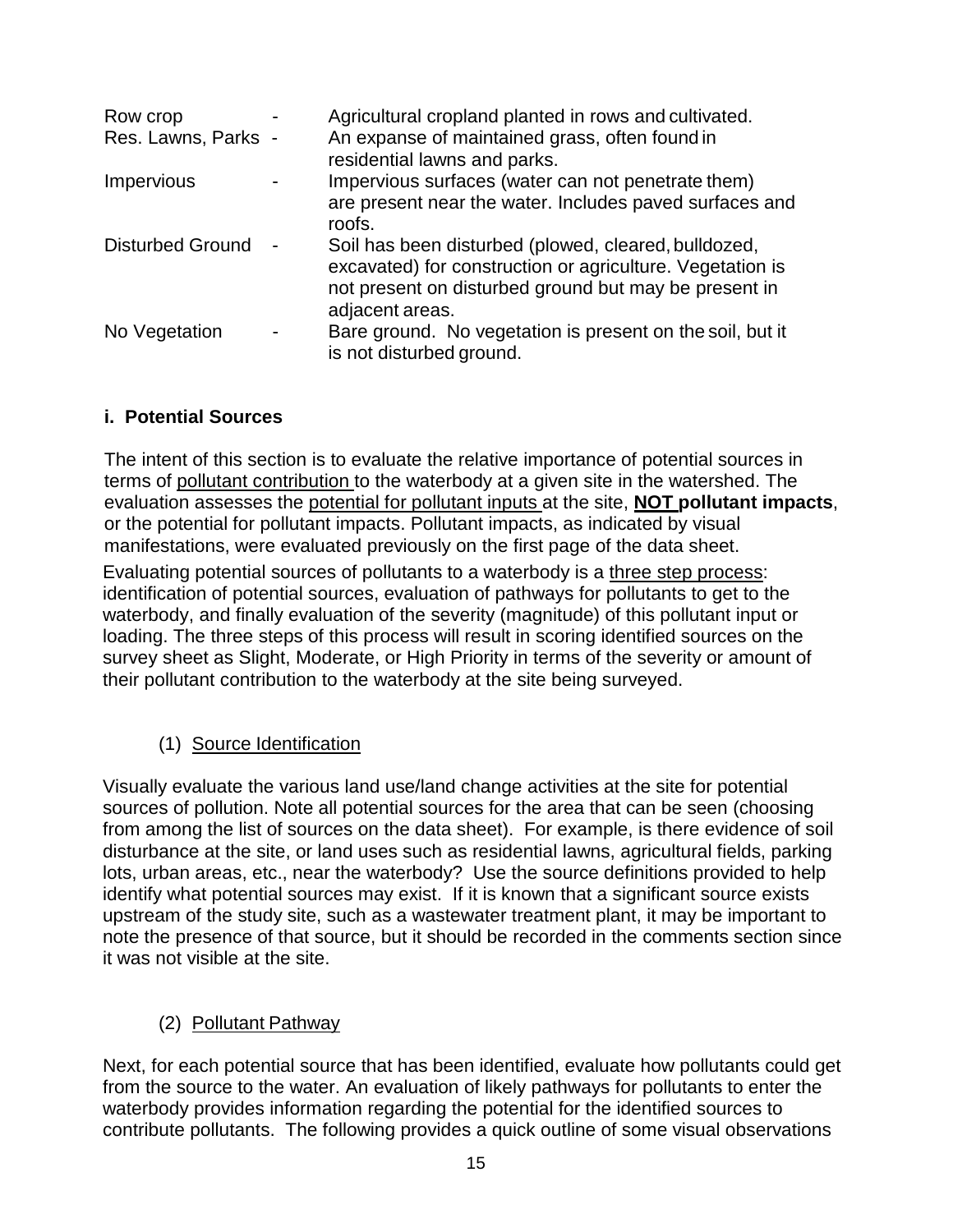to consider in evaluating pollutant pathways. Pay particular attention to likely water runoff patterns at the site that may occur during rainfall or snowmelt events.

- Gully/rill erosion provides a direct pathway for pollutants to enter the stream in a concentrated flow when the land slopes toward the stream. Pollutants associated with eroding soils will vary depending on the type of land use activity.
- Tile/pipe discharges are potential direct pathways forpollutants.
- Bare soils near the edge of a waterbody provide a likely pathway for sediment to get to the waterbody.
- Maintained lawns to the edge of a waterbody provide a likely pathway for nutrients and pesticides to the waterbody.
- Land disturbance/use activities to the edge of a waterbody provide alikely pathway for various pollutants to the waterbody.
- Open areas of disturbed soils and/or bare soils devoid of vegetation provide a potential pathway for pollutants via wind erosion.
- Steep streambanks (steeper than a 2:1 slope) devoid of vegetation are likely pathways for sediment.
- No canopy over the waterbody is a pathway for dramatic thermal increase in water temperature during the day.
- Impervious surfaces (parking lots, roads, roof tops, etc.) provide a likely pathway for various pollutants, and may increase flows in the watershed causing flashiness.
- Culverts/bridges may not be aligned with the stream, or may be undersized, and could provide a likely pathway for flow to create streambank erosion both upstream and downstream of the culvert orbridge.
- (3) Severity Ranking

Finally, for each source for which a pathway has been identified, evaluate how severe the pollutant loading is. Rank each source identified as Slight, Moderate or High severity for the contribution of pollutants, based on the magnitude or quantity of pollutants likely to be delivered to the stream. The surveyor must use their judgement on assigning a slight, moderate or high rating.

**The severity ranking is based only on** *pollutant inputs* **from the specific source** *at the site***, not on visible stream impacts or impacts the pollutant may cause downstream.**  The pollutant loads from the identified source(s) may or may not have an impact at the site.

Evaluation of the source, location and pathways can provide a reasonable assessment of the severity of the pollutant loading. The following provides a quick outline of some visual observations to consider in evaluating the severity of pollutant loading.

- Proximity to waterbody generally the closer the use, or land disturbance activity, is to the waterbody, the greater the likelihood for pollutant delivery.
- Slope to waterbody generally the steeper the slope/topography to the waterbody, the greater the likelihood of overland pollutantdelivery.
- Conveyance to waterbody (ditch, pipe, etc.) generally a conveyance fromthe use, or land disturbance activity, increases the likelihood of pollutant delivery.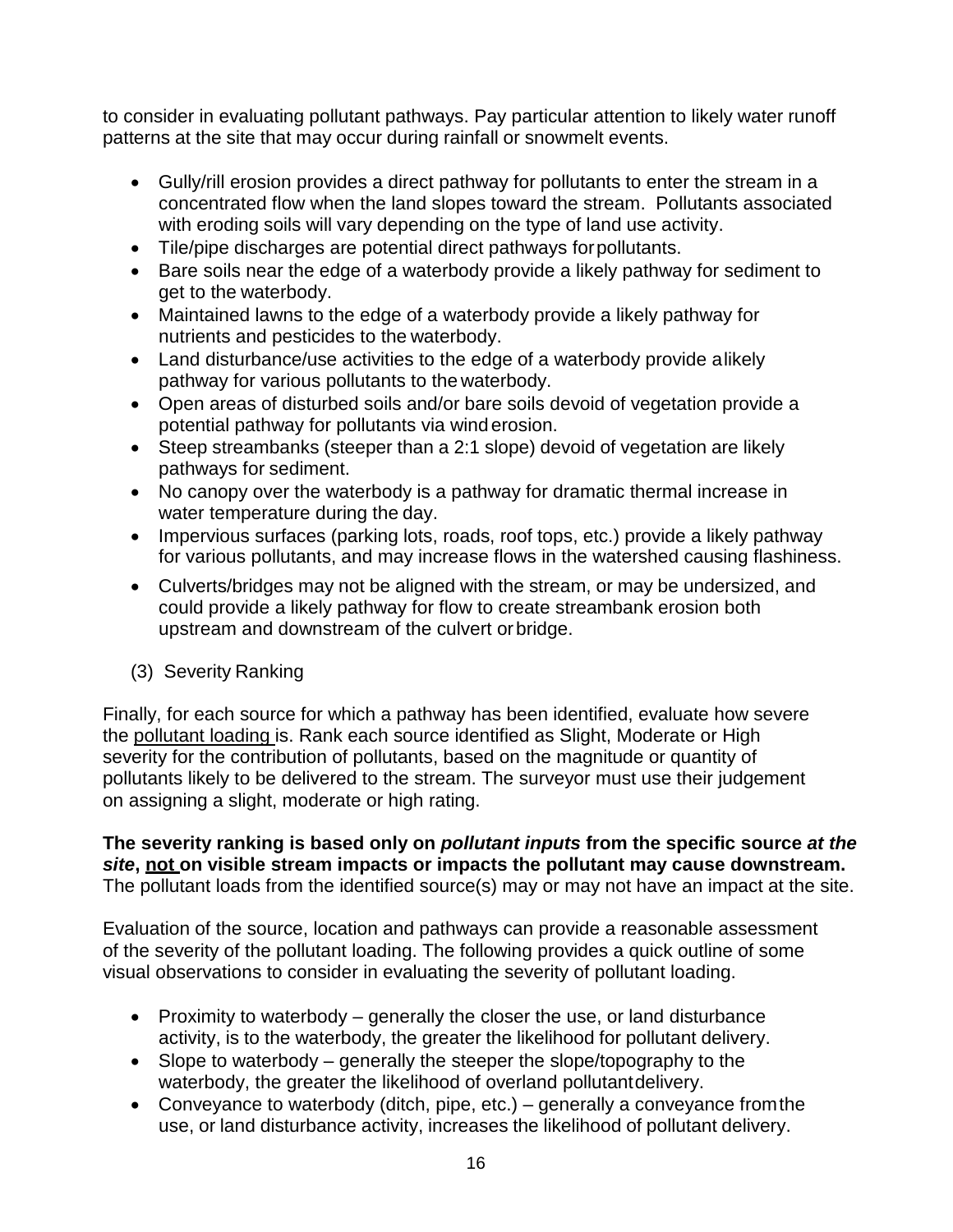- Imperviousness impermeable surfaces reduce the amount of land area available for water infiltration and increase the potential for overland runoff. Additionally, if a watershed is greater than 10% impervious, it will start to show some systemic problems due to impacts from flow. If a watershed is greater than 25% impervious, the natural hydrology is generally heavily impaired.
- Intensity and type of use, or land disturbance activity generally the more intensive the activity the greater the likelihood for the generation of pollutants. Certain activities may have specific types of pollutants associated withthem.
- Size of erosion area generally the larger the erosion area the greater the likelihood for sediment delivery.
- Soil type clay is less permeable than sand, and therefore would create a greater potential for overland runoff of pollutants.
- Presence and type of vegetation the greater the vegetative buffer around a waterbody, the better the filtration of pollutants from nearby land disturbanceand use activities. Certain types of vegetative buffers work better than others and should be evaluated on a case-by-case basis.

| <b>Source Category</b>                                                              | Use this Source Category if                                                                                                                                                                                                         |
|-------------------------------------------------------------------------------------|-------------------------------------------------------------------------------------------------------------------------------------------------------------------------------------------------------------------------------------|
| <b>Crop Related Sources</b>                                                         | there is a reasonably clear pathway for pollutants to enter the<br>waterbody from the farmed area. Possible pathways: farming to the<br>edge of the drain, gully/rill erosion off field, tile discharge, wind<br>erosion off field. |
| <b>Grazing Related Sources</b>                                                      | there is clear evidence that grazing of animals near or in the<br>waterbody has resulted in the degradation of streambanks or stream<br>beds, sedimentation, nutrient enrichment, and/or potential bacterial<br>contamination.      |
| <b>Intensive Animal Feeding</b><br><b>Operations</b>                                | there is a reasonably clear pathway for pollutants to enter the<br>waterbody from either runoff from the operation or land application<br>of animal manure. Possible pathways: overland flow, tile discharge.                       |
| <b>Highway/Road/Bridge</b><br><b>Maintenance and Runoff</b><br>(Transportation NPS) | there is clear evidence that transportation infrastructure is<br>creating increased flow, runoff of pollutants, or erosion areas in or<br>adjacent to the waterbody.                                                                |
| <b>Channelization</b>                                                               | there is clear evidence that the natural river channel has been<br>straightened to facilitate drainage.                                                                                                                             |
| <b>Dredging</b>                                                                     | there is clear evidence that a waterbody has been recently<br>dredged. Evidence might include: spoil piles on side of waterbody,<br>disturbed bottom, disturbed banks.                                                              |
| <b>Removal of Riparian</b><br>Vegetation                                            | there is clear evidence that vegetation along the waterbody has<br>been recently removed (within the last few years).                                                                                                               |
| <b>Bank and Shoreline</b><br>Erosion/<br><b>Modification/Destruction</b>            | there is clear evidence that the banks or shoreline of a waterbody<br>have been modified through either through human activities or<br>natural erosion processes.                                                                   |

## **Potential Source Category Definitions:**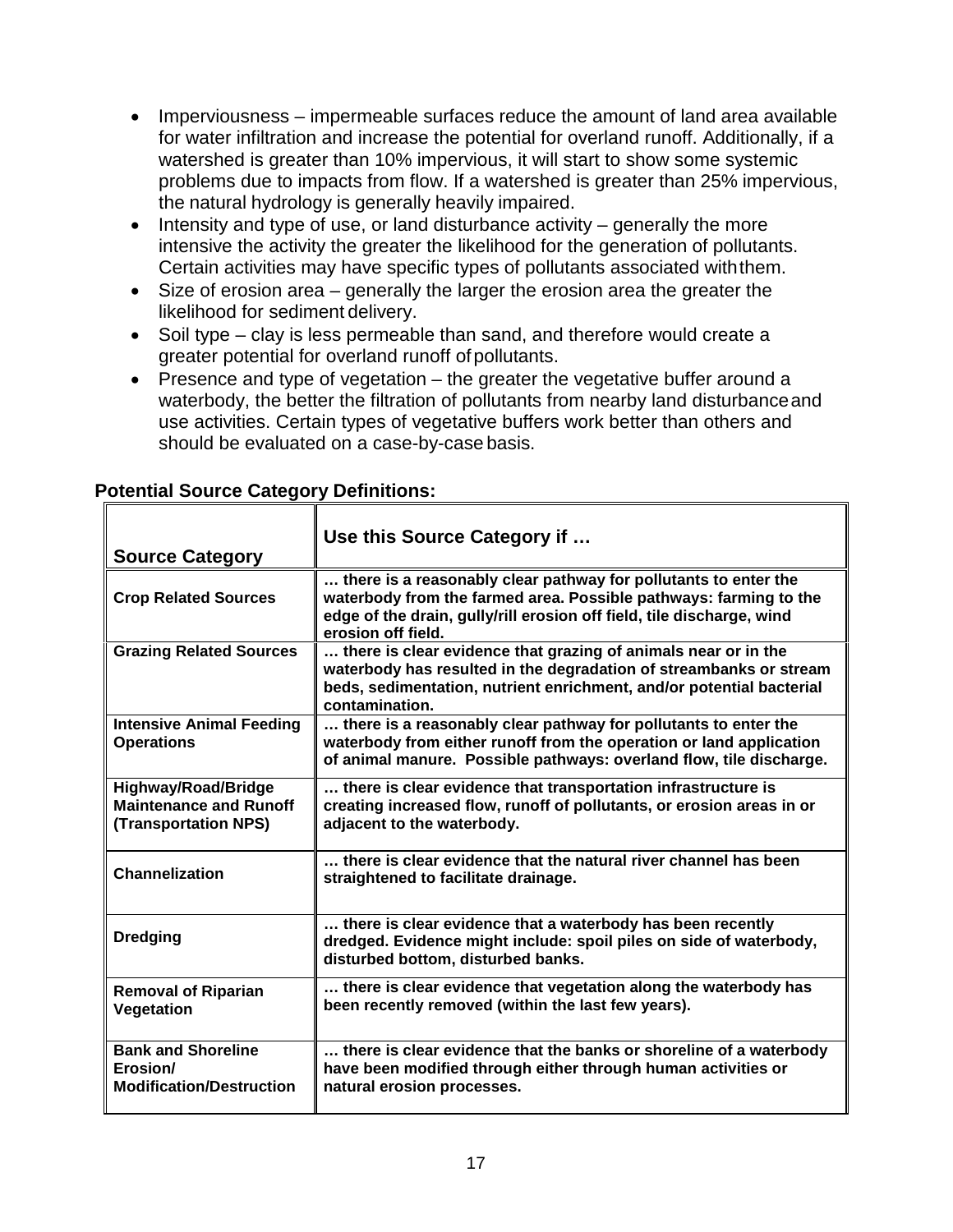| <b>Flow Regulation/</b><br><b>Modification (Hydrology)</b>           | there is reasonably clear evidence that flow modifications in the<br>watershed have created unstable flows resulting in streambank<br>erosion.                                                                                                                                                   |
|----------------------------------------------------------------------|--------------------------------------------------------------------------------------------------------------------------------------------------------------------------------------------------------------------------------------------------------------------------------------------------|
| <b>Upstream Impoundment</b>                                          | there is reasonably clear evidence that an upstream impoundment<br>has contributed to impacts on downstream sites. Impacts may be:<br>nuisance algae, increased temperatures, streambank erosion from<br>unstable flows.                                                                         |
| Construction: Highway/Ro<br>ad /Bridge/Culvert                       | there is clear evidence that on going or recent construction of<br>transportation infrastructure is contributing pollutants to the<br>waterbody.                                                                                                                                                 |
| <b>Construction: Land</b><br><b>Development</b>                      | there is clear evidence that on going or recent land development is<br>contributing pollutants to the waterbody.                                                                                                                                                                                 |
| <b>Urban Runoff</b><br>(Residential/ Urban NPS)                      | there is a reasonably clear pathway for pollutants to enter the<br>waterbody from an urban/residential area. Possible pathways:<br>gully/rill erosion, pipe/storm sewer discharge, wind erosion, runoff<br>from lawns or impervious surfaces.                                                    |
| <b>Land Disposal</b>                                                 | there is a reasonably clear pathway for pollutants to enter the<br>waterbody from an area where waste materials (trash, septage,<br>hazardous waste, etc.) have been either land applied or dumped.<br>Possible pathways: gully/rill erosion, pipe discharge, wind erosion,<br>or direct runoff. |
| <b>On-site Wastewater</b><br><b>Systems</b><br>(e.g. septic systems) | there is reasonably clear evidence of nutrient enrichment and/or<br>sewage odor is present, and there is reason to believe the area is<br>unsewered.                                                                                                                                             |
| <b>Silviculture (Forestry</b><br>NPS)                                | there is a reasonably clear pathway for pollutants to enter the<br>waterbody from the forest management area. Possible pathways:<br>logging to the edge of the waterbody, gully/rill erosion off site,<br>pumped drainage, erosion from logging roads, wind erosion off site.                    |
| <b>Resource Extraction</b><br>(Mining NPS)                           | there is a reasonably clear pathway for pollutants to enter the<br>waterbody from the mined area. Possible pathways: gully/rill<br>erosion off site, pumped drainage, runoff from mine tailings, wind<br>erosion off site.                                                                       |
| <b>Recreational/Tourism</b><br><b>Activities (general)</b>           | you are unable to clearly identify the recreational source as related<br>to a golf course, or recreational boating activity. Foot traffic causing<br>erosion would fall into this category.                                                                                                      |
| <b>Golf Courses</b>                                                  | there is a reasonably clear pathway for pollutants to enter the<br>waterbody from the golf course area. Possible pathways: overland<br>runoff, gully/rill erosion off course, tile discharge, wind erosion off<br>course.                                                                        |
| <b>Marinas/Recr. Boating</b><br>(water releases)                     | if you can reasonably determine that releases of pollutants to a<br>waterbody such as septage or oil/gasoline are due to recreational<br>boating activities.                                                                                                                                     |
| <b>Marinas/Recr. Boating</b><br>(streambank erosion)                 | you can reasonably determine that streambank erosion is due to<br>wake from recreational boating activities.                                                                                                                                                                                     |
| <b>Debris in Water</b>                                               | debris in the water either is discharging a potential pollutant, or is<br>causing in stream impacts due to modifications of flow. Possible<br>examples: Leaking barrel, Refrigerator, Tires, etc. This does not<br>include general litter (e.g. paper products).                                 |
| <b>Industrial Point Source</b>                                       | there is reasonably clear evidence that an upstream industrial<br>point source has contributed pollutants.                                                                                                                                                                                       |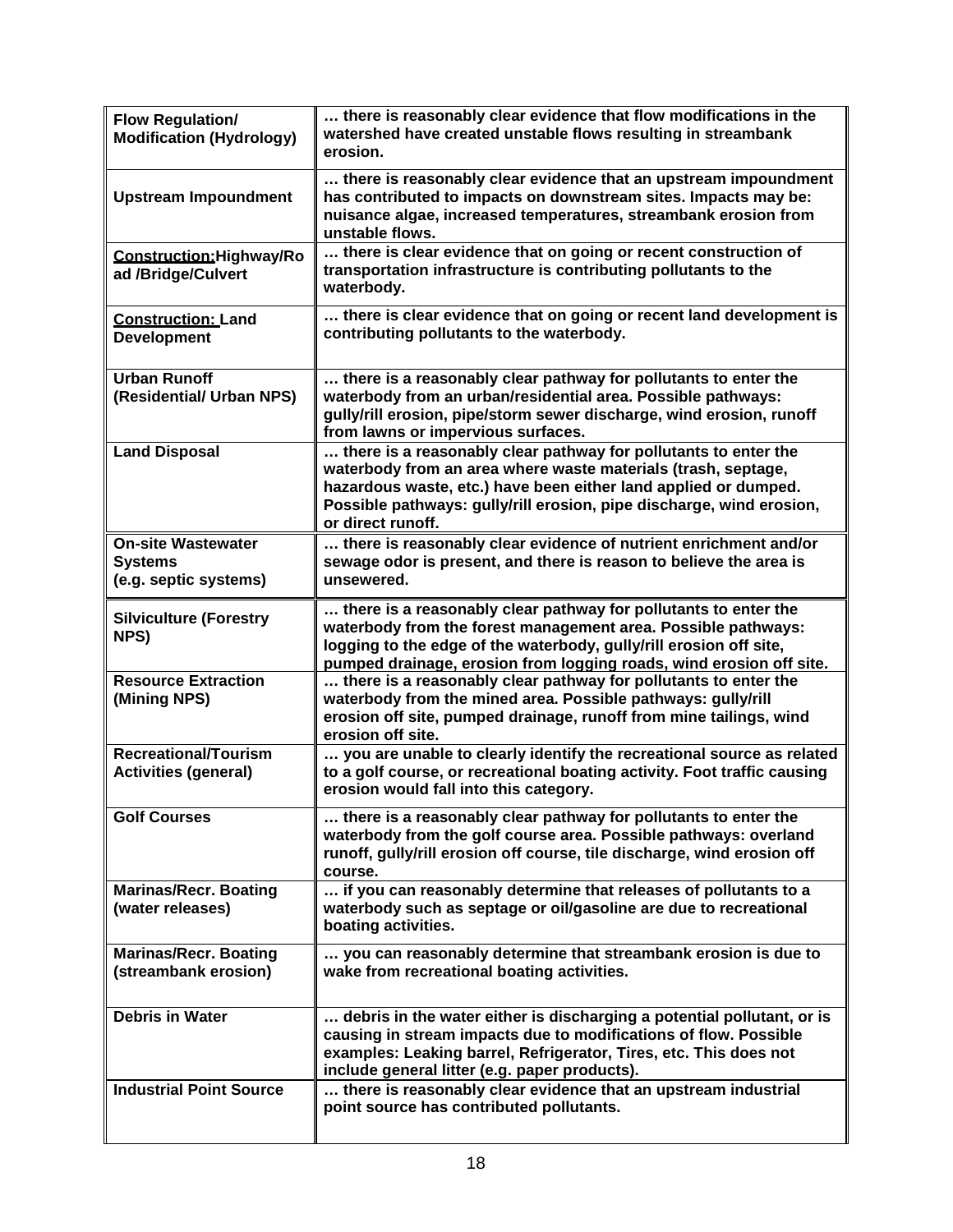| <b>Municipal Point Source</b> | there is reasonably clear evidence that an upstream municipal<br>point source has contributed pollutants.                                            |
|-------------------------------|------------------------------------------------------------------------------------------------------------------------------------------------------|
| <b>Natural Sources</b>        | there is reasonably clear evidence that natural sources are<br>contributing pollutants. Possible examples: streambank erosion,<br>pollen, foam, etc. |
| Source(s) Unknown             | if you see an impact but are unable to clearly identify any likely<br>sources.                                                                       |

## Additional Comments:

Any observations about the site that were not covered elsewhere on the survey form should be recorded in this section. If certain survey responses require clarification or elaboration, those should be described here as well. The comment section can also be used to add detail to the site characterization, such as listing the types of aquatic plants or algae present, if known.

In addition, any unique conditions or issues that arose or were observed during the assessment process should be noted here.

Finish Time: Record the time that the assessment was completed.

Completeness: A volunteer team member *other than the person who filled out the data sheets* must check the data sheet for completeness before the team leaves the site. This verification of completeness should be noted at the bottom of each page.

## **j. Site Sketch**

A site sketch should be made of the 300-foot study site each time the stream habitat is assessed. Draw a bird's eye view of the study site. Include enough detail that someone unfamiliar with the site could easily find the site again. It is important to include a north arrow, the direction of water flow, and notable stream, upland, and location features in the sketch.

## 2. Stream Macroinvertebrate Monitoring

## **a. Streamside Procedures**

## Stream Location Information:

MiCorps Site ID#: A site ID# for each of your study sites will be assigned to you by MiCorps. If you do not know the MiCorps Site ID#, leave this space blank.

Stream Name: Use the stream or river name found on the U.S. Geological Survey (USGS) topographic map for the area. For tributary streams to major rivers, record the tributary stream name here, *not* the major river name. If the tributary is an unnamed tributary, record as "Unnamed Tributary to" followed by the name of the next named stream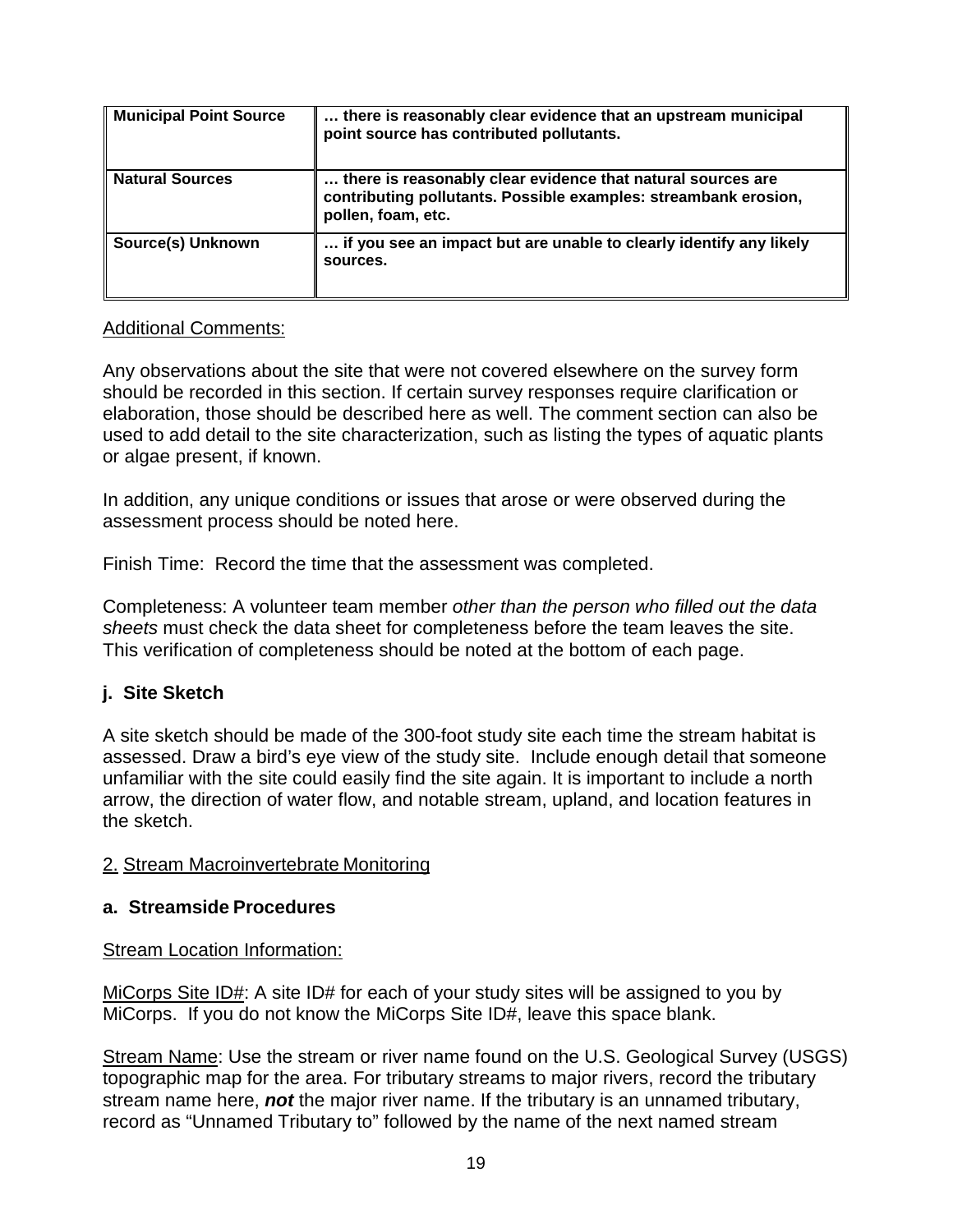downstream. For example, a station on an unnamed tributary of Hogg Creek would be recorded as "Unnamed Tributary to Hogg Creek".

Location: This is often the name of the road from which you access the study site. It is very important to indicate whether the site is upstream or downstream of the road. If the same road crosses a single stream two or more times, it is sometimes desirable to record the road name relative to the nearest crossroads (e.g. "Green Road between Brown Road and Hill Road").

Date: Record the month, day and year.

Collection Start Time: Record the time when macroinvertebrate sampling begins. Use 24-hr time (e.g. 1:00 PM should be recorded as 1300).

- *Major Watershed*: Record the name of the major watershed where the study site is located (e.g., Grand River Watershed, St. Mary's River Watershed), and the corresponding HUC Code, if known.
- *Latitude and Longitude:* Record the latitude and longitude coordinates of the study site. Ideally, these coordinates will correspond to the midpoint of the stream study reach. Sources for these coordinates include a GPS unit, a topographic map, or digital maps, such as [www.topozone.com.](http://www.topozone.com/)

Monitoring Team: Record the name of the person completing the datasheet, the person doing the actual in-stream macroinvertebrate collecting, as well as other team members participating in the assessment.

## Stream Conditions:

Average Water Depth : This value can be taken from the Stream Habitat Assessment datasheet, if completed at the same time. Otherwise, to measure average water depth (ft), three measurements should be made at random points along the representative reach length being surveyed, and these values averaged for a mean depth.

Siltation: Some siltation along stream margins is normal. However, silt that settles on gravel, cobble, and woody debris in the main stream channel can have a negative impact on the benthic invertebrates that colonize these substrates and also can affect fish reproduction. Note on the data form whether there is obvious siltation on the dominant substrate types in the main stream channel.

Embeddedness: Embeddedness refers to the extent to which gravel, cobble, or boulders are surrounded or covered by fine material (such as silt or sand). The more the substrate is embedded, the less its surface area is exposed to the water and available for colonization by invertebrates. Record the appropriate level of embeddedness observed in the stream reach. This is measured as the percentage of an **individual**  substrate piece, such as a rock, that is covered on average.

Fish or Wildlife: During the macroinvertebrate survey, volunteers should take note of any fish or wildlife (frogs, turtles, ducks, etc.) that may be visible in or near the stream and document any observations on the survey form.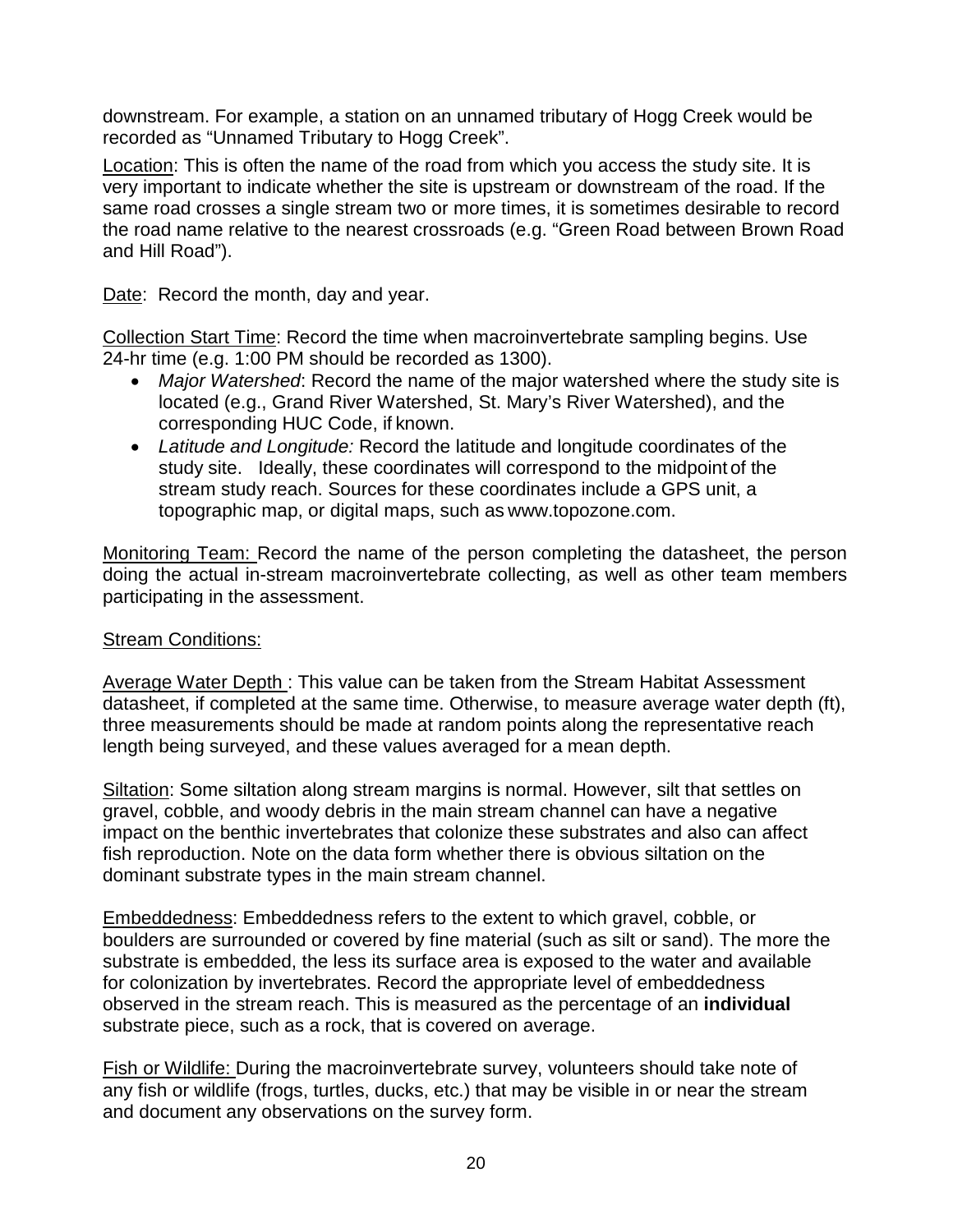Note if any crayfish or large clams, that would not fit in the sample jar, were found at the site but not collected. Many freshwater clams are rare or endangered, and should not be disturbed. Remember, however, to include these organisms in the Stream Quality Score on the second page of the data sheet.

## Macroinvertebrate Collection:

The sampling effort expended to collect benthic macroinvertebrates at each site should be sufficient to ensure that all types of benthic invertebrate habitats are sampled in the stream reach. This generally will be about 30 minutes of total sampling time per station. Macroinvertebrate samples should be collected from all available habitats within the stream reach using a dip net with a one millimeter (mm) mesh, a kick screen made from doweling and window screening, or by hand picking. Habitat types can include riffles, pools, cobbles, aquatic plants, runs, stream margins, leaf packs, undercut banks, overhanging vegetation, and submerged wood. Habitat and substrate types from which macroinvertebrates were collected (or collections were attempted) should be recorded on the form; include as many as possible.

Collecting should begin at the downstream end of the stream reach and work upstream.

All organisms collected should be placed into a bucket or tray. The composite sample should be rinsed and all large pieces of debris removed. The remaining sample contents should be emptied into enamel or plastic pan(s) with a light-colored bottom. The team of volunteers should then sort through the collection and place the macroinvertebrates into jar(s) of 70% ethanol preservative for later identification. Volunteers should be shown how to pick through the tray, and to inspect rocks and other debris, emphasizing hidden locations under bark and in caddisfly cases. Be sure that every jar has a label written in pencil and placed inside the jar. It is recommended that all individuals collected be placed in the sample jar. However, in cases where there are VERY large numbers of clearly identical organisms, no more than approximately 15 individuals need to be included in the collection.

*\*\* While macroinvertebrates collected from the stream can be identified to order in the*  field by experienced collectors, the collected organisms must still be preserved in *labeled sample jars and retained by the volunteer monitoring program for verification purposes. See "Macroinvertebrate Monitoring: Is It Good for the Stream?" in the MiCorps Monitor, Issue 2 (April 2006) for more information [\(www.micorps.net/newsletter.html\) \\*](http://www.micorps.net/newsletter.html))\**

## **b. Macroinvertebrate Identification and Stream QualityAssessment**

The organisms in the collection should be identified to order or sub-order, as indicated, using taxonomic keys. The abundance of each taxon in the stream study site shouldbe estimated and recorded on the survey form (R=Rare [1-10 organisms], C=Common [11 or more organisms]).

The total stream quality score should be calculated as indicated on the survey form. This score is then used to rank the site as excellent, good, fair, or poor.